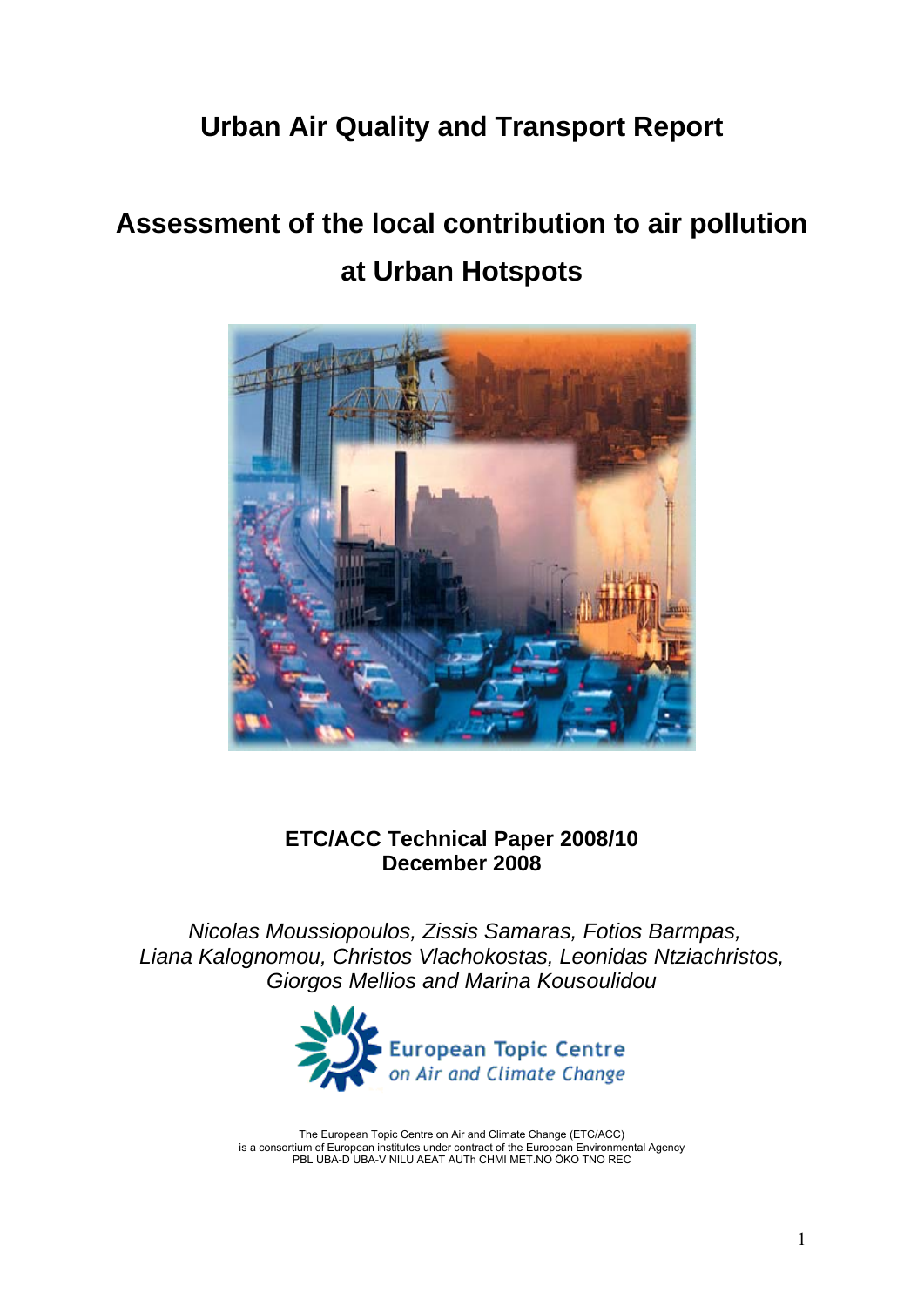#### *Front page picture:*

*A compilation of photos by digitalvision® emphasizing the effects of the local scale contribution to air pollution in urban areas.*

## **DISCLAIMER**

This ETC/ACC Technical Paper has not been subjected to European Environment Agency (EEA) member country review. It does not represent the formal views of the EEA.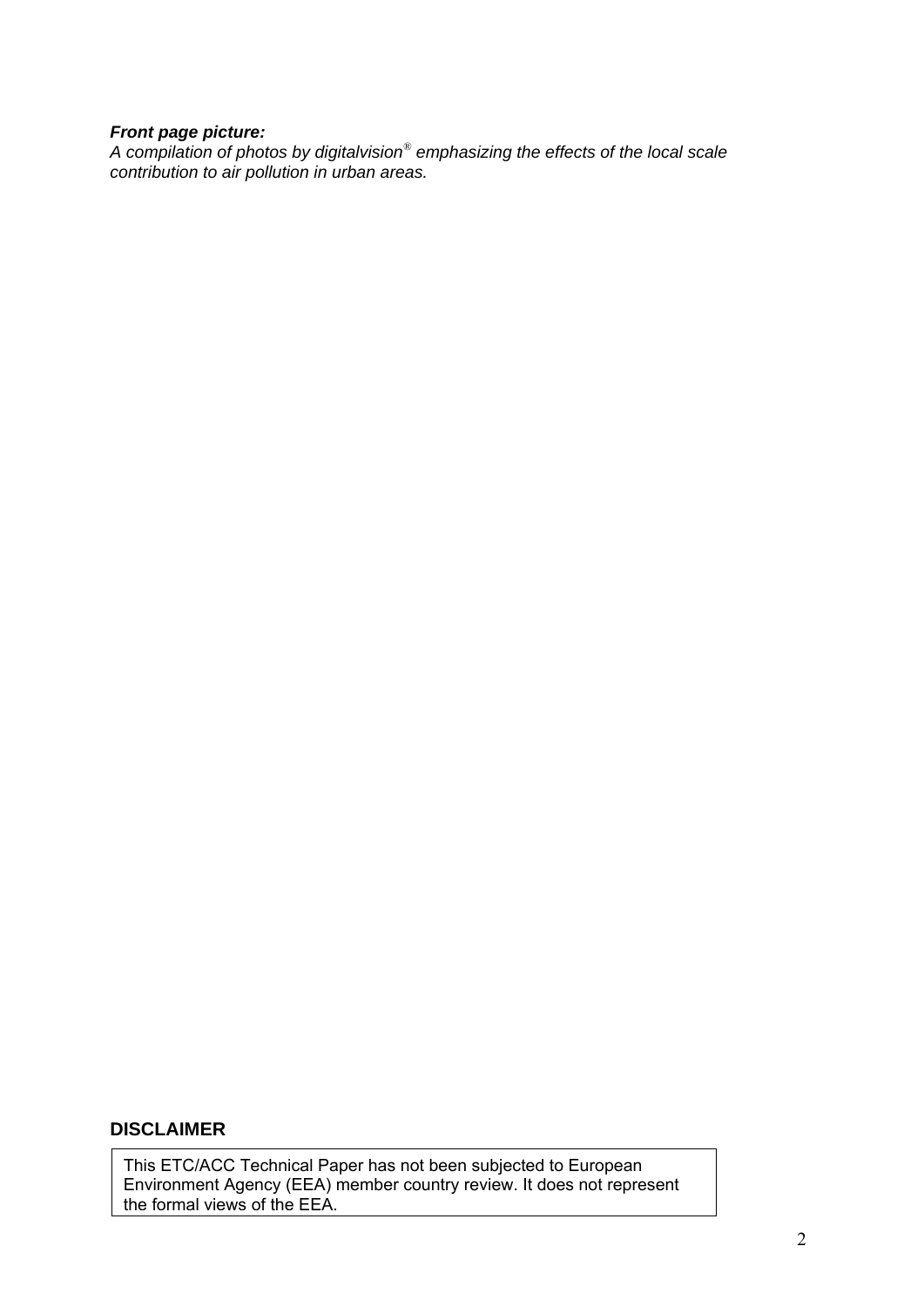## **Foreword**

This report presents the work performed within the task "Assessment of the local contribution to air pollution at urban hotspots" of the European Topic Centre on Air and Climate Change (ETC/ACC) 2007 work programme by the Aristotle University of Thessaloniki. In following up on the findings of the EEA's 2006 Technical Report 1/2006, this report studies the air pollution levels at traffic hotspot areas in 20 European cities compared to the urban background concentrations for  $NO_2$ ,  $NO_x$ ,  $PM_{10}$  and PM<sub>2.5</sub>. To this purpose, the Clean Air for Europe (CAFE) program's Current Legislation (CLE) and Maximum Technically Feasible Reductions (MFR) scenarios were considered on the basis of the reference year 2000, having as a target the year 2020.

Authors

Nicolas Moussiopoulos, Zissis Samaras, Fotios Barmpas, Liana Kalognomou, Christos Vlachokostas, Leonidas Ntziachristos, Giorgos Mellios and Ms Marina Kousoulidou

## **Acknowledgements**

This report was prepared by the European Environment Agency and its European Topic Centre on Air and Climate Change. The EEA project manager was Peder Jensen and the ETC/ACC task leader was Nicolas Moussiopoulos. The important comments and suggestions by Peder Jensen, Anke Lukewille and Jaroslav Fiala as well as other staff of EEA and DG Environment in the final preparation phase of this report are gratefully acknowledged. Many thanks also to the national focal points and other country representatives for their useful comments.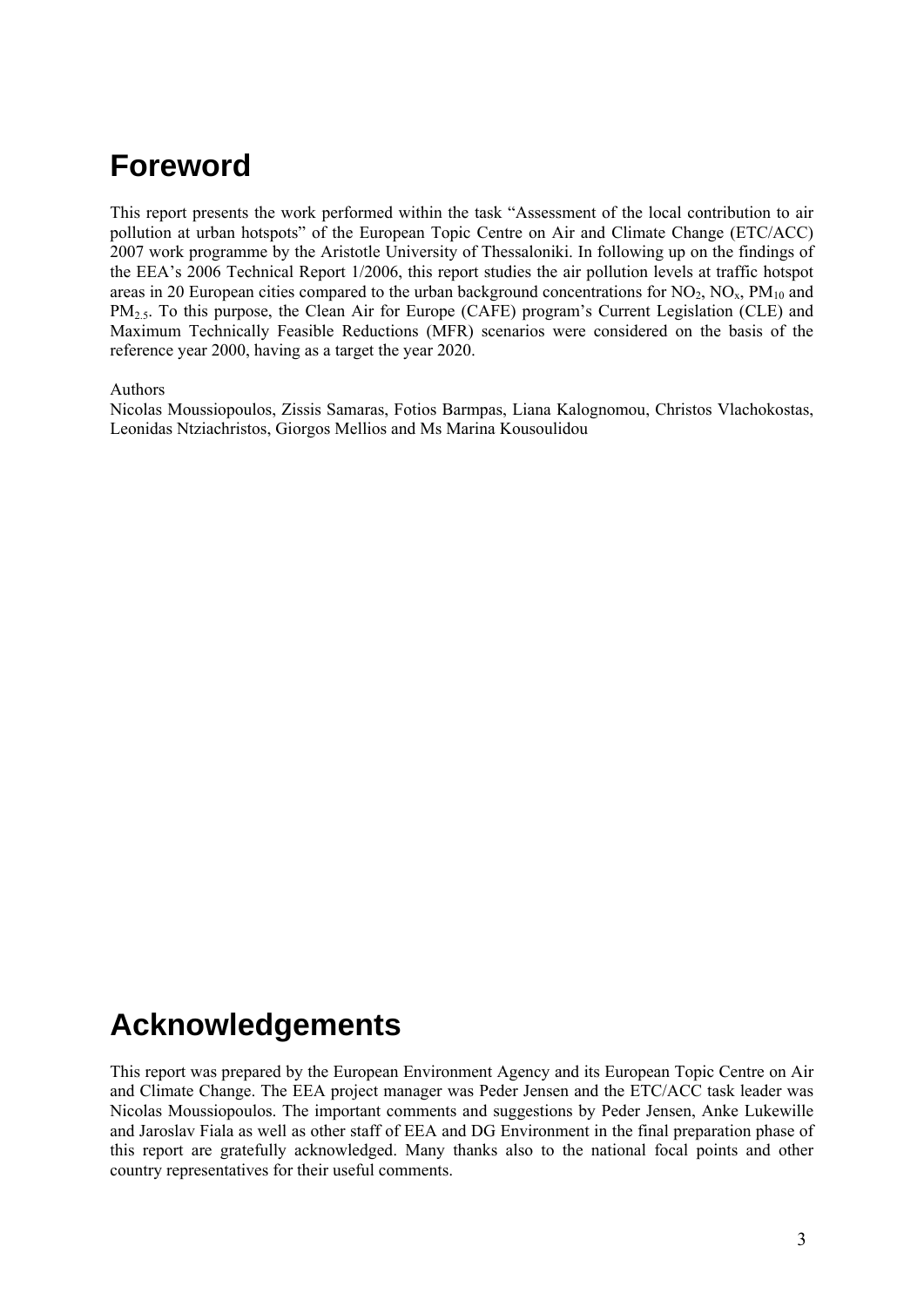## **Contents**

| 21      |
|---------|
|         |
|         |
| 2.1.2.1 |
| 2.1.2.2 |
| 2.1.2.3 |
| 2.1.2.4 |
| 2.2     |
| 2.3     |
|         |
| 3.1     |
| 3.2     |
| 3.3     |
| 3.4     |
| 3.5     |
|         |
| 41      |
| 4.2     |
| 4.3     |
|         |
|         |
|         |
| 5.1     |
|         |
|         |
| 5.2     |
|         |
|         |
|         |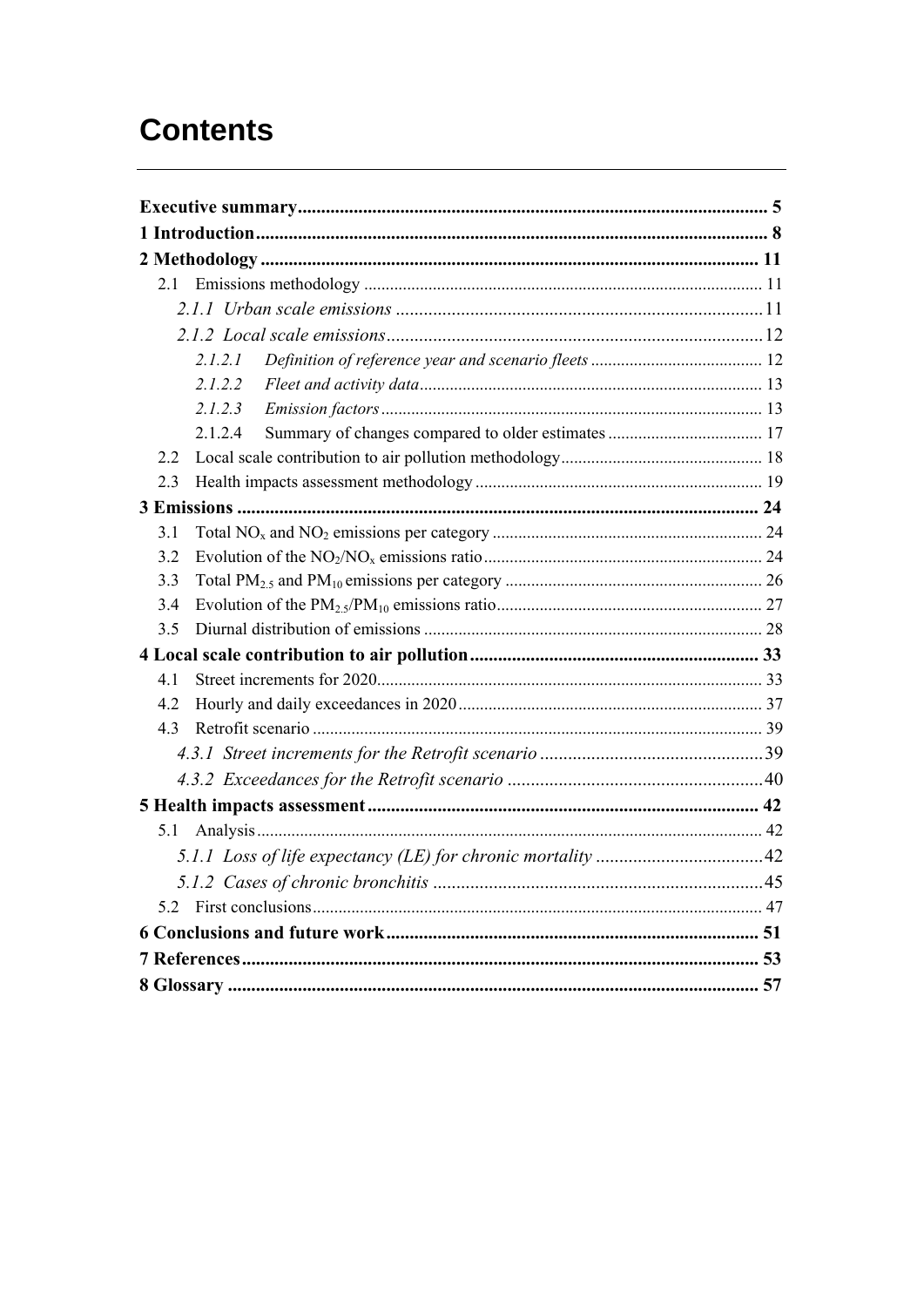## <span id="page-4-0"></span>**Executive summary**

One of the major factors which adversely affect air quality in an urban area is traffic-related air pollution, with profound negative effects on human health. Alarming evidence of these impacts is continuously emerging. At the same time the degraded air quality in most densely populated urban areas results to increased exposure of the population to particularly hazardous pollutants such as fine particulate matter ( $PM_{2.5}$ ). In most cities, low air quality is the result of increased traffic emissions combined with inadequate ventilation of the streets. Therefore, specific measures for the improvement of air quality through the reduction of traffic emissions are necessary.

This report studies the air pollution levels at traffic hotspot areas in 20 European cities compared to the urban background concentrations for  $NO_2$ ,  $NO_x$ ,  $PM_{10}$  and  $PM_{2.5}$ . To analyse and project future air quality trends, the Clean Air for Europe (CAFE) program's Current Legislation (CLE) and Maximum Technically Feasible Reductions (MFR) scenarios were considered on the basis of the reference year 2000, having as a target the year 2020. Two additional scenarios were performed in a limited number of cities, one examining the effect of MFR retrofits for PM control and one on NO<sub>x</sub> control of current vehicles

To a large extent, the current report follows up on the findings of the EEA's 2006 Technical Report 1/2006. The numerical methodology applied for the quantification of the air pollution levels has largely adopted the methodology which was applied during the 2006 study. In all, urban background concentrations were calculated for the 20 European cities using the urban scale model OFIS, which made use of regional background concentration levels from the EMEP model results. The contribution of the traffic emissions to the air pollution levels was assessed on the basis of numerical results with the street scale OSPM model. Street level concentrations were calculated for a hypothetical narrow street canyon configuration assumed to be located in the centre of the city.

As regards the traffic emissions, the vehicle technology classifications considered in the calculations were obtained from the latest version of the TREMOVE model ( $v2.5 - May 2007$ ). The fleet comprised of up to Euro 2 light duty vehicles and Euro II heavy duty vehicles for the reference year 2000. The CLE scenario considered up to Euro 4 light duty and Euro IV heavy duty vehicles in 2020. The MFR scenario considered up to Euro 6 light duty and Euro VI heavy duty vehicles in 2020.The 'retrofit' scenarios were executed using the MFR fleet classification and considered an extended use of aftertreatment devices to older vehicles (e.g. Euro 3) through retrofits. As emissions are calculated for an urban street canyon, it was assumed that large heavy duty vehicles would not use this street. Hence, the fleet of vehicles with a gross vehicle weight of over 20 t was considered zero.

With regard to the scenario selection, it should be clarified that more advanced technologies can be today considered as MFR technologies, such as hybrid or pure electric vehicles, including fuel cell powered cars. This report projects emissions to 2020 and the penetration of these advanced technologies should still be considered limited within this time frame. Therefore, the MFR approach followed in this report represents a conservative but realistic scenario for the development of the vehicle technology mix to 2020. Moreover, the CLE scenario looks outdated, considering that Euro 5 and 6 technologies for passenger cars and Euro V technology for heavy duty vehicles have already been decided at the time of finalising this report (mid 2008). However it has been retained for consistency to the CAFÉ assumptions.

Exhaust emissions of  $NO_x$  and PM were calculated using COPERT 4 (v3.0.0 – November 2006). A number of assumptions had to be made on Euro VI heavy duty vehicle emission factors since no emission standard proposal from the European Commission was available at the time of preparation of this report. The Retrofit scenarios were modeled by first considering the use of 95% efficient diesel particle filters to control PM. Then, selective catalytic reduction devices were considered as retrofits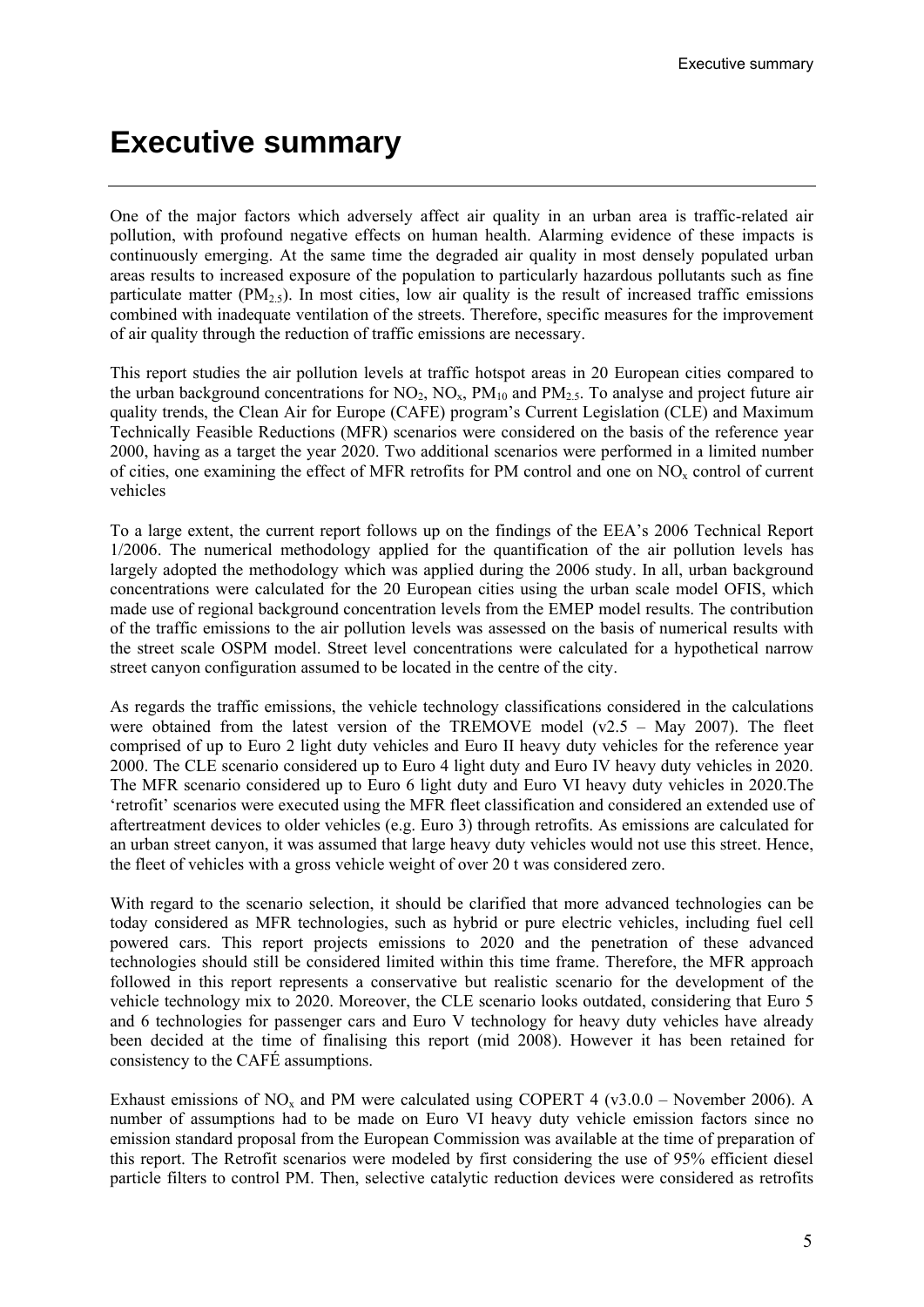for the reduction of  $NO_x$  emissions. These were assumed to lead to 50%  $NO_x$  reductions. Also, nonexhaust  $PM_{2.5}$  and  $PM_{10}$  emissions were calculated from tyre and break wear, using the EMEP/CORINAIR Air Emissions Inventory Guidebook methodology.

The ratio of  $NO<sub>2</sub>$  over  $NO<sub>x</sub>$  in the exhaust of different vehicle technologies was considered in detail. Different combustion and aftertreatment technologies lead to  $NO<sub>2</sub>/NO<sub>x</sub>$  ratios that may range from 2% to over 70%. This means that the primary  $NO<sub>2</sub>$  emitted may substantially differ between different vehicle technologies, despite these may fulfill the same  $NO_x$  emission standard. The  $NO_2/NO_x$  ratio for vehicle technologies up to Euro 4 was based on relevant data used in European studies. New ratios were developed for future emission standards on the basis of the technology expected to be introduced.The improved emissions methodology compared to the EEA Technical Report No 1/2006 hinders the direct comparison of the results between the current and the former study. There are three main deviations between the two studies. First, the technology mix in this study was obtained from the latest TREMOVE version compared to the older TRENDS model in the earlier report. TREMOVE projected a lower diesel penetration in some countries (e.g. Denmark) compared to TRENDS. Second, the inclusion of gasoline exhaust PM and non-exhaust  $PM_{2.5}$  and  $PM_{10}$  emission information in the current report led to a much more refined and precise PM emission inventory. Third, the inclusion of detailed  $NO<sub>2</sub>/NO<sub>x</sub>$  ratios demonstrated that later technology vehicles may emit higher primary  $NO<sub>2</sub>$ emissions compared to older ones, which again led to higher  $NO<sub>2</sub>$  emissions than earlier expected.

For all cities that were considered, air quality projections for the CLE and the MFR scenarios for the target year 2020 were compared against air quality estimates for the reference year 2000. In all cases, the contribution of traffic to the air pollution decreased significantly with the maximum reductions in the MFR scenario. Air quality projections made for the retrofit scenarios show significant reduction only for NOx and only marginal for PM. Concentration exceedances of the 2010 limit values were also analysed for all scenarios. Results show a significant reduction in the total number of exceedances especially for NO<sub>2</sub> for all scenarios for the year 2020. However, for  $PM_{10}$  for the CLE scenario, the maximum allowed number of 7 daily exceedances per year was violated in 12 cities. On the other hand, for the MFR scenario, most cities show close to zero exceedances. The effect of the aftertreatment technology assumed by the Retrofit scenario on the estimated number of exceedances was negligible.

An analysis of the estimated impacts of the air quality on human health was performed using chronic mortality and chronic bronchitis as the main health endpoints. The analysis was based on the numerical predictions from the air pollution levels for the target year 2020 for the CLE and MFR scenarios. Assessment of the health impacts was performed using selected Exposure-Response Functions (ERFs) that correlate  $PM_{10}$  and  $PM_{2.5}$  concentrations with the specific health endpoints. Results showed that compared to the reference year 2000, for both scenarios for the target year 2020, there was a considerable reduction of the estimated health impacts due to the long term exposure to  $PM_{10}$  and  $PM_{2.5}$ . The average reductions of the health impacts for the two scenarios averaged over the 20 cities under consideration ranged:

- from a minimum of 20.5% for CLE to a maximum of 36% for MFR based on the long term exposure of  $PM_{10}$
- from a minimum of 37% for the CLE scenario to a maximum of 67% for the MFR scenario based on long term exposure to  $PM_{2.5}$

The analysis showed that due to the long term exposure to  $PM_{10}$ , the total loss of Life Expectancy (LE) in terms of Years of Life Lost (YOLL) for the 20 cities under consideration is approximately 300000 YOLL for the reference year 2000, 238000 for 2020 CLE and 192000 for 2020 MFR. The corresponding loss of LE in terms of YOLL due to the long term exposure to  $PM<sub>2.5</sub>$  was approximately 215000 YOLL for 2000, 135000 for 2020 CLE and 72000 for 2020 MFR. Due to the long term exposure to  $PM_{10}$ , the total estimated chronic bronchitis cases for the 20 cities was approximately 19800 cases for 2000, 15700 for the CLE and 12700 for the MFR scenario for the year 2020.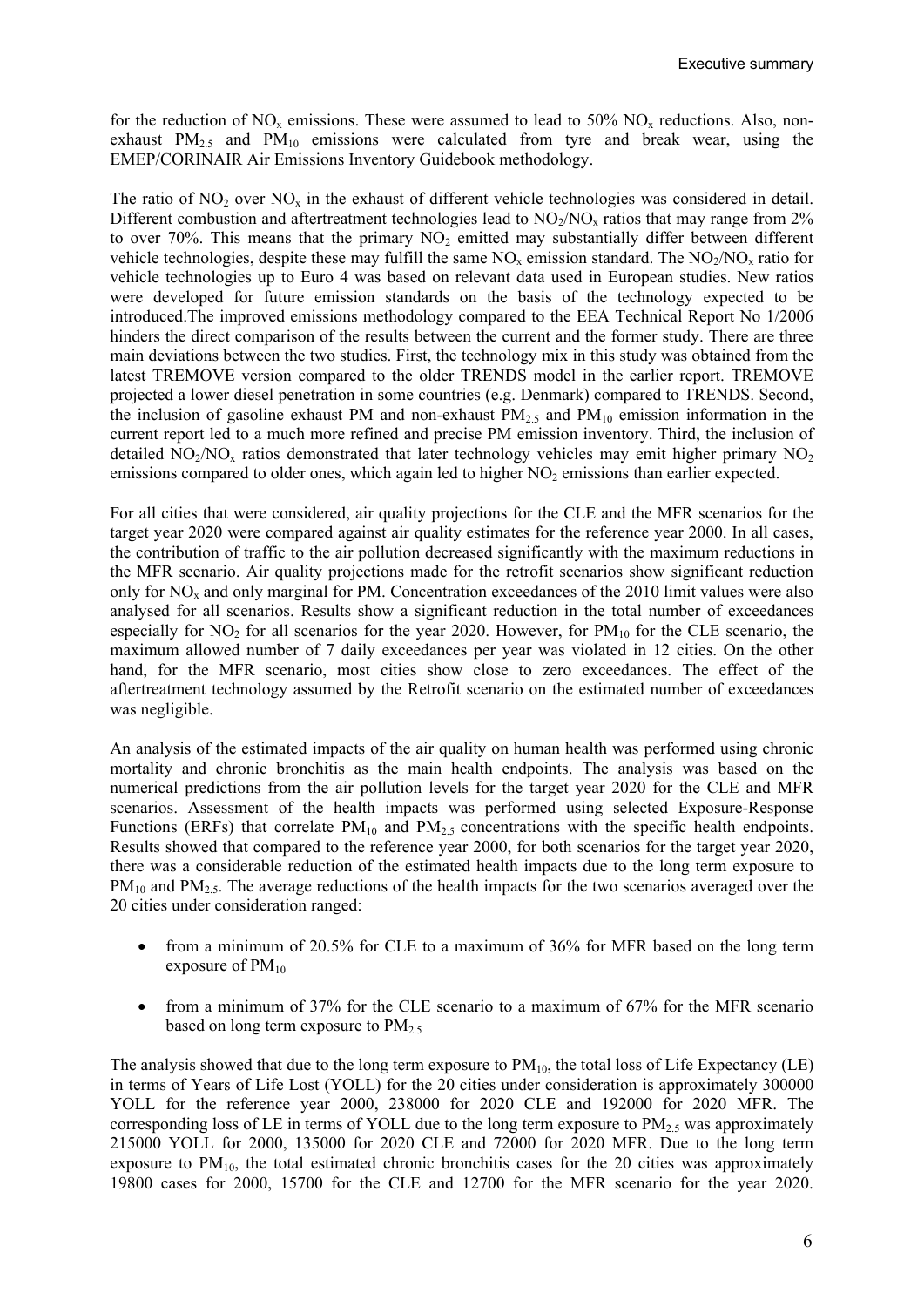Similarly, the total estimated number of chronic bronchitis cases due to long term exposure to  $PM_{2.5}$ for the 20 cities under consideration is approximately 14400 cases for 2000, 9000 for the CLE and 4750 for the MFR scenario for the target year 2020.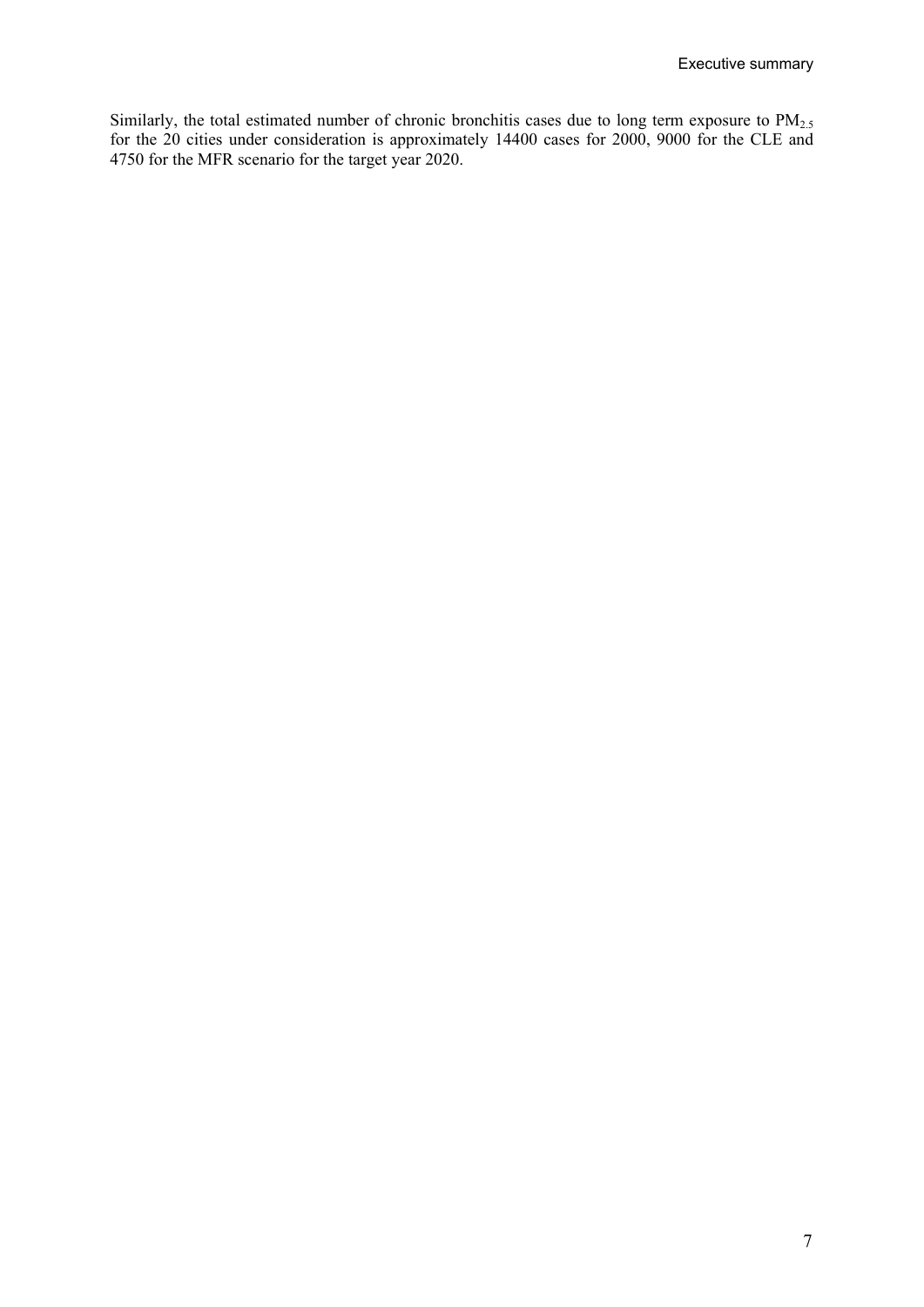## <span id="page-7-0"></span>**1 Introduction**

1

The main aim of the present study is to assess both the evolution of air quality and the local contribution to air pollution at urban hotspots across Europe in the year 2020. More specifically, it aims to provide estimates for the expected air pollution levels at local scale hotspots within cities, as compared to the urban background concentration levels on the basis of the two scenarios developed within the Clean Air for Europe (CAFE) program (CAFE, 2007), namely the baseline Current Legislation (CLE) scenario and the Maximum Technically Feasible Reductions (MFR) scenario (Amann *et al.*, 2004). The two scenarios for the year 2020 are consistent with the corresponding RAINS 2020 scenarios (version Nov. 2004) which are available on IIASA (2007). In addition, for a limited number of cities two additional scenarios have been investigated. The objective of these two scenarios was to explore the effect of additional measures that local communities can introduce on air quality. The first scenario assumed maximum reductions for Particulate Matter (PM) by retrofitting currently existing technologies with diesel particle filters, while the second one assumed maximum reduction for nitrogen dioxide  $(NO_2)$  by retrofitting with  $NO<sub>x</sub>$  control aftertreatment.

This report follows up on the findings of a 2006 study to project the evolution of air quality in typical urban hotspots across Europe up to the year 2030 (EEA, 2006.). The 2006 study used the expertise gained during the Street Emissions Ceilings project (SEC) within the work programme of the European Environmental Agency's (EEA) European Topic Centre on Air and Climate Change (ETC/ACC) (ETC/ACC Technical Paper 2003/11 and ETC/ACC Technical Paper 2004/5), in order to provide an estimate of hotspot air pollution levels that occur at local scale within cities, as compared to the urban background concentration levels. This report provided general conclusions related to the trends of air quality in the future and summarized results for the CLE and MFR scenarios for the year 2030. The major pollutants that were taken into account were  $NO<sub>2</sub>$ ,  $NO<sub>x</sub>$ , fine Particulate Matter  $(PM_{2.5})$  and  $PM_{10}$ . The results clearly indicated that according to both scenarios considered, considerable reductions in the air pollution levels for the year 2030 are expected. However, the major findings of the 2006 study for the air quality projections at street level across Europe can be summed up as follows:

- At street level, the annual 20[1](#page-7-1)0 limit value<sup>1</sup> for  $NO<sub>2</sub>$  will be met in only very few cities for the CLE scenario and in most cities for the MFR scenario
- The indicative limit value for  $PM_{10}$  is not expected to be met in any city, even in the MFR scenario
- For  $NO<sub>2</sub>$ , the permitted number of exceedances according to the 2010 hourly limit value is expected to be met in all cities for both scenarios. However, exceedances of the  $PM_{10}$ indicative limit value are observed in certain cases including the MFR scenario
- For  $PM_{2.5}$  the reduction is in line with the significant reductions in the urban and in the street scale PM emissions attributed to the introduction of Euro V and Euro VI compliant vehicles

Moreover, during that study it became obvious that the projection of emissions and hence of the predicted concentration levels at urban hotspots for the year 2030 is bound to large uncertainties. The main reason is that the road transport sector is a highly dynamic source of emissions with a fleet size,

<span id="page-7-1"></span><sup>&</sup>lt;sup>1</sup> According to Directive 1999/30/EC, in 2010 the limit values to be met for NO<sub>2</sub> are 40  $\mu$ g/m<sup>3</sup> (annual average) and 200  $\mu$ g/m<sup>3</sup> (hourly average not to be exceeded more than 18 times a year) whereas for  $PM_{10}$  the indicative limit values are 20  $\mu g/m^3$  (annual average) and 50 μg/m<sup>3</sup> (daily average not to be exceeded more that 7 days a year). At the time of the completion of the report, the New Air Quality Directive (2008/50/EC) was not yet finalised and comparison against new limit values related to  $PM<sub>25</sub>$  and the consideration of the time extensions provided for meeting the  $NO<sub>2</sub>$  and  $PM<sub>10</sub>$  limit values granted by the EC under conditions, have not been considered.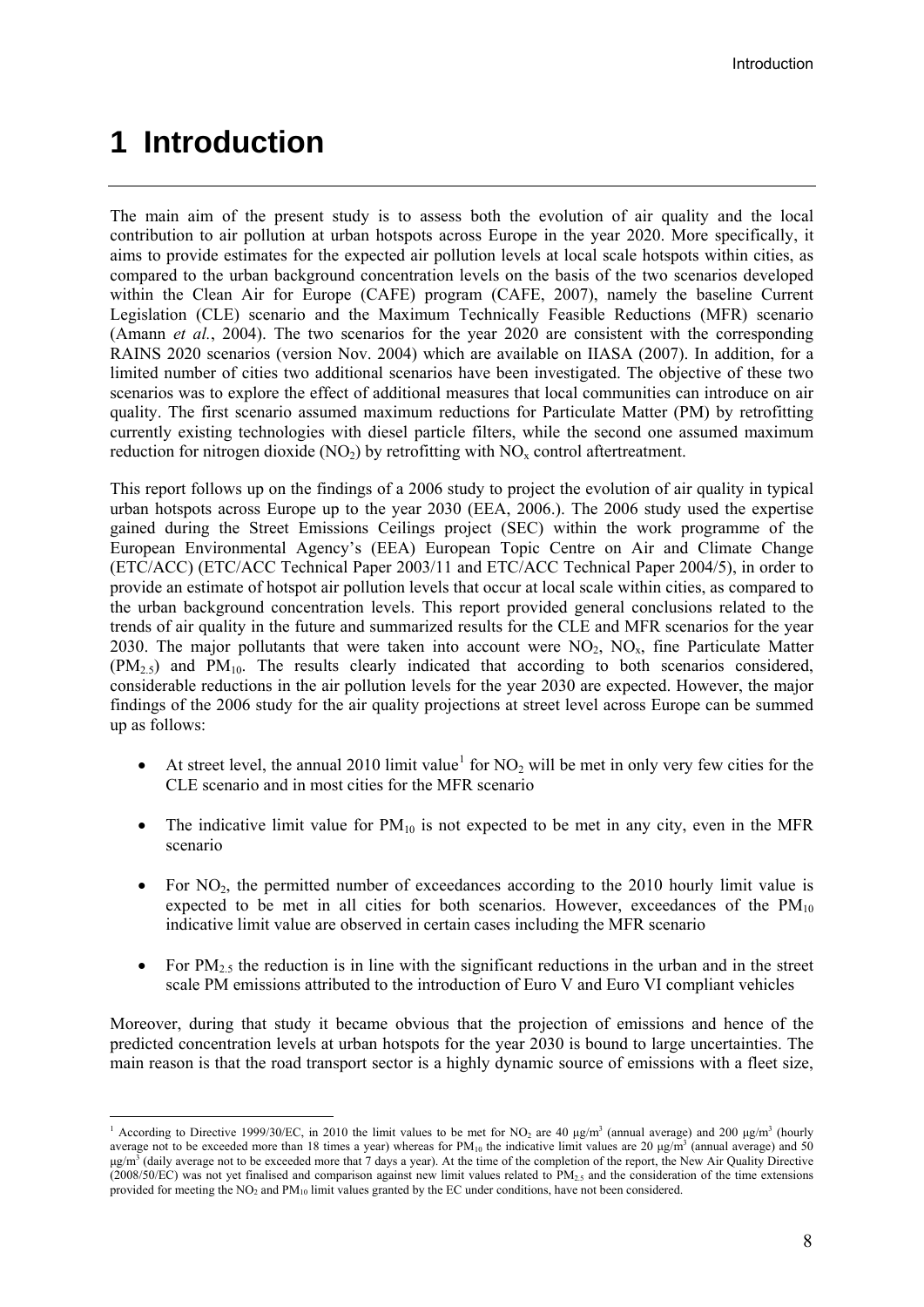fuel mix use and technology and emissions factors rapidly changing with each new regulation step, typically appearing every 4 to 5 years.

Compared to the 2006 study, the current work has now been expanded to include cities in non-EU15 countries, as more reliable data for these countries has now become available. A total of twenty cities have been considered, including four from non-EU15 countries. The modeling methodology that was applied for the assessment of the air quality at urban hotspots largely follows the methodology used for the 2006 study. Projections for the air pollution levels at 20 European cities in 2020 were made, using the complete regional-urban-local scale model application, which consists of:

- The urban scale OFIS model (Arvanitis and Moussiopoulos, 2003), which is driven by results of the EMEP model (EMEP, 2007) – concentrations and meteorological data – in order to obtain the urban background
- The local scale OSPM model (Berkowicz *et al.*, 1997). This is driven by OFIS model results for estimating hotspot air pollution levels

Additionally, on the basis of the projections for air quality in 2020, it was attempted to asses the impact of air quality on human health in the year 2020 compared to the reference year 2000.

Compared to the 2006 report (ΕΕΑ, 2006), the current report attempts to better describe the emission evolution and the projection of the local contribution to air quality at urban hotspots across Europe, having the year 2020 as the target. In particular, within the frame of the present study a more realistic emissions estimation of  $NO<sub>x</sub>$  and PM was made, since between 2006 and 2007 new regulatory steps were decided (Euro 5 and 6 passenger cars and light duty vehicles). These new steps have now been taken into account. Furthermore, the emission projections were also refined with the use of the latest TREMOVE and COPERT versions, to better reflect the effect of new technologies and to better describe the evolution of the fleet mix. Compared to the 2006 report as regards the emissions estimations, the main new elements which were introduced are listed below:

- European vehicle fleets were derived from TREMOVE version 2.5 compared to the 2006 report where a calibrated TRENDS model was used instead
- NO<sub>x</sub> emissions factors were extracted from the COPERT 4 software which includes revised estimates of emission performance for late technology vehicles (Euro 4 and later)
- Technology-specific primary  $NO<sub>2</sub>/NO<sub>x</sub>$  ratios were included, in order to account for the significant change of the ratio
- PM<sub>2.5</sub> emission factor were included for gasoline vehicle exhaust
- Non exhaust (tyre, break wear) PM were also included which were distinguished between fine and coarse particles

These new elements allow a better characterisation of the effect of relevant policies and policy scenarios on emissions. They also allow addressing questions related to primary  $NO<sub>2</sub>$  emission reduction effectiveness and the increasing importance of non-exhaust vs. exhaust PM emissions. Because of the improvements, a direct comparison of absolute emissions levels between the 2006 and the current study is not possible. Furthermore, both the OFIS and the OSPM model predictions for the urban background and the urban hotspot concentrations respectively, are highly sensitive to the local emissions estimation. Therefore, comparison for the local contribution to air pollution across Europe between the years 2020 and 2030 was deemed not possible. Even more, assessment of the impacts of air pollution on human health is highly dependent on the predicted concentration levels. As a result, a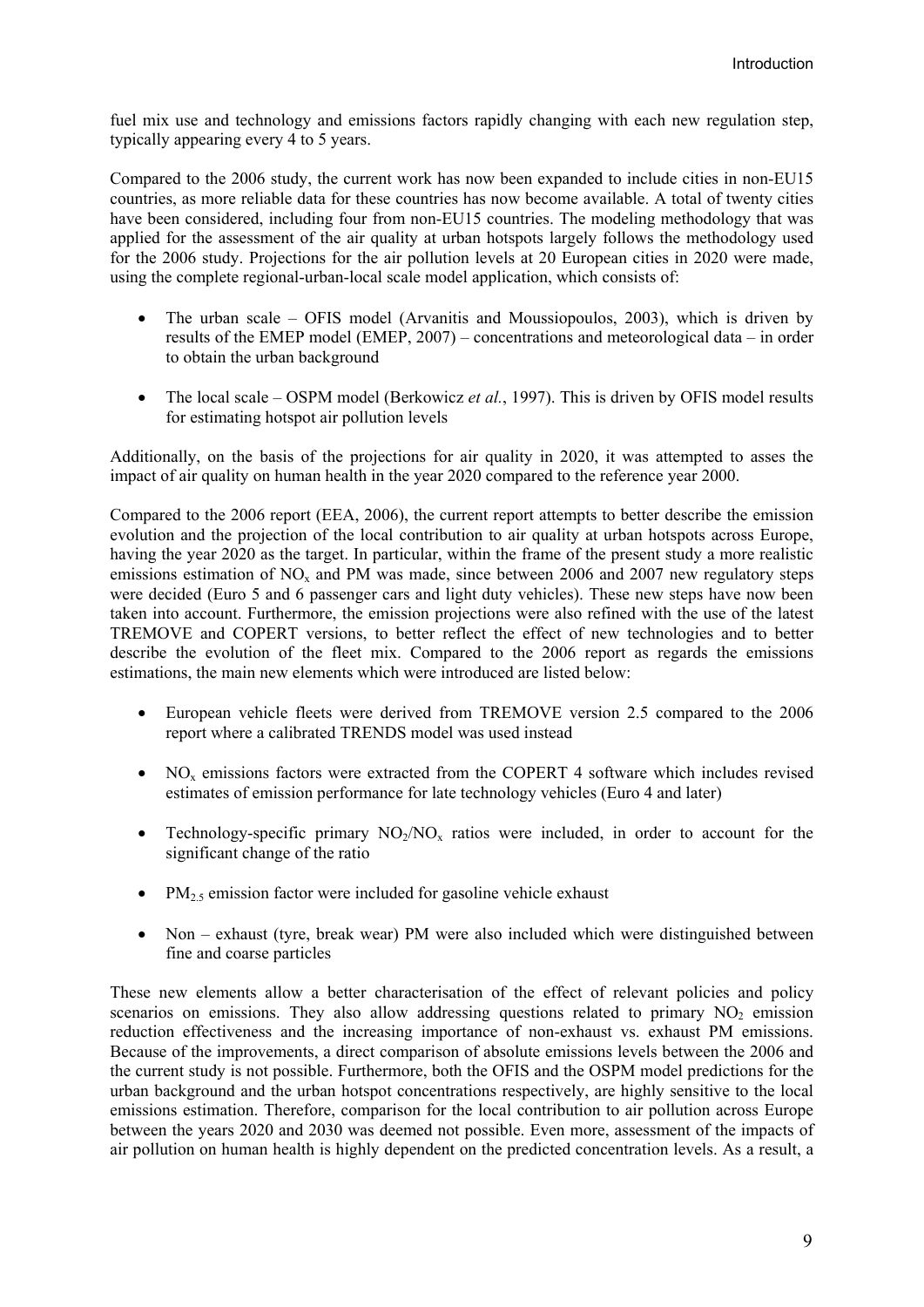comparison between the estimated effects of air pollution levels on health between 2020 and 2030 was also not included.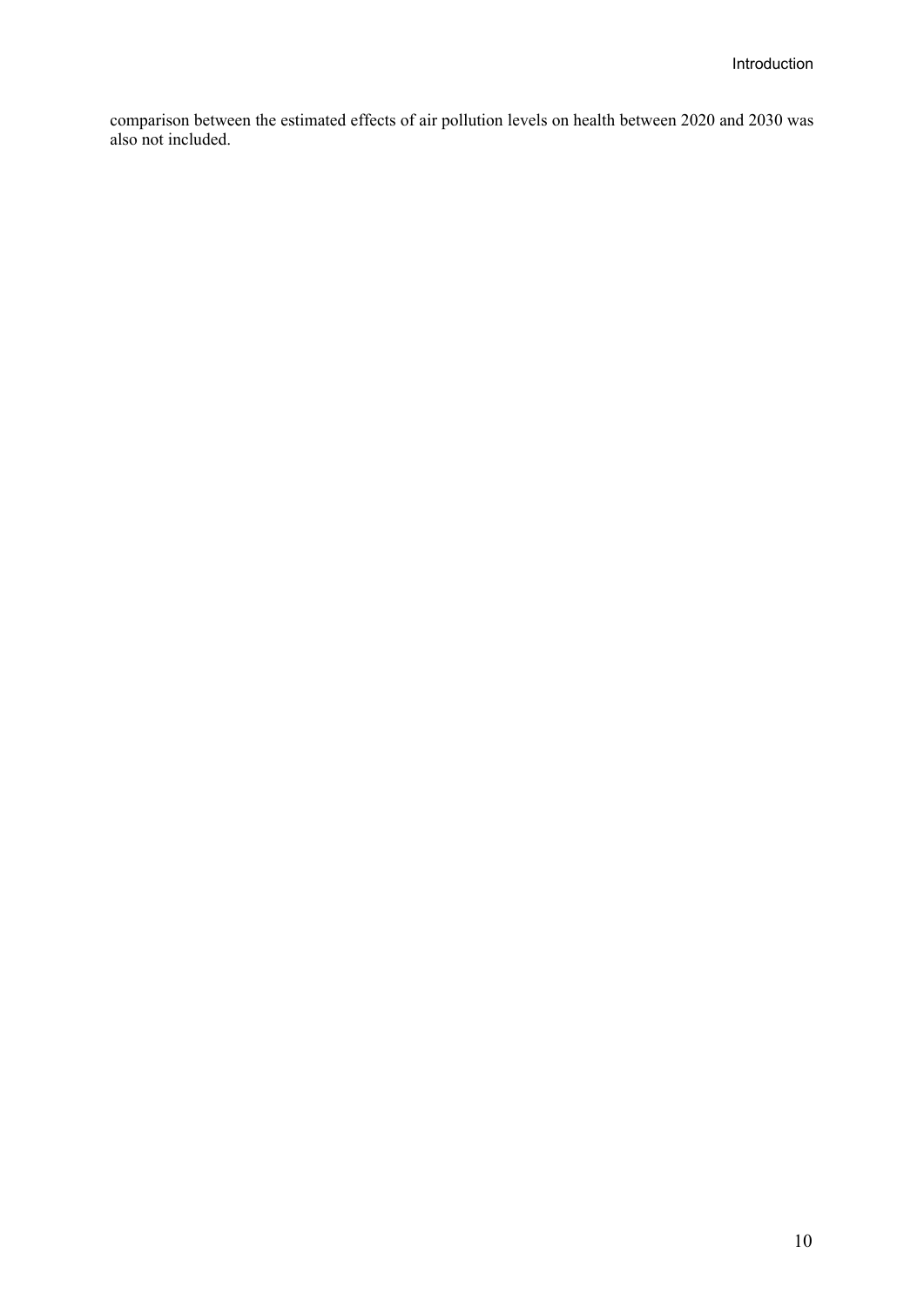# <span id="page-10-0"></span>**2 Methodology**

This section deals with the methodology adopted for the assessment of air pollution levels at urban hotspots and the corresponding impact on health across Europe. As regards the calculation of the local scale emissions and the numerical predictions for the assessment of air quality at urban hotspots, the methodology largely follows the one applied within the frame of the work performed for the EEA Technical Report No 1/2006 "Air pollution at street level in European cities". In order to benefit from the experience gained in previous works, the methodology is closely related to the work performed within the "Street Emission Ceilings" task of the ETC/ACC during 2003, 2004 and 2006 (task later renamed to "Assessment of the local contribution to air pollution at urban hotspots").

## **2.1 Emissions methodology**

The methodology for the estimation of the urban and local scale emissions largely follows the methodology described in Annex C of the EEA Technical Report No 1/2006 "Air pollution at street level at European cities". In line with the continuous improvements made to the individual elements of the emission estimation methodology, the local emission projections (conducted for the year 2020) have been performed with the latest versions of the TREMOVE and COPERT models, as well as additional new elements to describe the effect of technology on emissions. As analysed in the following sections, the revised and more detailed model characteristics included in these updated versions (e.g. the technology effect on the  $NO_x/NO_2$  split, the revised estimate on  $NO_x$  and PM emissions from future technologies, etc.) lead to differences that hinder the direct comparison of local air quality estimates in the years 2020 (presented in this report) and 2030 (presented in EEA Technical Report No 1/2006). A thorough discussion of the emission estimation between the two methodologies is included in this chapter.

## *2.1.1 Urban scale emissions*

Gridded (5×5 km<sup>2</sup>) urban emission inventories for the reference year 2000 were prepared by Stuttgart University, Institute of Energy Economics and the Rational Use of Energy (IER) within the framework of the MERLIN project (FP5), using the European Emission model (Friedrich and Reis, 2004; Schwarz, 2002; Wickert, 2001). These inventories were used to estimate background pollutant concentrations and were made available for all [2](#page-10-1)0 urban areas studied per  $SNAP<sup>2</sup>$  category, as shown in Table 2.1.

| <b>SNAP number</b> | Sector description                                                |
|--------------------|-------------------------------------------------------------------|
| SNAP <sub>1</sub>  | Combustion in energy and transformation industries                |
| SNAP <sub>2</sub>  | Non-industrial combustion plants                                  |
| SNAP <sub>3</sub>  | Combustion in manufacturing industry                              |
| SNAP <sub>4</sub>  | Production processes                                              |
| SNAP <sub>5</sub>  | Extraction and distribution of fossil fuels and geothermal energy |
| SNAP 6             | Solvent use and other product use                                 |
| SNAP <sub>7</sub>  | Road transport                                                    |
| SNAP <sub>8</sub>  | Other mobile sources and machinery                                |
| SNAP <sub>9</sub>  | Waste treatment and disposal                                      |
| SNAP <sub>10</sub> | Agriculture                                                       |

<span id="page-10-1"></span><sup>1</sup> <sup>2</sup> Selected Nomenclature for Air Pollution.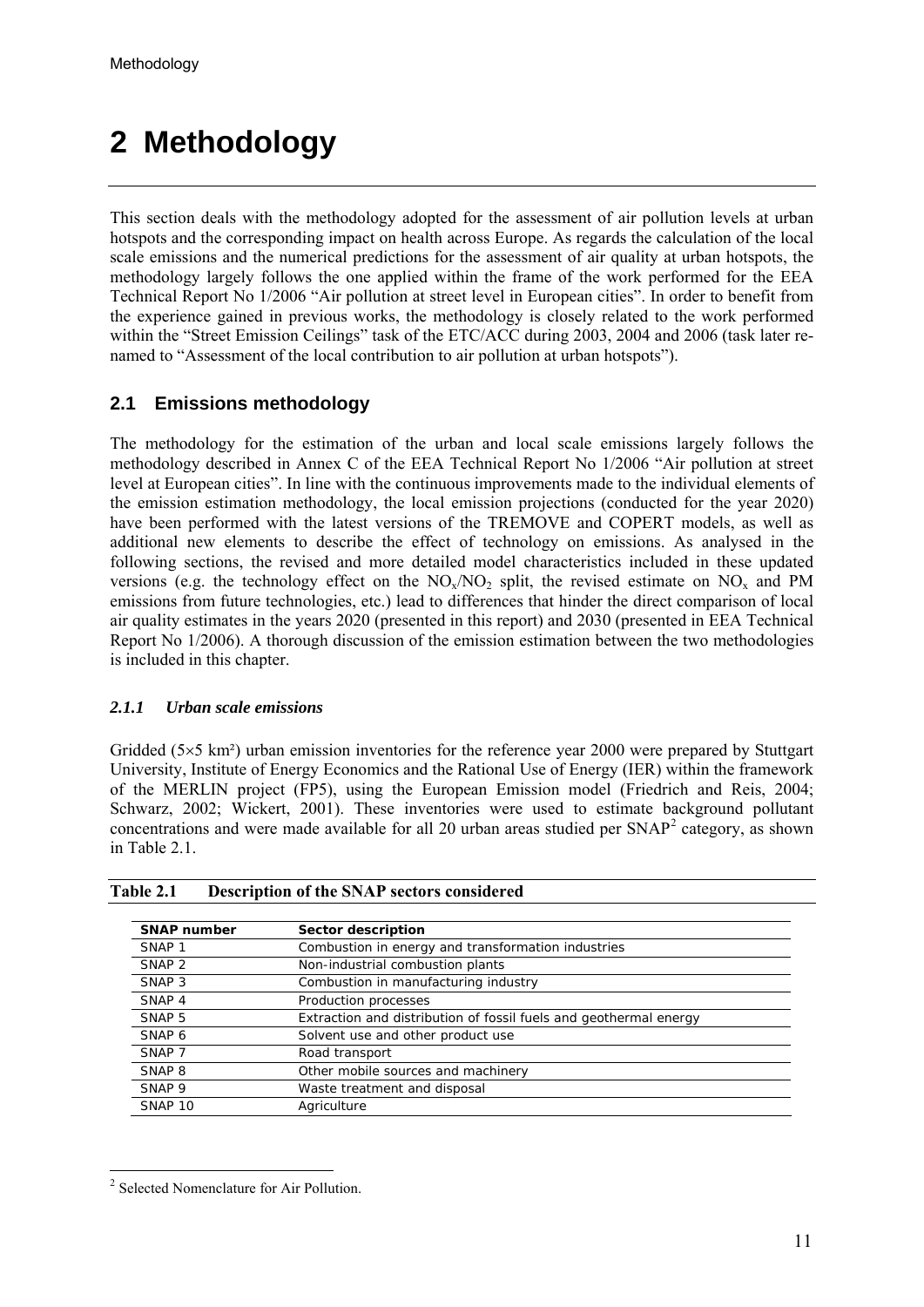<span id="page-11-0"></span>The emission estimates for the year 2020 follow the assumptions of the two Clean Air for Europe (CAFE) scenarios namely the Current Legislation (CLE) and Maximum Technically Feasible Reductions (MFR). The CLE scenario corresponds to the future road transport emission evolution, assuming that no further regulatory steps will be brought, further to the emission standard regulations already in place today. The MFR scenario corresponds to what is expected to be achieved with all legislation that is currently in place or has already been decided for future implementation, and with the foreseeable regulatory steps for the near future. The urban gridded emissions were reduced according to country-specific attenuation factors calculated for each of the SNAP categories shown in [Table 2](#page-10-0).1.

The country scale emission projections were calculated in the framework of the CAFE project (CAFE, 2007). It is therefore inherently assumed that urban emissions will change in the future in proportion to country emissions. However, urban areas exhibit large changes in their activity level due to infrastructure changes (e.g. new roads, airports, public transport systems, etc.) and population changes (e.g. rapid city growth due to geopolitical reasons or GDP increase). In some countries with developing industrial infrastructure (e.g. new member states), cities have the potential to develop more than the national population growth would call for. On the contrary, countries with diversity in their economic growth sources (such as Scandinavian countries) exhibit a more balanced population growth between urban areas and the countryside. However, in order to adopt a common approach and produce comparable results across cities in Europe and as specific city growth assumptions were not available, the approximation that city growth will be proportional to overall country growth is considered a reasonable approach. In any case, it should be noted at this point that the background concentration levels significantly affect the overall air quality in cities and hence the estimated health impact. However, hot-spot concentrations will not be significantly affected by the exact urban growth and therefore for the needs of the present report this parameter is not considered as deterministic.

## *2.1.2 Local scale emissions*

## *2.1.2.1 Definition of reference year and scenario fleets*

Year 2000 is taken as the reference year for emission calculations. The vehicle classification in emission standards for year 2000 has been taken from the latest version of TREMOVE software (v2.5 – May 2007) for all countries. The year 2000 fleet includes up to Euro 2 passenger car and light duty trucks and up to Euro II heavy duty trucks and buses.

The CLE scenario for the year 2020 is consistent with the RAINS 2020 CLE scenario (version Nov. 2004) which is available on IIASA (IIASA, 2007; CAFE, 2007). It includes up to Euro 4 passenger cars and light duty trucks and up to Euro IV heavy duty vehicles (HDVs). The fleet classification in technologies was again conducted with the latest (v2.5 – May 2007) TREMOVE version. However, all vehicles falling into post-Euro 4 light duty vehicle (LDVs) and post – Euro IV HDVs technologies existing in TREMOVE were all forced to be introduced as Euro 4 and IV respectively in the CLE scenario, in order to be consistent with the technology definitions of this scenario.

The MFR scenario for the year 2020 is consistent with the RAINS 2020 MFR scenario (version Nov. 2004), available on IIASA (2007). It includes up to Euro 6 passenger cars and light duty trucks and up to Euro VI HDVs. The technology classification was taken from TREMOVE v2.5, using the implementation dates for the different technologies suggested in the model. The implementation dates in Tremove are considered as the first of January of the first full calendar year that each technology is in place.

With regard to the scenario selection, it should be clarified that, presumably, more advanced technologies can be today considered as MFR technologies, such as hybrid or pure electric vehicles, including fuel cell powered cars. This report projects emissions to 2020 and the penetration of these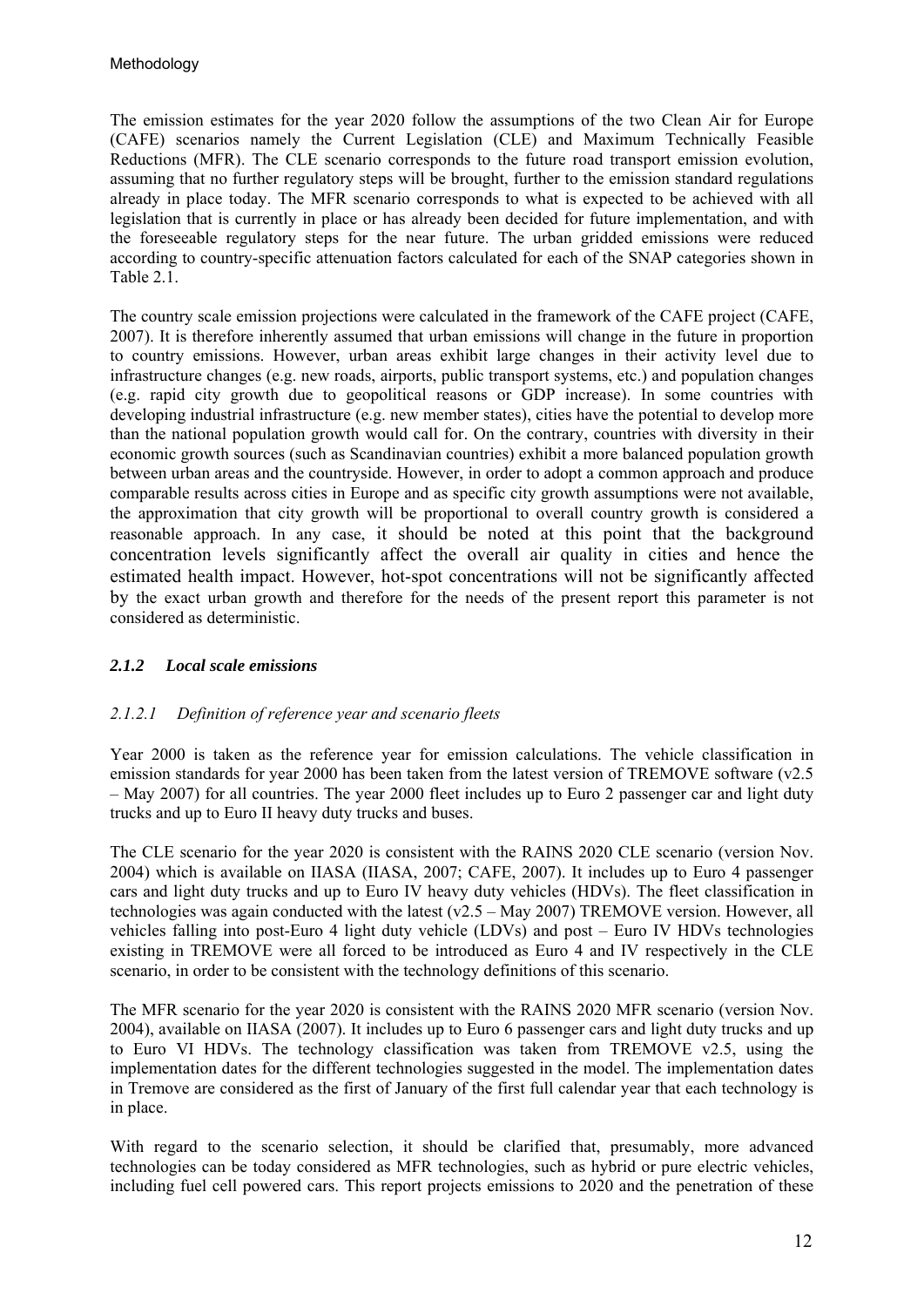<span id="page-12-0"></span>advanced technologies is still considered limited. Therefore, the MFR approach followed in this report should be considered as a conservative but realistic scenario for the development of the vehicle technology mix to 2020. Moreover, the CLE scenario looks outdated, considering that Euro 5 and 6 technologies for passenger cars and Euro V technology for heavy duty vehicles have already been decided at the time of finalising this report (mid 2008) but it has been retained for consistency to the CAFE findings.

The 'retrofit' scenarios for year 2020 were again executed assuming the 2020 MFR fleets from TREMOVE. Hence, the fleet configuration is exactly the same as in the MFR scenario. The 'Retrofit' scenario was assumed to correspond to an option where local (municipal or urban) authorities seek to do more than what emission standards require, in order to solve specific pollution problems (e.g. urban hotspots). In principle, it was assumed that a range of technologies will be retrofitted with advanced aftertreatment systems to examine what additional reductions can be achieved. Two, different options were examined – one referring to  $NO<sub>x</sub>$  (Selective Catalytic Reduction - SCR retrofits) and one referring to PM emissions (Diesel Particle Filters - DPF retrofits).

#### *2.1.2.2 Fleet and activity data*

The share of each vehicle category was derived from the composition of the vehicle fleet in the years 2000 and 2020 (extracted from the TREMOVE software as explained above). On the basis of these shares a new vehicle distribution was calculated for a hypothetical urban street canyon with a traffic intensity of 20 000 vehicles per day, assuming a 7 % share of HDVs. For the street canyon it was assumed that only HDVs (including buses and coaches) with a Gross Vehicle Weight (GVW) lower than 20 tons were allowed, i.e. the share of HDV with a GVW of over 20 tons was set equal to zero.

An average hourly pattern was derived from traffic measurements in various European cities (Athens, Madrid, Cologne, London and Milan) for all vehicle categories, e.g. passenger cars (PC), power twowheelers etc., as shown in Table 2.2. Based on this pattern the 20 000 vehicles per day were then distributed over the day on an hourly basis.

| Category        | 0:00  | 1:00  | 2:00  | 3:00  | 4:00  | 5:00  | 6:00  | 7:00  | 8:00  | 9:00  | 10:00 | 11:00 |
|-----------------|-------|-------|-------|-------|-------|-------|-------|-------|-------|-------|-------|-------|
| Gasoline        | 0.022 | 0.012 | 0.007 | 0.004 | 0.007 | 0.022 | 0.046 | 0.056 | 0.052 | 0.052 | 0.053 | 0.055 |
| Diesel PCs      | 0.020 | 0.011 | 0.006 | 0.004 | 0.006 | 0.019 | 0.048 | 0.062 | 0.053 | 0.052 | 0.054 | 0.055 |
| LDV             | 0.021 | 0.011 | 0.006 | 0.004 | 0.006 | 0.020 | 0.048 | 0.059 | 0.053 | 0.052 | 0.053 | 0.055 |
| <b>HDV</b>      | 0.021 | 0.011 | 0.006 | 0.004 | 0.007 | 0.020 | 0.048 | 0.058 | 0.052 | 0.052 | 0.053 | 0.055 |
| <b>Buses</b>    | 0.019 | 0.010 | 0.006 | 0.004 | 0.006 | 0.020 | 0.049 | 0.059 | 0.053 | 0.052 | 0.053 | 0.055 |
| Two<br>wheelers | 0.022 | 0.012 | 0.007 | 0.004 | 0.007 | 0.022 | 0.046 | 0.056 | 0.052 | 0.052 | 0.053 | 0.055 |
| Category        | 12:00 | 13:00 | 14:00 | 15:00 | 16:00 | 17:00 | 18:00 | 19:00 | 20:00 | 21:00 | 22:00 | 23:00 |
| Gasoline        | 0.046 | 0.052 | 0.056 | 0.058 | 0.065 | 0.065 | 0.063 | 0.051 | 0.044 | 0.042 | 0.039 | 0.031 |
| Diesel PCs      | 0.045 | 0.052 | 0.057 | 0.060 | 0.069 | 0.071 | 0.066 | 0.050 | 0.041 | 0.038 | 0.035 | 0.026 |
| LDV             | 0.046 | 0.053 | 0.057 | 0.059 | 0.067 | 0.069 | 0.066 | 0.050 | 0.042 | 0.039 | 0.036 | 0.028 |
| <b>HDV</b>      | 0.046 | 0.053 | 0.057 | 0.059 | 0.067 | 0.069 | 0.066 | 0.050 | 0.042 | 0.039 | 0.036 | 0.029 |
| <b>Buses</b>    | 0.046 | 0.053 | 0.057 | 0.059 | 0.068 | 0.070 | 0.067 | 0.050 | 0.041 | 0.039 | 0.035 | 0.029 |
| Two             | 0.046 | 0.052 | 0.056 | 0.058 | 0.065 | 0.065 | 0.063 | 0.051 | 0.044 | 0.042 | 0.039 | 0.031 |

| <b>Table 2.2</b> | Hourly traffic distribution for the various vehicle categories |  |  |  |
|------------------|----------------------------------------------------------------|--|--|--|
|                  |                                                                |  |  |  |

Note: Diesel passenger cars appear more active during the rush hours due to the large contribution of such vehicles to captive fleets (taxis, delivery vehicles, etc.)

#### *2.1.2.3 Emission factors*

Exhaust emissions calculations for the reference year (2000) and the 2020 CLE scenario were performed with the latest COPERT 4 model (v3.0.0 – November 2006). No cold start emissions have been included because of the lack of data to accurately estimate the number of starts in the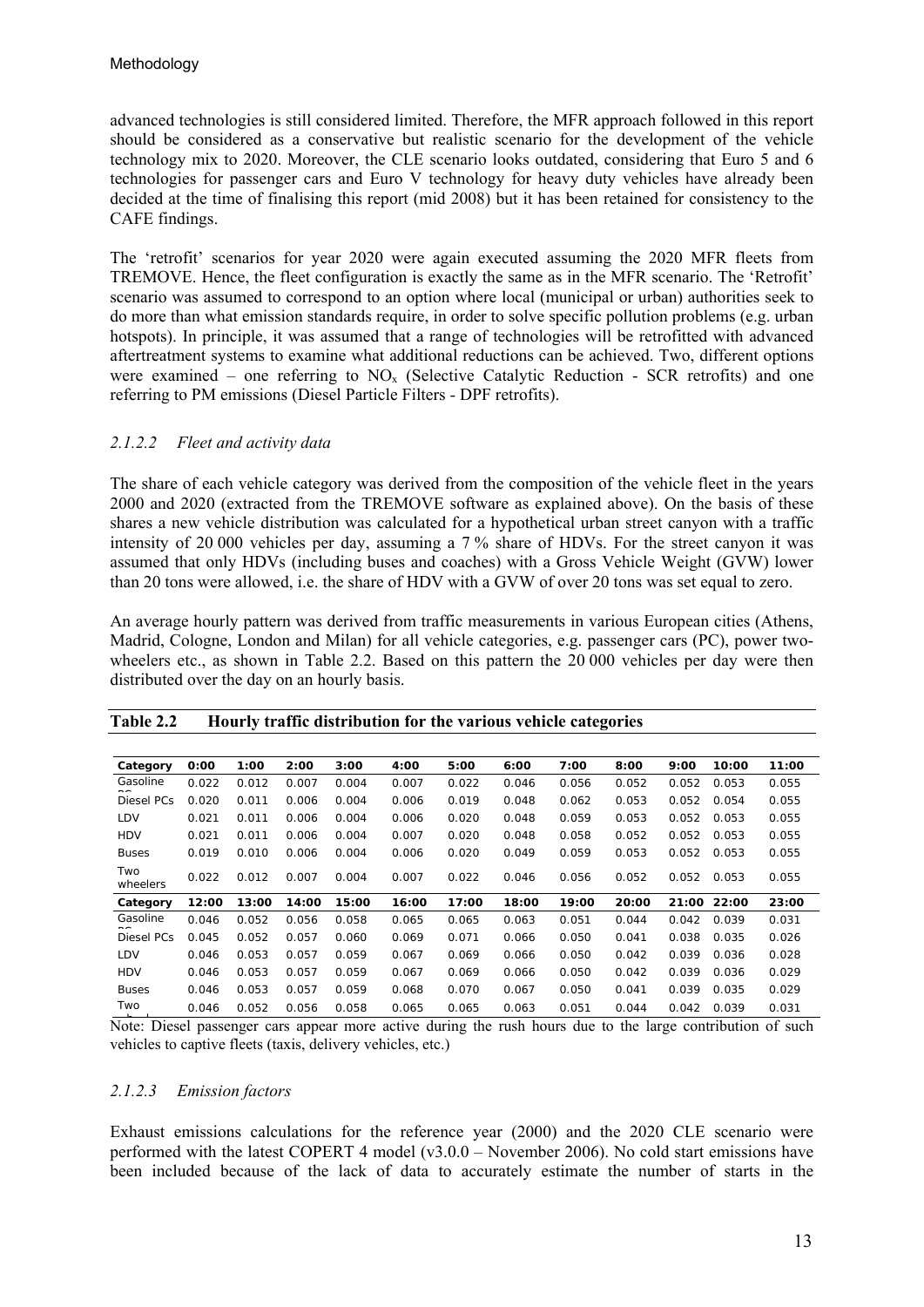hypothetical street examined. It is reasonable to assume that the number of starts in the area studied is much less than the passing traffic, which further demotes the contribution of cold-starts. In any case, the cold start effect is considered minimal for PM and only marginal for  $NO<sub>x</sub>$ , since cold start has no strong effect on these two pollutants (cold start is important mainly for HC and CO).

In order to estimate emissions for the MFR scenario, appropriate assumptions had to be made for emission technologies, where no information exists in COPERT. This includes Euro 5 and Euro 6 passenger cars and light duty trucks and Euro VI HDVs. Also, in order to directly assess the effect of regulation on emission levels from HDVs, the Euro V HDV emission factors were also estimated on the basis of a reduction factor over Euro IV (see Table 2.3), despite the fact that emission factors for Euro V HDVs are included in COPERT 4 as well. Table 2.3 presents the implementation years and the emission reductions over Euro 4 (LDVs) and Euro IV (HDVs) of future emission standards considered in this study.

The following clarifications need to be given for the values in Table 2.3. First, with respect to the estimated PM reductions, the applied reduction factor is higher than the reduction considered by the legislation. This is because it is expected that the PM emission reduction required by the legislation will only be reached with the introduction of diesel particle filters (DPFs), which have a proven filtration efficiency of at least 95% in particulate mass. Hence, it is expected that the actual emission reduction to be reached will be higher than that implied by the emission standards.

|                      |                      |               |                                            | NO <sub>x</sub>                                    |                                 |                                            | <b>PM</b>                                          |                                 |
|----------------------|----------------------|---------------|--------------------------------------------|----------------------------------------------------|---------------------------------|--------------------------------------------|----------------------------------------------------|---------------------------------|
| Category             | Emission<br>Standard | Impl.<br>Year | Emission<br>Standard<br>(g/km or<br>q/kWh) | Reduction<br>according<br>to<br>Legislation<br>(%) | Applied<br>Reductions<br>$(\%)$ | Emission<br>Standard<br>(g/km or<br>g/kWh) | Reduction<br>according<br>to<br>Legislation<br>(%) | Applied<br>Reductions<br>$(\%)$ |
|                      | Euro 4               | 2005          | 0.08                                       | $\Omega$                                           | $\Omega$                        |                                            | $\Omega$                                           | $\Omega$                        |
| Gasoline<br>PCs      | Euro 5               | 2010          | 0.06                                       | 25                                                 | 25                              |                                            | 0                                                  | $\Omega$                        |
|                      | Euro 6               | 2015          | 0.06                                       | 25                                                 | 25                              |                                            | 0                                                  | $\Omega$                        |
|                      | Euro 4               | 2005          | 0.25                                       | $\Omega$                                           | $\Omega$                        | 0.025                                      | $\Omega$                                           | $\Omega$                        |
| <b>Diesel</b><br>PCs | Euro 5               | 2010          | 0.18                                       | 28                                                 | 28                              | 0.0045                                     | 88                                                 | 95                              |
|                      | Euro 6               | 2015          | 0.08                                       | 68                                                 | 68                              | 0.0045                                     | 88                                                 | 95                              |
| Gasoline             | Euro 4               | 2006          | 0.1                                        | $\Omega$                                           | $\Omega$                        |                                            | $\Omega$                                           | $\Omega$                        |
| LDTs                 | Euro 5               | 2011          | 0.075                                      | 25                                                 | 25                              |                                            | $\Omega$                                           | $\Omega$                        |
| (Class II)           | Euro 6               | 2016          | 0.075                                      | 25                                                 | 25                              |                                            | 0                                                  | 0                               |
| <b>Diesel</b>        | Euro 4               | 2006          | 0.33                                       | $\Omega$                                           | $\Omega$                        | 0.04                                       | $\Omega$                                           | $\Omega$                        |
| <b>LDTs</b>          | Euro 5               | 2011          | 0.235                                      | 28                                                 | 28                              | 0.0045                                     | 92.5                                               | 95                              |
| (Class II)           | Euro 6               | 2016          | 0.105                                      | 68                                                 | 68                              | 0.0045                                     | 92.5                                               | 95                              |
|                      | Euro IV              | 2006          | 3.5                                        | $\Omega$                                           | $\Omega$                        | 0.03                                       | 0                                                  | $\Omega$                        |
| <b>HDVs</b>          | Euro V               | 2009          | 2                                          | 43                                                 | 43                              | 0.03                                       | 0                                                  | $\Omega$                        |
| (ETC)                | Euro VI<br>(1)       | 2014          | 0.4                                        | 89                                                 | 89                              | 0.010                                      | 66                                                 | 95                              |

| <b>Table 2.3</b> | Reduction factors over Euro 4 (LDVs) and Euro IV (HDVs) to estimate emissions |
|------------------|-------------------------------------------------------------------------------|
|                  | of future emission technologies in the MFR scenario                           |

 $(1)$  Potential standard to be proposed by the European Commission (COM(2007) 851).

The second remark concerns the Euro VI emission standard for HDVs. The proposal from the European Commission (COM(2007) 851) asks for 400 mg/kWh NOx and 10 mg/kWh PM. In principle, these emission values suggest that the application of both DPF and  $deNO<sub>x</sub>$  (SCR) aftertreatment systems will be required to achieve the Euro VI emission levels and this will lead to substantial reductions of both  $NO<sub>x</sub>$  and PM.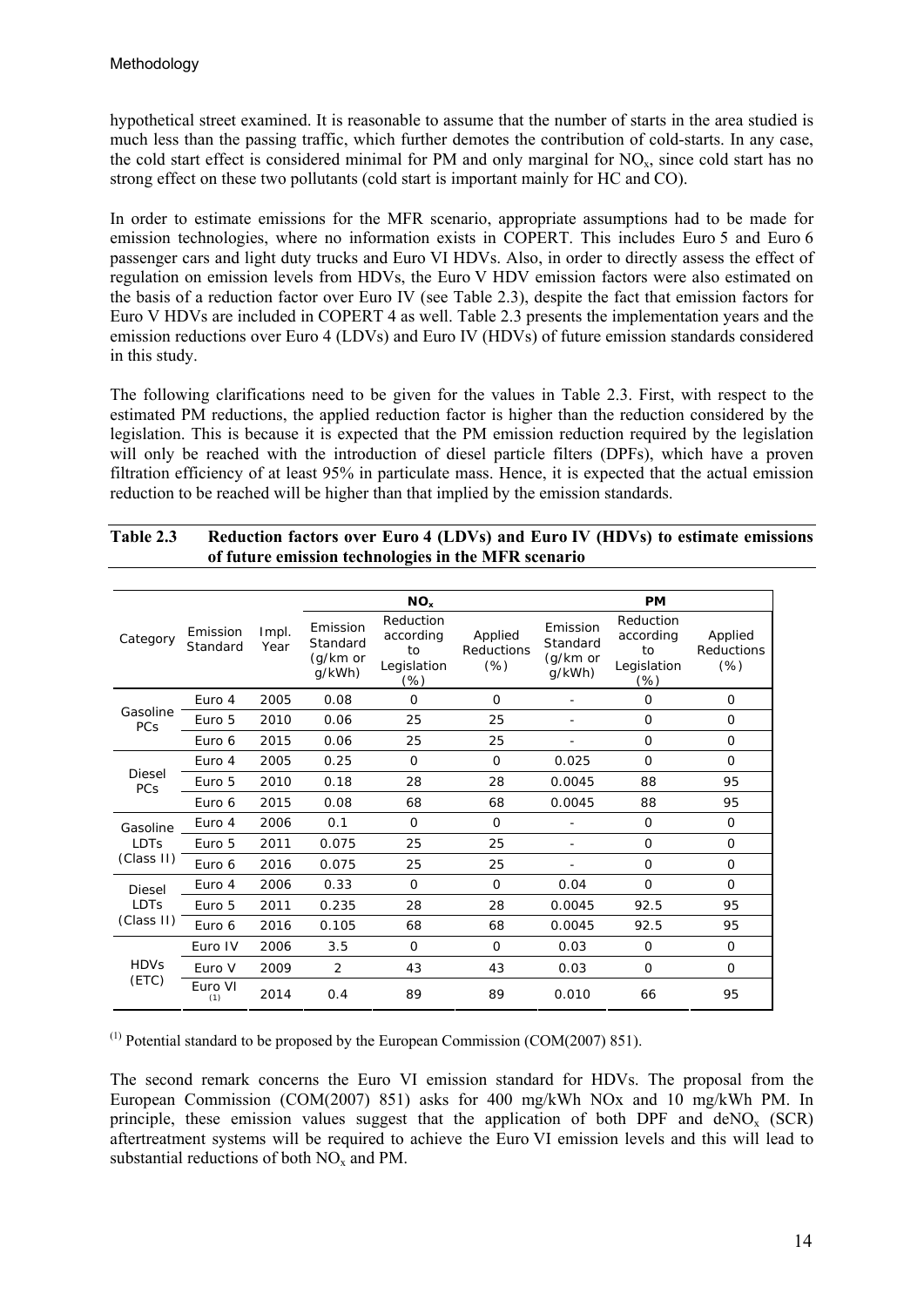In the case of the 'Retrofit' scenario, additional reductions can be brought on existing vehicle technologies over the MFR scenario, due to the retrofit of aftertreatment systems. Since retrofits are not straightforward for vehicle technologies that lack engine control units, these have been limited to post-Euro 3 passenger cars and light duty trucks and post Euro III HDVs. Two aftertreatment options have been considered. For PM, it is expected that Euro 3 and Euro 4 diesel passenger cars and light duty vehicles can be retrofitted with DPFs that lead to a 95 % reduction over the corresponding emission standard. Also, it is assumed that Euro IV and Euro V HDVs can also be fitted with 95 % efficient DPFs. For  $NO_x$ , it is considered that Euro 5 and Euro 6 can be equipped with SCR systems which may lead to 50 % lower emissions than gasoline Euro 4. In this case, a Euro 5-6 gasoline car would roughly correspond to US Tier 2B in 3-4 emission standards. The SCR retrofits are also considered for diesel passenger cars and HDVs. The proposed reductions have been based on experimental information on the effect of after treatment technologies, however, they rather represent a best-case scenario as real-world operation and failures may lead to lower overall efficiencies in practice. However, in order to maximise the potential effect of the retrofit scenario, these values have been retained. In the case of SCR, a gradual reduction is expected as emission standards improve, due to the lower engine-out  $NO<sub>x</sub>$  emissions (cooled EGR use) of later technologies. The SCR retrofits also lead to very low  $NO<sub>2</sub>/NO<sub>x</sub>$  ratios. Those have been taken as 2% for gasoline and 5% for diesel vehicles. Table 2.4 provides a summary of the technologies and the reductions brought on emissions for each of the two Retrofit scenarios considered.

|                                                                     |                             | <b>NO<sub>x</sub></b> reductions |                                          | <b>PM Reductions</b>                       |                                                                       |  |
|---------------------------------------------------------------------|-----------------------------|----------------------------------|------------------------------------------|--------------------------------------------|-----------------------------------------------------------------------|--|
| Category                                                            | Emission<br><b>Standard</b> | <b>Technology</b>                | <b>Reduction</b><br>over Euro<br>4/IV(%) | <b>Technology</b>                          | <b>Reduction</b><br>over<br>corresponding<br>emission<br>standard (%) |  |
|                                                                     | Euro 4                      |                                  | $\Omega$                                 |                                            | 0                                                                     |  |
| Gasoline PCs                                                        | Euro 5                      | <b>SCR</b>                       | 50                                       | ٠                                          | $\Omega$                                                              |  |
| Diesel PCs<br>Gasoline LDTs<br>Diesel LDTs<br>HDVs (ETC)<br>$\cdot$ | Euro 6                      | <b>SCR</b>                       | 50                                       | ٠                                          | $\Omega$                                                              |  |
|                                                                     | Euro 3                      |                                  | 0                                        | <b>DPF</b>                                 | 95                                                                    |  |
|                                                                     | Euro 4                      | $\overline{a}$                   | $\Omega$                                 | <b>DPF</b>                                 | 95                                                                    |  |
|                                                                     | Euro 5                      | <b>SCR</b>                       | 76                                       | As required by<br>the emission             | $\mathbf 0$                                                           |  |
|                                                                     | Euro 6                      | <b>SCR</b>                       | 84                                       | standard                                   | 0                                                                     |  |
|                                                                     | Euro 4                      |                                  | 0                                        |                                            | $\mathbf 0$                                                           |  |
|                                                                     | Euro 5                      | <b>SCR</b>                       | 50                                       |                                            | $\mathbf 0$                                                           |  |
|                                                                     | Euro 6                      | <b>SCR</b>                       | 50                                       |                                            | $\mathbf 0$<br>95<br>95<br>$\mathbf 0$<br>$\Omega$<br>95<br>95<br>0   |  |
|                                                                     | Euro 3                      | $\overline{\phantom{a}}$         | $\mathbf{O}$                             | <b>DPF</b>                                 |                                                                       |  |
|                                                                     | Euro 4                      | ÷.                               | 0                                        | <b>DPF</b>                                 |                                                                       |  |
|                                                                     | Euro 5                      | <b>SCR</b>                       | 76                                       | As required by                             |                                                                       |  |
|                                                                     | Euro 6                      | <b>SCR</b>                       | 84                                       | the emission<br>standard                   |                                                                       |  |
|                                                                     | Euro IV                     | <b>SCR</b>                       | 80                                       | $CRT^{(1)}$                                |                                                                       |  |
|                                                                     | Euro V                      | <b>SCR</b>                       | 90                                       | $CRT^{(1)}$                                |                                                                       |  |
|                                                                     | Euro VI                     | <b>SCR</b>                       | 89                                       | As required by<br>the emission<br>standard |                                                                       |  |

| Reduction factors considered for the retrofit scenarios | Table 2.4 |  |  |  |  |
|---------------------------------------------------------|-----------|--|--|--|--|
|---------------------------------------------------------|-----------|--|--|--|--|

(1) Continuously regenerating trap

The range of combustion and aftertreatment technologies to be applied to reach future emission standards also has significant implications on the  $NO<sub>2</sub>/NO<sub>x</sub>$  ratio in vehicle exhausts. The ratio of  $NO<sub>2</sub>/NO<sub>x</sub>$  in primary emissions is also of importance when estimating urban  $NO<sub>2</sub>$  concentrations. In order to address this issue, relevant information was collected from ongoing studies in Europe and from a literature survey on primary emissions. Results are presented in Table 2.5. The two European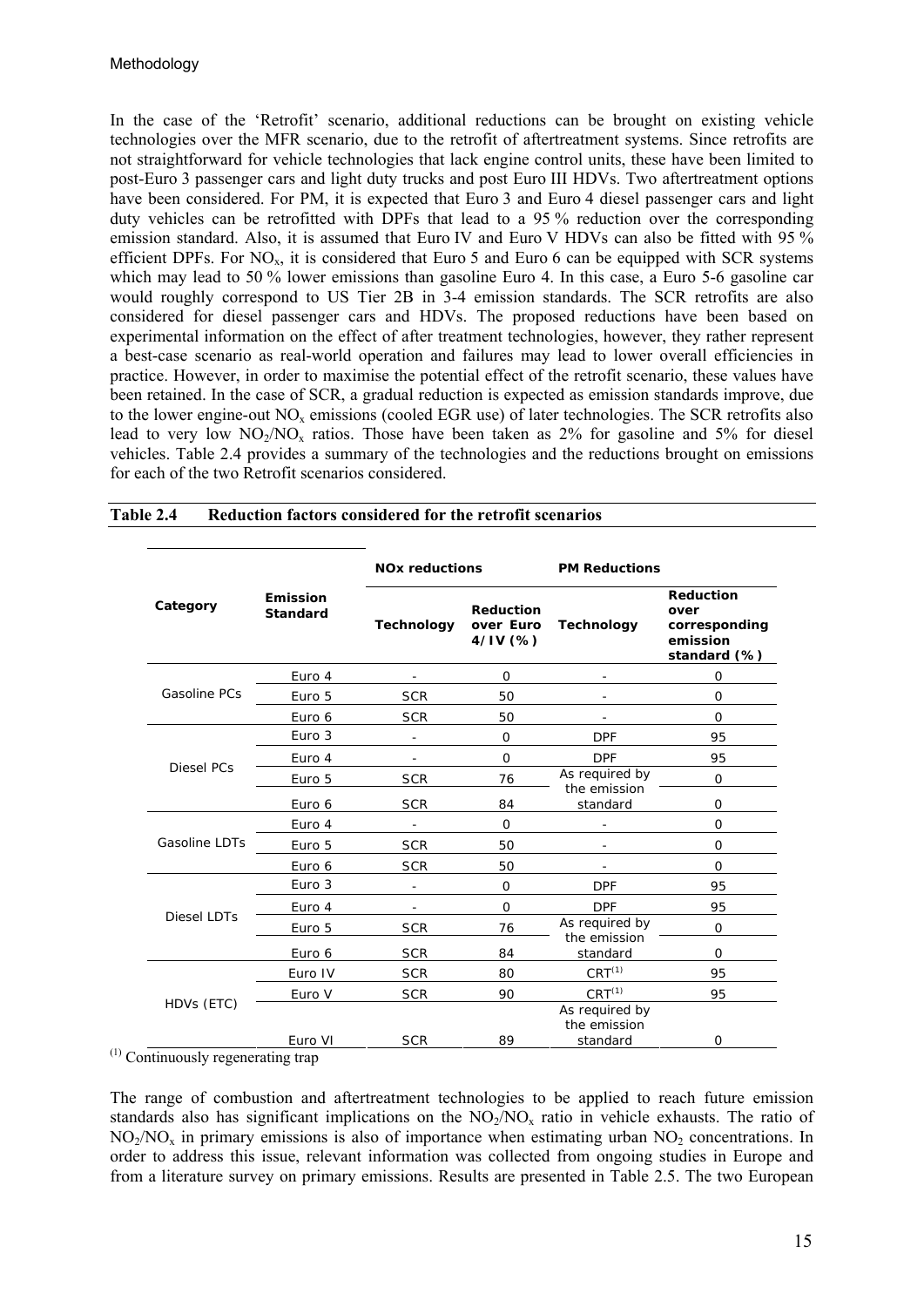studies considered are the AEAT (2007) study on behalf of DG ENV and a study run by TNO, concerning primary  $NO<sub>2</sub>$  emissions for local scale air quality assessment in the Netherlands (Smit, 2007). Detailed measurement and feasibility studies were used as a source to estimate emissions in advanced aftertreatment systems, such as SCR deNOx aftertreatment (Mayer *et al.,* 2007; Wiartala *et al.,* 2007).

All PM emissions from vehicle exhaust are considered to fall within the PM<sub>2.5</sub> size definition. However, road traffic contributes to PM emissions from non-exhaust sources as well. Primary nonexhaust PM includes particles from road, tyre and break attrition, while re-suspension is not considered as a primary but as a secondary source of PM and it is not included in the calculations. This does not mean that re-suspension is a trivial contributor to ambient PM concentrations, in particular in hot-spots. However, this depends on a number of factors, including slit load level on the streets and local morphology that cannot be covered in a wide study as the one presented in this report. Detailed studies with localized interest should take re-suspension into consideration and estimate its contribution. In order to estimate emissions from primary sources, the methodology included in the relevant EMEP/CORINAIR Emission Inventory Guidebook chapter (Ntziachristos and Boulter, 2003) has been applied. This methodology allows to separately estimating  $PM_{2.5}$  and  $PM_{10}$  fractions for non exhaust PM. As a result, the  $PM_{2.5}$  emissions that have been calculated in this study correspond to the sum of exhaust and non exhaust  $PM_{2.5}$ . The corresponding  $PM_{10}$  emissions correspond to the sum of exhaust  $PM_{2.5}$  and non-exhaust  $PM_{10}$ .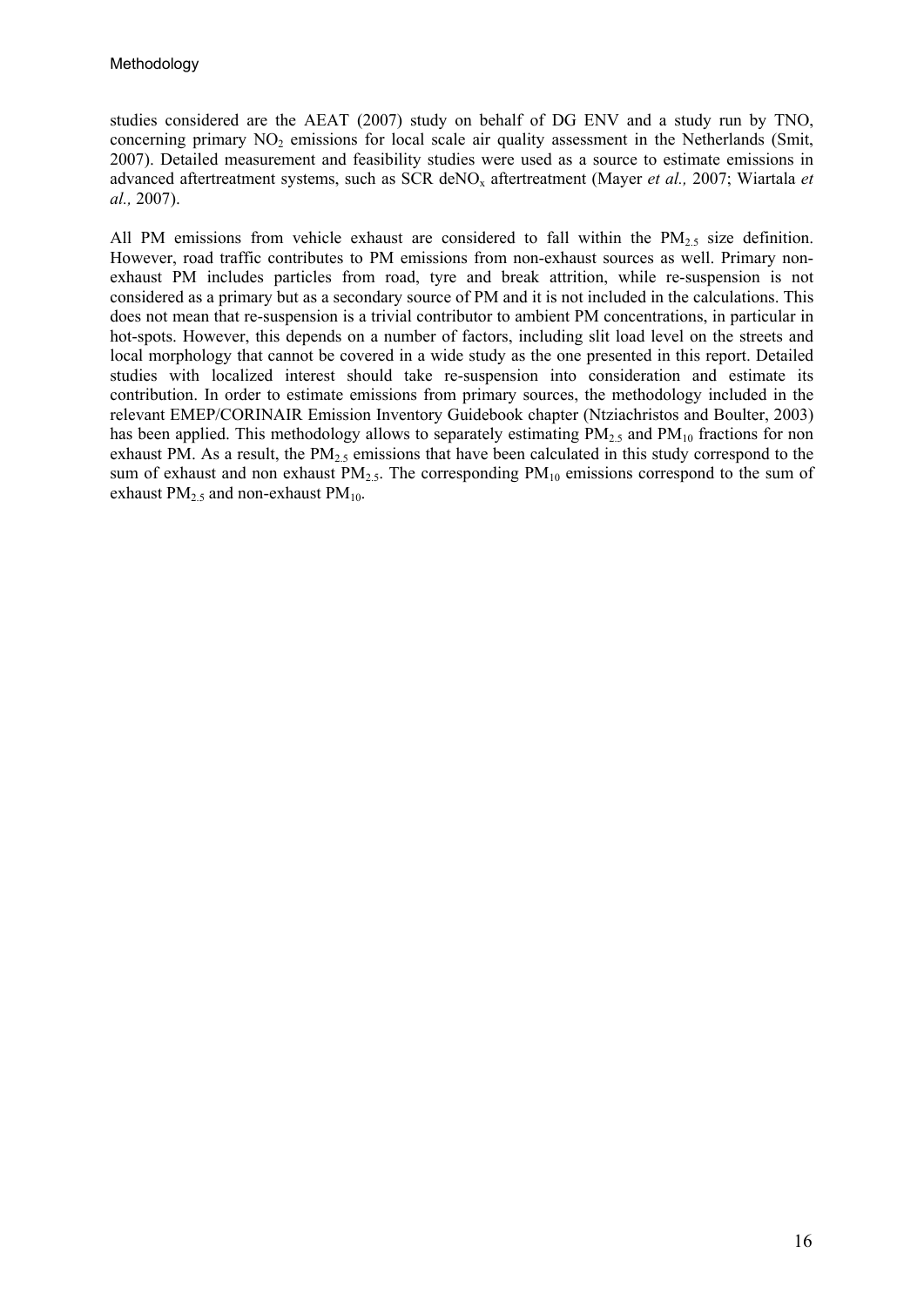|                                                                            |                  | NO <sub>2</sub> /NO <sub>x</sub> primary mass ratio (%) |                                                                                                                                                                                                                                                                                                                                                                                                                                                                                                                          |            |                |                                                                                                                                                                                                                                 |  |  |
|----------------------------------------------------------------------------|------------------|---------------------------------------------------------|--------------------------------------------------------------------------------------------------------------------------------------------------------------------------------------------------------------------------------------------------------------------------------------------------------------------------------------------------------------------------------------------------------------------------------------------------------------------------------------------------------------------------|------------|----------------|---------------------------------------------------------------------------------------------------------------------------------------------------------------------------------------------------------------------------------|--|--|
| Category                                                                   | Technology       |                                                         |                                                                                                                                                                                                                                                                                                                                                                                                                                                                                                                          |            |                |                                                                                                                                                                                                                                 |  |  |
|                                                                            |                  |                                                         |                                                                                                                                                                                                                                                                                                                                                                                                                                                                                                                          | <b>CLE</b> | <b>MFR</b>     | Retrofit<br>4<br>4<br>3<br>2<br>2<br>11<br>11<br>25<br>55<br>5<br>5<br>$\overline{4}$<br>4<br>3<br>2<br>2<br>4<br>4<br>3<br>$\overline{2}$<br>$\overline{2}$<br>11<br>11<br>25<br>55<br>5<br>5<br>11<br>11<br>14<br>5<br>5<br>5 |  |  |
|                                                                            | pre-Euro         | 4                                                       | 5                                                                                                                                                                                                                                                                                                                                                                                                                                                                                                                        | 4          | $\overline{4}$ |                                                                                                                                                                                                                                 |  |  |
|                                                                            | Euro 1 - Euro 2  | 4                                                       | 5                                                                                                                                                                                                                                                                                                                                                                                                                                                                                                                        | 4          | $\overline{4}$ |                                                                                                                                                                                                                                 |  |  |
| Gasoline PCs                                                               | Euro 3 - Euro 4  | 3                                                       | 5                                                                                                                                                                                                                                                                                                                                                                                                                                                                                                                        | 3          | 3              |                                                                                                                                                                                                                                 |  |  |
| Diesel PCs<br>LPG PCs<br>Gasoline LDTs<br><b>Diesel LDTs</b><br>HDVs (ETC) | Euro 5           | 3                                                       | 5                                                                                                                                                                                                                                                                                                                                                                                                                                                                                                                        | $\Box$     | 3              |                                                                                                                                                                                                                                 |  |  |
|                                                                            | Euro 6           | 3                                                       | $\blacksquare$                                                                                                                                                                                                                                                                                                                                                                                                                                                                                                           | $\equiv$   | $\overline{2}$ | 11<br>11<br>55<br>5<br>5<br>5<br>5<br>5<br>4<br>4<br>3<br>3<br>$\overline{2}$<br>11<br>11<br>11<br>11<br>14<br>14<br>18<br>35                                                                                                   |  |  |
|                                                                            | pre-Euro         | 11                                                      | 20                                                                                                                                                                                                                                                                                                                                                                                                                                                                                                                       | 11         |                |                                                                                                                                                                                                                                 |  |  |
|                                                                            | Euro 1 - Euro 2  | 11                                                      | 20                                                                                                                                                                                                                                                                                                                                                                                                                                                                                                                       | 11         |                |                                                                                                                                                                                                                                 |  |  |
|                                                                            | Euro 3           | 30                                                      | 40                                                                                                                                                                                                                                                                                                                                                                                                                                                                                                                       | 25         | 25             |                                                                                                                                                                                                                                 |  |  |
|                                                                            | Euro 4           | 55                                                      | Ratios applied in this study<br><b>TNO Study</b><br>40-70<br>55<br>55<br>70<br>55<br>$\blacksquare$<br>$\blacksquare$<br>5<br>5<br>5<br>5<br>5<br>5<br>$\frac{1}{2}$<br>$\overline{\phantom{a}}$<br>$\overline{a}$<br>$\overline{a}$<br>5<br>4<br>5<br>4<br>5<br>3<br>5<br>$\blacksquare$<br>20<br>11<br>20<br>11<br>40<br>25<br>25<br>40-70<br>55<br>55<br>70<br>$\equiv$<br>55<br>55<br>$\omega$<br>$\blacksquare$<br>10<br>11<br>10<br>11<br>10<br>14<br>10<br>14<br>10<br>$\overline{\phantom{a}}$<br>$\blacksquare$ |            |                |                                                                                                                                                                                                                                 |  |  |
|                                                                            | Euro 5           | 55                                                      |                                                                                                                                                                                                                                                                                                                                                                                                                                                                                                                          |            |                |                                                                                                                                                                                                                                 |  |  |
|                                                                            | Euro 6           | 55                                                      | 5<br>$\overline{a}$<br>$\sim$<br>11<br>30<br>55<br>55<br>55<br>11<br>11<br>14<br>10<br>10<br>10                                                                                                                                                                                                                                                                                                                                                                                                                          |            |                |                                                                                                                                                                                                                                 |  |  |
|                                                                            | pre-Euro         |                                                         |                                                                                                                                                                                                                                                                                                                                                                                                                                                                                                                          |            |                |                                                                                                                                                                                                                                 |  |  |
|                                                                            | Euro 1 - Euro 3  |                                                         |                                                                                                                                                                                                                                                                                                                                                                                                                                                                                                                          |            |                |                                                                                                                                                                                                                                 |  |  |
|                                                                            | Euro 4           |                                                         |                                                                                                                                                                                                                                                                                                                                                                                                                                                                                                                          |            |                |                                                                                                                                                                                                                                 |  |  |
|                                                                            | Euro 5           |                                                         |                                                                                                                                                                                                                                                                                                                                                                                                                                                                                                                          |            |                |                                                                                                                                                                                                                                 |  |  |
|                                                                            | Euro 6           |                                                         |                                                                                                                                                                                                                                                                                                                                                                                                                                                                                                                          |            |                |                                                                                                                                                                                                                                 |  |  |
|                                                                            | pre-Euro         |                                                         |                                                                                                                                                                                                                                                                                                                                                                                                                                                                                                                          |            |                |                                                                                                                                                                                                                                 |  |  |
|                                                                            | Euro 1 - Euro 2  |                                                         |                                                                                                                                                                                                                                                                                                                                                                                                                                                                                                                          |            |                |                                                                                                                                                                                                                                 |  |  |
|                                                                            | Euro 3 - Euro 4  | <b>AEAT Study</b>                                       |                                                                                                                                                                                                                                                                                                                                                                                                                                                                                                                          |            |                |                                                                                                                                                                                                                                 |  |  |
|                                                                            | Euro 5           |                                                         |                                                                                                                                                                                                                                                                                                                                                                                                                                                                                                                          |            |                |                                                                                                                                                                                                                                 |  |  |
|                                                                            | Euro 6           |                                                         |                                                                                                                                                                                                                                                                                                                                                                                                                                                                                                                          |            |                |                                                                                                                                                                                                                                 |  |  |
|                                                                            | pre-Euro         |                                                         |                                                                                                                                                                                                                                                                                                                                                                                                                                                                                                                          |            |                |                                                                                                                                                                                                                                 |  |  |
|                                                                            | Euro 1 - Euro 2  |                                                         |                                                                                                                                                                                                                                                                                                                                                                                                                                                                                                                          |            |                |                                                                                                                                                                                                                                 |  |  |
|                                                                            | Euro 3           |                                                         |                                                                                                                                                                                                                                                                                                                                                                                                                                                                                                                          |            |                |                                                                                                                                                                                                                                 |  |  |
|                                                                            | Euro 4           |                                                         |                                                                                                                                                                                                                                                                                                                                                                                                                                                                                                                          |            |                |                                                                                                                                                                                                                                 |  |  |
|                                                                            | Euro 5           |                                                         |                                                                                                                                                                                                                                                                                                                                                                                                                                                                                                                          |            |                |                                                                                                                                                                                                                                 |  |  |
|                                                                            | Euro 6           |                                                         |                                                                                                                                                                                                                                                                                                                                                                                                                                                                                                                          |            |                |                                                                                                                                                                                                                                 |  |  |
|                                                                            | pre-Euro         |                                                         |                                                                                                                                                                                                                                                                                                                                                                                                                                                                                                                          |            |                |                                                                                                                                                                                                                                 |  |  |
|                                                                            | Euro I - Euro II |                                                         |                                                                                                                                                                                                                                                                                                                                                                                                                                                                                                                          |            |                |                                                                                                                                                                                                                                 |  |  |
|                                                                            | Euro III         |                                                         |                                                                                                                                                                                                                                                                                                                                                                                                                                                                                                                          |            |                |                                                                                                                                                                                                                                 |  |  |
|                                                                            | Euro IV          |                                                         |                                                                                                                                                                                                                                                                                                                                                                                                                                                                                                                          |            |                |                                                                                                                                                                                                                                 |  |  |
|                                                                            | Euro V           |                                                         |                                                                                                                                                                                                                                                                                                                                                                                                                                                                                                                          |            |                |                                                                                                                                                                                                                                 |  |  |
|                                                                            | Euro VI          |                                                         |                                                                                                                                                                                                                                                                                                                                                                                                                                                                                                                          |            |                |                                                                                                                                                                                                                                 |  |  |

#### <span id="page-16-0"></span>Table 2.5 Primary NO<sub>2</sub>/NO<sub>x</sub> mass ratios considered in European studies and applied in  **the different scenarios of this study**

#### 2.1.2.4 Summary of changes compared to older estimates

Several new calculation elements have been included in this report compared to the Technical Report No 1/2006 in an effort to improve the projection of emissions in the future. In particular, the latest versions of available models (both TREMOVE and COPERT) have been used, as well as the Air Emission Inventory Guidebook AEIG chapter on non-exhaust PM emissions from road-transport. Some new ad-hoc elements have been also introduced to detail the emission information. Table 2.6 summarizes the main differences compared to the estimate conduced in 2006.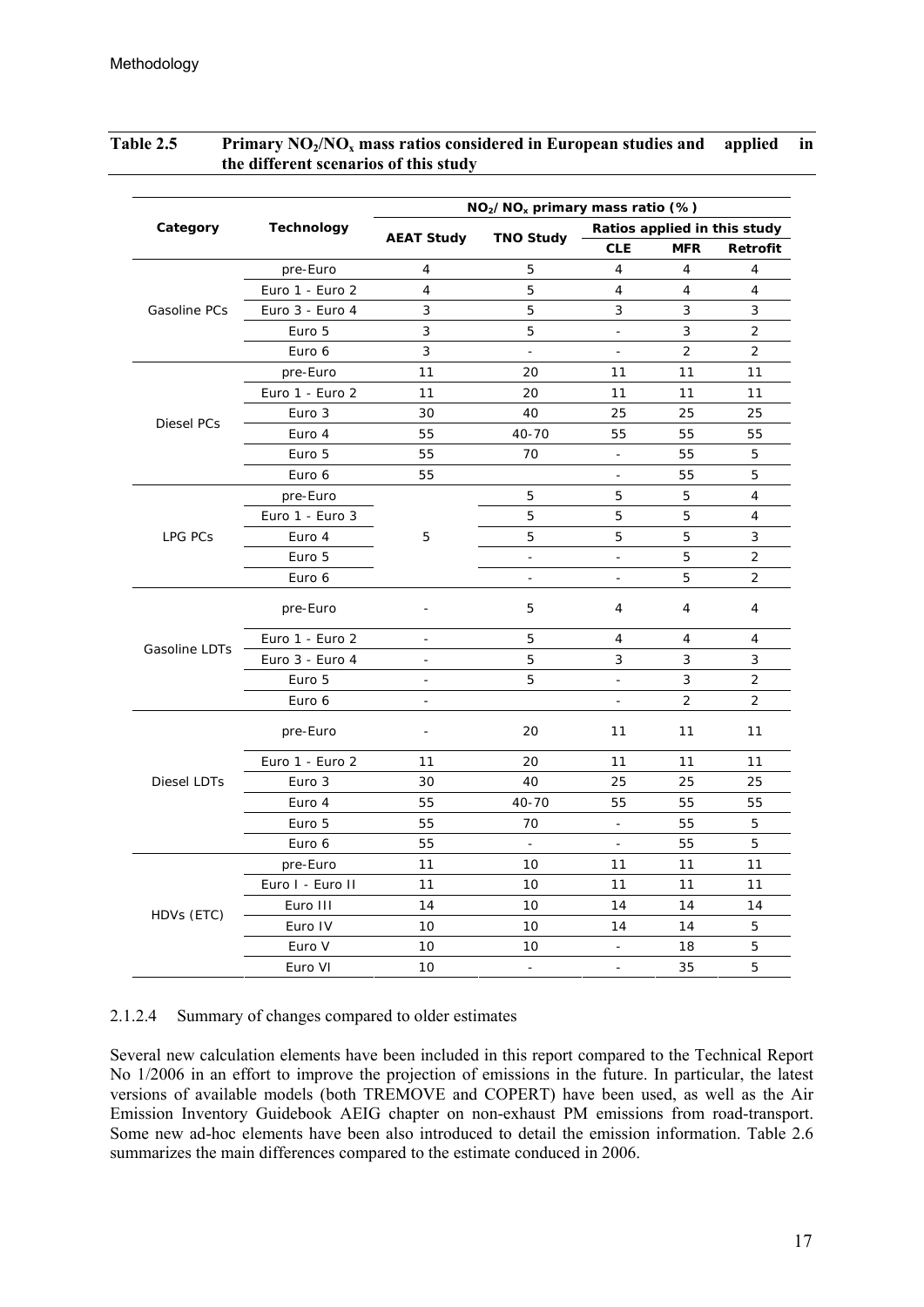| <b>Effect</b>                           | Technical Report 1/2006                                                                                    | <b>Current Work</b>                                                                                                                                                                             |
|-----------------------------------------|------------------------------------------------------------------------------------------------------------|-------------------------------------------------------------------------------------------------------------------------------------------------------------------------------------------------|
| <b>Fleet Composition</b>                | <b>TRENDS model with corrections</b><br>based on TREMOVE 2.23 (2003<br>Data)                               | TREMOVE v 2.5 used (2007 data)                                                                                                                                                                  |
| Gasoline exhaust<br><b>PM Emissions</b> | Zero emission factor                                                                                       | Technology-specific emission factors<br>for gasoline vehicles                                                                                                                                   |
| <b>Emission Factors</b>                 | COPERT 3 emission calculations<br>(post Euro 1 emission factors based<br>on extrapolations)                | COPERT 4 emission calculations<br>(Measured emission factors up to Euro<br>4, extrapolations only for Euro 5, 6)                                                                                |
| $PM2.5/PM10$ Ratio                      | Constant (phenomenological) ratio<br>used to derive $PM_{10}$ on the basis of<br>exhaust $PM2.5$ emissions | Different PM2.5 and PM10 emission<br>factors used, including the contribution<br>of non exhaust emissions. The<br>$PM_{2.5}/PM_{10}$ ratio changes in the future.                               |
| $NO_2/NO_x$ Ratio                       | Rough $NO2/NOx$ ratios were used                                                                           | Detailed $NO2/NOx$ ratios were used as a<br>function of technology, based on<br>available measurements where<br>possible. In particular the use of SCR<br>in trucks reduces the $NO2/NOx$ ratio |
| Euro 5 $NOx$                            | MFR includes Euro 5 diesel PCs and<br>LDVs with 20% $NOx$ reduction over<br>Euro 4                         | MFR includes Euro 5 diesel PCs and<br>LDVs with 28% $NOx$ reduction over<br>Euro 4                                                                                                              |
| Euro 5 PM                               | MFR includes Euro 5 diesel PCs and<br>LDVs with 90 % PM reduction over<br>Euro 4                           | MFR includes Euro 5 diesel PCs and<br>LDVs with 95 % PM reduction over<br>Euro 4                                                                                                                |
| Euro 6                                  | MFR does not include Euro 6 for<br>passenger cars                                                          | MFR includes Euro 6 for passenger cars<br>(68 % NO <sub>x</sub> and 95% PM reduction in<br>diesels over Euro 4)                                                                                 |
| Euro VI NO <sub>x</sub>                 | MFR includes Euro VI trucks with<br>85% NO <sub>x</sub> reduction                                          | MFR includes Euro VI trucks with 89%<br>$NOx$ reduction                                                                                                                                         |

#### <span id="page-17-0"></span>**Table 2.6 Summary of main differences between the current and previous emission calculation methodologies**

Due to these changes, the following main deviations between the 2006 study (Technical Report 1/2006) and 2007 study (current report) are expected.

- The use of TREMOVE 2.5 brings updated information regarding the fleet mix (2007 Data) and in particular the share of diesel passenger cars in urban fleets. In some countries (e.g. Denmark) the diesel car share remains lower than what was previously projected and this would lead to a more moderate increase of emissions than earlier projected.
- The use of separate emission factors for  $PM_{2.5}$  and  $PM_{10}$ , including the contribution of nonexhaust particles and exhaust PM from gasoline vehicles will lead to higher PM emissions in the future than earlier projected.
- The inclusion of detailed  $NO<sub>2</sub>/NO<sub>x</sub>$  ratios which show an increase in primary  $NO<sub>2</sub>$  emissions from late vehicle technologies.

The finding that  $NO<sub>x</sub>$  and in particular  $NO<sub>2</sub>$ , emissions from diesel passenger cars have not been reduced as effectively as previously expected will also lead to increased  $NO<sub>x</sub>$  emission projections in the future.

## **2.2 Local scale contribution to air pollution methodology**

The air quality modelling methodology adopted for the estimation of air pollution levels at urban hotspots across Europe for the projection year 2020 is in effect the same methodology which was applied for the estimation of the local contribution to air pollution at hotspot areas across Europe in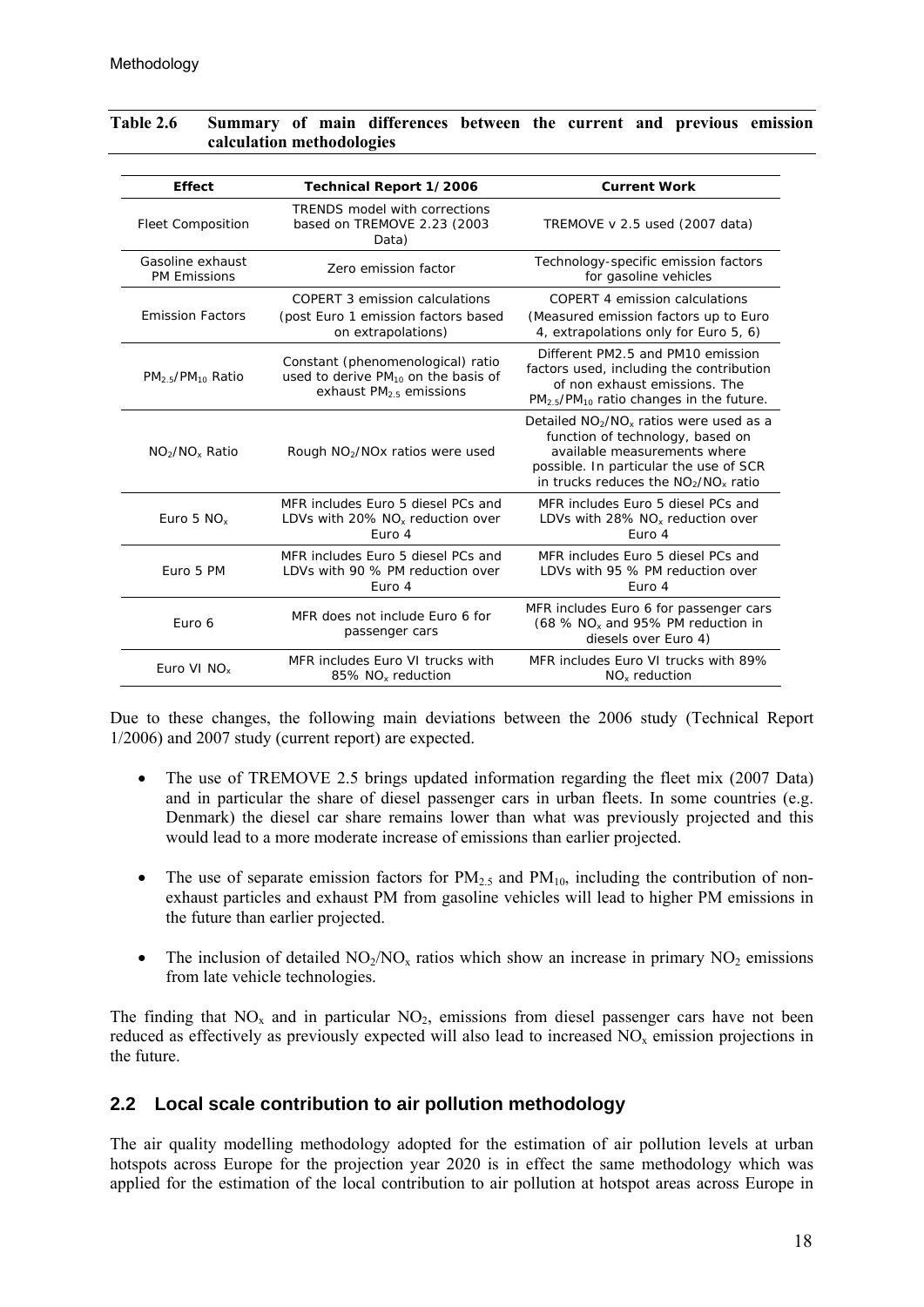<span id="page-18-0"></span>2030, presented in the EEA Technical Report No 1/2006. As the methodology is thoroughly described in the aforementioned report, it is not deemed necessary to describe it here in detail and the reader is referred to this report for a comprehensive description. Furthermore, the methodology has already been validated on the basis of NO<sub>2</sub>, NO<sub>3</sub>, PM<sub>10</sub> and PM<sub>2.5</sub> comparison between modelling results and concentration measurements available in Airbase (AIRBASE, 2007) for the reference year 2000. As a result, no further validation of the approach used was performed for the needs of the present report.

The air quality modelling methodology is a multi-scale modelling approach which consists of a complete regional - urban - local - scale model cascade application using three models: EMEP, OFIS and OSPM. The regional scale model EMEP (EMEP, 2007) was applied in the framework of the CAFE programme and the results for the CLE and MFR scenarios (meteorology and concentrations) were used as boundary conditions for the OFIS model (Arvanitis and Moussiopoulos, 2003). This approach was assumed to adequately describe the urban air quality within and close to each city. The street-scale model OSPM (Berkowicz *et al.*, 1997) was applied using urban background concentrations derived from the OFIS model to estimate air quality within particular types of street configurations.

The urban emission inventories required by the OFIS model were calculated through a top-down approach adopted within the MERLIN project (MERLIN, 2007), for the 20 cities under investigation. In compliance with the study performed for the year 2030, the local air quality analysis was performed based on a generic approach for the definition of the test cases (streets), following the Typology Methodology (Moussiopoulos *et al.*, 2004; Moussiopoulos *et al.*, 2005).

Numerical simulations at a street scale were performed using the OSPM model. Local air quality estimates for the year 2020 were performed for a specific street type, located in the city centre in each of the 20 European cities. Due to the absence of a detailed database for street types across Europe (from which the statistically most occurring street could be extracted), a generic approach was adopted. Such an approach was studied by Moussiopoulos et al. (2004) and Moussiopoulos et al. (2005), where a first attempt to categorise street types according to various parameters and parameter ranges is described. In this report, the type of street considered has a small aspect ratio (Width of Street / Average Height of Buildings, W/H) of W/H = 0.5, which represents a narrow canyon (worst case scenario). During the 2006 study (EEA, 2006), a detailed analysis of the dependency of the air pollution levels at urban hotspots on the type of street was performed, in order to investigate the effect of street geometry on dispersion and such an analysis was not included in the current report.

Air quality at urban hotspots was assessed on the basis of calculations for the annual average concentrations and street increments for  $NO_2$ ,  $NO_X$ ,  $PM_{10}$  and  $PM_{2.5}$ . Moreover, hourly  $NO_2$  and daily PM<sub>10</sub> exceedances of the corresponding limits defined within the relevant legislation were also calculated. More specifically, for CLE and MFR, the local contribution to air pollution at street level was assessed based on comparison of numerical results for the annual mean street increments for NO<sub>2</sub>,  $NO<sub>x</sub>$ ,  $PM<sub>10</sub>$  and  $PM<sub>2.5</sub>$ , between the reference year 2000 and the year 2020. In addition, comparison of the estimated exceedances of the hourly  $NO<sub>2</sub>$  and daily  $PM<sub>10</sub>$  of the 2010 limit values between the two scenarios was also made. An additional comparison of results for the annual mean street increments for all pollutants considered as well as for the hourly  $NO<sub>2</sub>$  and  $PM<sub>10</sub>$  2010 limit values between the MFR and the Retrofit scenarios was also performed.

In order to gain a perspective of the evolution of the overall air pollution levels up to 2020, the individual contribution of the regional (EMEP model), urban (OFIS model) and the local (OSPM model) scales to the annual mean air pollution levels for  $NO<sub>2</sub>$  and  $PM<sub>10</sub>$  concentrations across Europe was computed for CLE and MFR scenarios and for a selected number of cities. Such a comparison between the MFR scenario and the Retrofit scenario was not included because both scenarios assume the same regional and urban scales emissions and concentrations.

## **2.3 Health impacts assessment methodology**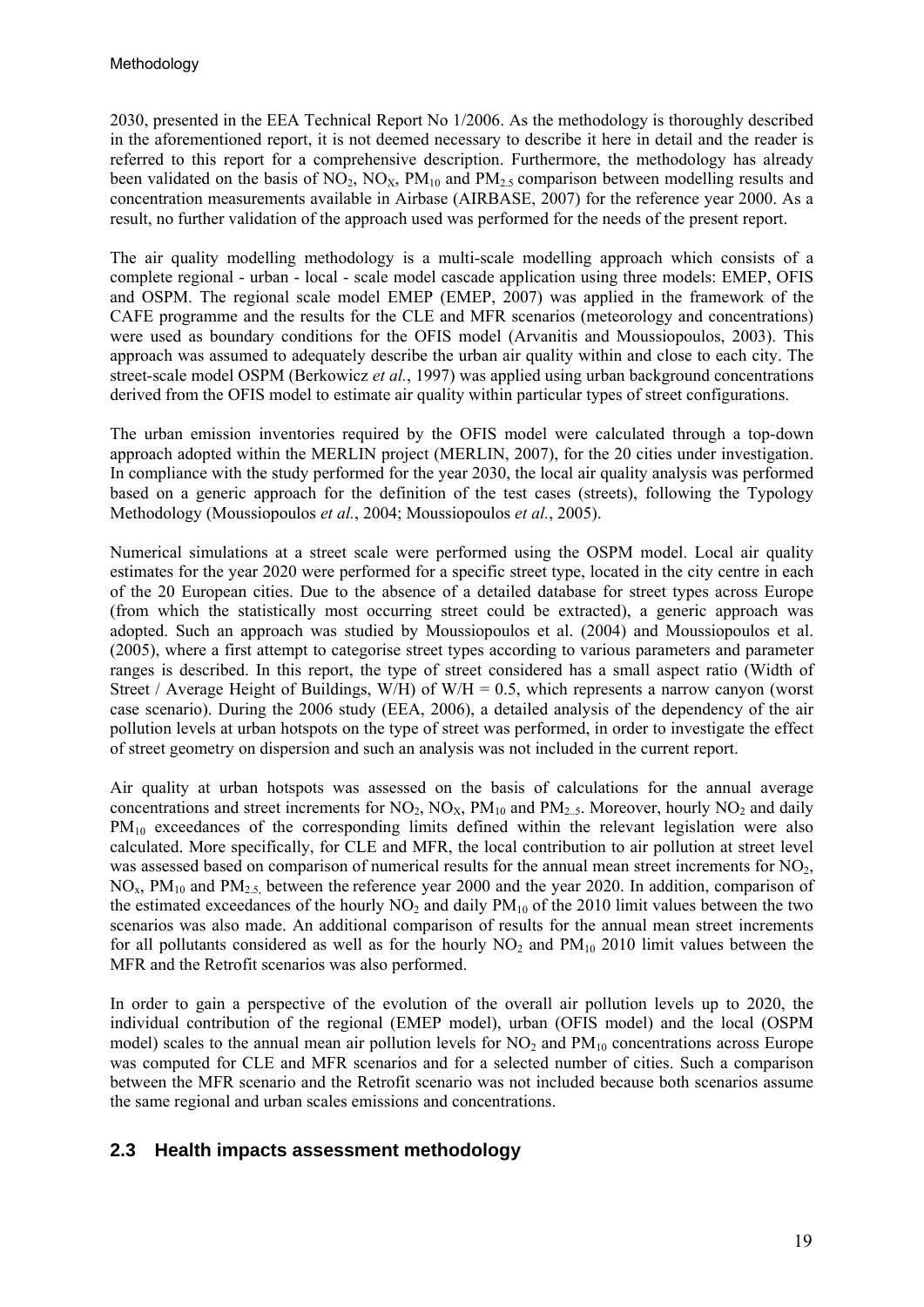1

Human activities cause damages and impose risks on human beings, ecosystems and materials. A consensus has been emerging among public health experts that air pollution, even at current ambient levels, aggravates morbidity (especially respiratory and cardiovascular diseases) and leads to premature mortality (e.g. Wilson and Spengler, 1996; WHO, 2003; Holland *et al*., 2005a and AIRNET, 2007). The statistical correlations between air pollution and a health impact are called associations. The aforementioned consensus is based on the past decade's epidemiological studies in Europe and worldwide which have measured increases both in mortality and morbidity associated with air pollution (Krzyzanowski *et al.,* 2002). More specifically, state-of-the-art epidemiological research has found consistent and coherent associations between air pollution and various outcomes (e.g. respiratory symptoms, reduced lung function, chronic bronchitis, and premature mortality) (Künzli *et al.,* 2000).

Furthermore, some effects may be related to short-term exposure while others have to be considered contributions of long-term exposure. Although the mechanisms are not fully explained and there is less certainty about specific causes, most recent studies have identified fine particles ( $PM_{2.5}$ ) as a prime culprit;  $O_3$  has also been implicated directly. According to the EternE 2005 report, there may be significant direct health impacts of  $SO_2$ . As regards  $NO_x$  it has not yet been associated with direct impacts on human health. As evidence of health effects of air pollution has accumulated, European governments, the World Health Organisation (WHO) and other groups have begun to use data from these studies to inform environmental policies through, for example, quantitative estimates of impact of air pollution on public health (Krzyzanowski *et al.,* 2002).

The basic steps in Health Impact Assessment (HIA) comprise of the selection of the set of health outcomes associated with air pollution, the adoption of the risk estimates through Exposure Response Functions (ERFs) on the basis of epidemiological studies and the application of the adopted ERFs for the distribution of the exposure experienced by the target population. The main outcome of the analysis lies in the quantification of the expected health burden owing to the exposure of the target population, expressed in terms of the number of cases or Years of Life Lost (YOLL) attributable to the exposure (Krzyzanowski et al, 2002). This analysis can be extended to include economic valuation of the impact, which is however beyond the scope of the current study. It should be stressed that, whereas all studies before 1996 calculated a number of premature deaths, there has been a growing recognition in recent years that it is more meaningful to look at loss of LE and YOLL (Rabl, 2003, ExternE, 2005). YOLL is a meaningful and appropriate impact indicator for all risk factors, even those that are not observable as the cause of an individual death.

The first step was the selection of the set of health outcomes associated with air pollution. The ERFs adopted in this analysis correlate  $PM_{10}$  and  $PM_{25}$  with chronic mortality and chronic bronchitis. The adopted methodology focused on PM, due to the fact that the most up to date epidemiological studies have shown that the correlation of the PM concentrations with the impact of air pollution on human health is the most consistent correlation between air pollutants and health. In addition, several multipollutant analyses have shown that PMs are the most significant pollutants that affect human health. Consequently, the most important damage cost (and the largest contribution to the corresponding total damage cost due to air pollution) is related to chronic mortality due to PM, calculated on the basis of Pope *et al*. (2002) (ExternE, 2005). The term chronic mortality, chosen by analogy with acute and chronic morbidity impacts, indicates that the total or long-term effects of air pollution on mortality are included, in contrast to acute mortality impacts, which are observed within a few days of exposure to air pollution. Another important contribution comes from chronic bronchitis due to particles (ExternE, 2005).

The second step was the adoption of risk estimates. Risk estimates are formulated in terms of Relative Risk<sup>[3](#page-19-0)</sup> (RR) or the respective ERF based on epidemiological studies. An ERF relates the quantity of a pollutant that affects a receptor (or a specific part of the population) to the physical impact on this receptor (e.g. incremental number of hospitalisations). Most epidemiological studies report their

<span id="page-19-0"></span> $3$  Relative Risk is defined as the ratio of the incidence observed at two different exposure levels.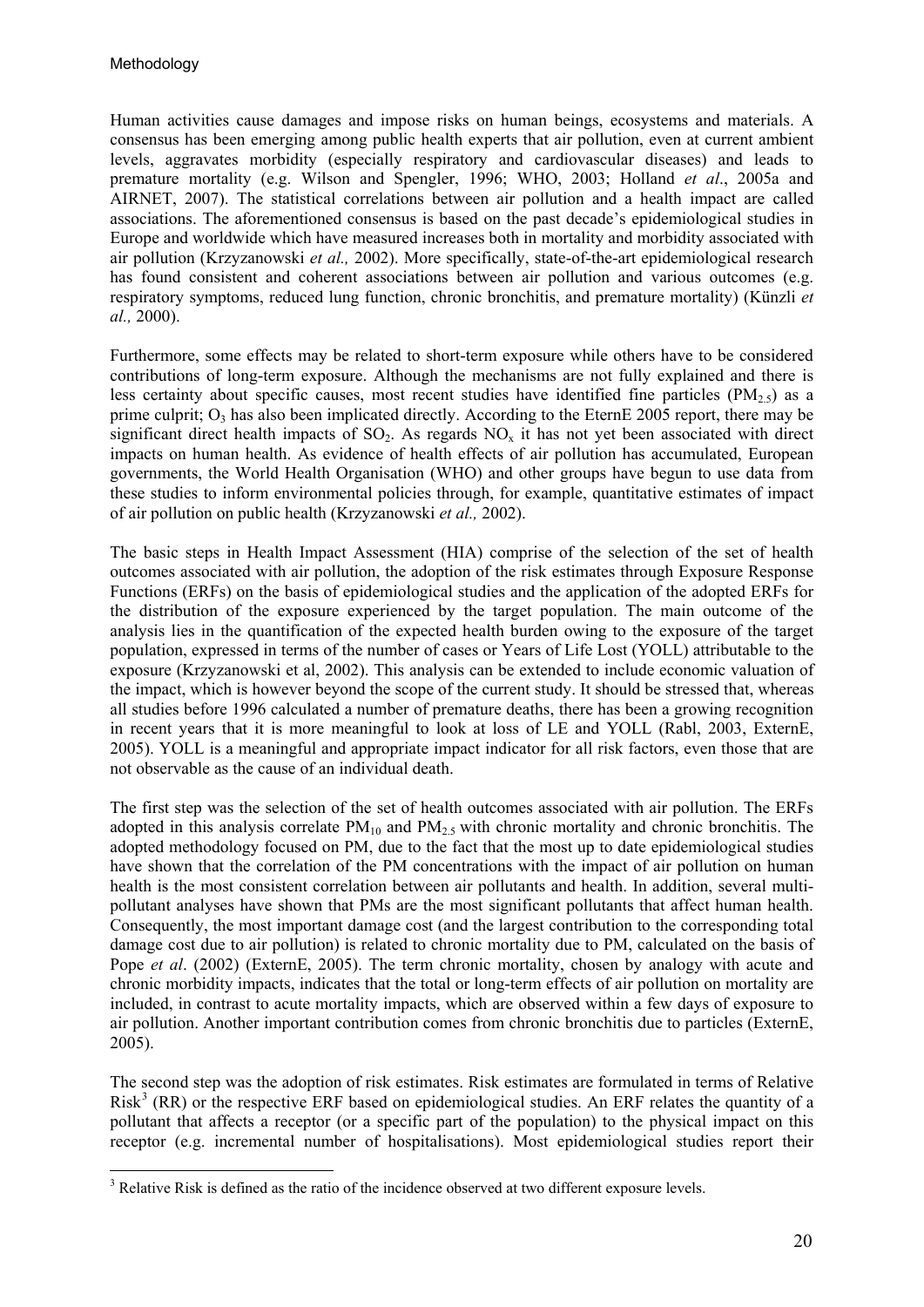results in terms of RR. This means that one needs to translate RR in terms of an ERF for the incremental cases per exposure increment in order to quantify damages. Within the frame of the adopted methodology, it is convenient to define all adopted ERFs in terms of YOLL (or cases) per year per "average" person per  $\mu$ g/m<sup>3</sup> since this way they can be applied directly to the entire population. This accommodates the assessment of loss of life expectancy (LE) for chronic mortality and incremental cases of chronic bronchitis for all 20 European cities under consideration with a single ERF per health effect per pollutant.

The unfavorable implications over the health endpoints under consideration that are avoided (or not) after the adoption of either the CLE or the MFR scenarios were estimated through the following expression:

$$
\Delta_{\text{cases},i} = R_{i,p} \cdot \Delta \text{conc}_p \cdot \text{pop} \tag{1}
$$

where:

1

- $R_{i,p}$ : Correlation coefficient between the pollutant's p concentration variation and the probability of experiencing or avoiding a specific health implication *i* (slope of the ERF)
- *Δconc<sub>p</sub>*: Change in pollutant's *p* concentration after the adoption of an emission reduction scenario
- *pop*: population units exposed to pollutant *p* (target population)

It is therefore evident that the ERFs included in the present analysis were assumed to be linear without a threshold. The linear assumption is valid for health endpoints ERFs (ExternE, 2005). The number of YOLL or cases that are avoided over chronic mortality and chronic bronchitis respectively after the adoption of either the CLE or the MFR scenarios defined the benefit on human health of the adopted scenario. The percentage of YOLL or cases that are avoided is equal to the percentage of the corresponding PM concentration reduction:

$$
\frac{\Delta_{cases,i}}{Cases_{reference,i}} = \frac{60nc_p}{Con_{p,reference}} \tag{2}
$$

Equation 2 defines the abatement efficiency (%) of the adopted scenarios in comparison to the reference case (2000) due to concentration variation. This percentage is independent of the slope  $R_{i,p}$  and the number of receptors *pop* of the target population.

It is very difficult and costly to measure the total impacts of air pollution on mortality both in the short and in the long term. However, in recent years, several important epidemiological studies have succeeded in measuring the long-term impacts of air pollution on mortality. Two of these cohort<sup>[4](#page-20-0)</sup> studies (Dockery *et al*., 1993, Pope *et al*., 1995, Pope *et al*., 2002) found positive correlations between exposure to PM and total mortality. Confirmation of long-term mortality impacts was recently provided by a cohort study in the Netherlands (Hoek *et al*., 2002).

The study by Pope *et al* (1995, 2002) used a population sample which consisted of about half a million individuals. Compared to all other long term mortality studies, this sample was the largest ever used. Therefore for the needs of the present analysis, the RR proposed in the aforementioned study was

<span id="page-20-0"></span><sup>&</sup>lt;sup>4</sup> These studies are called cohort studies because they analyse the survival of a cohort of individuals over a long period, at least several years, and correlate it with individual exposure to air pollution.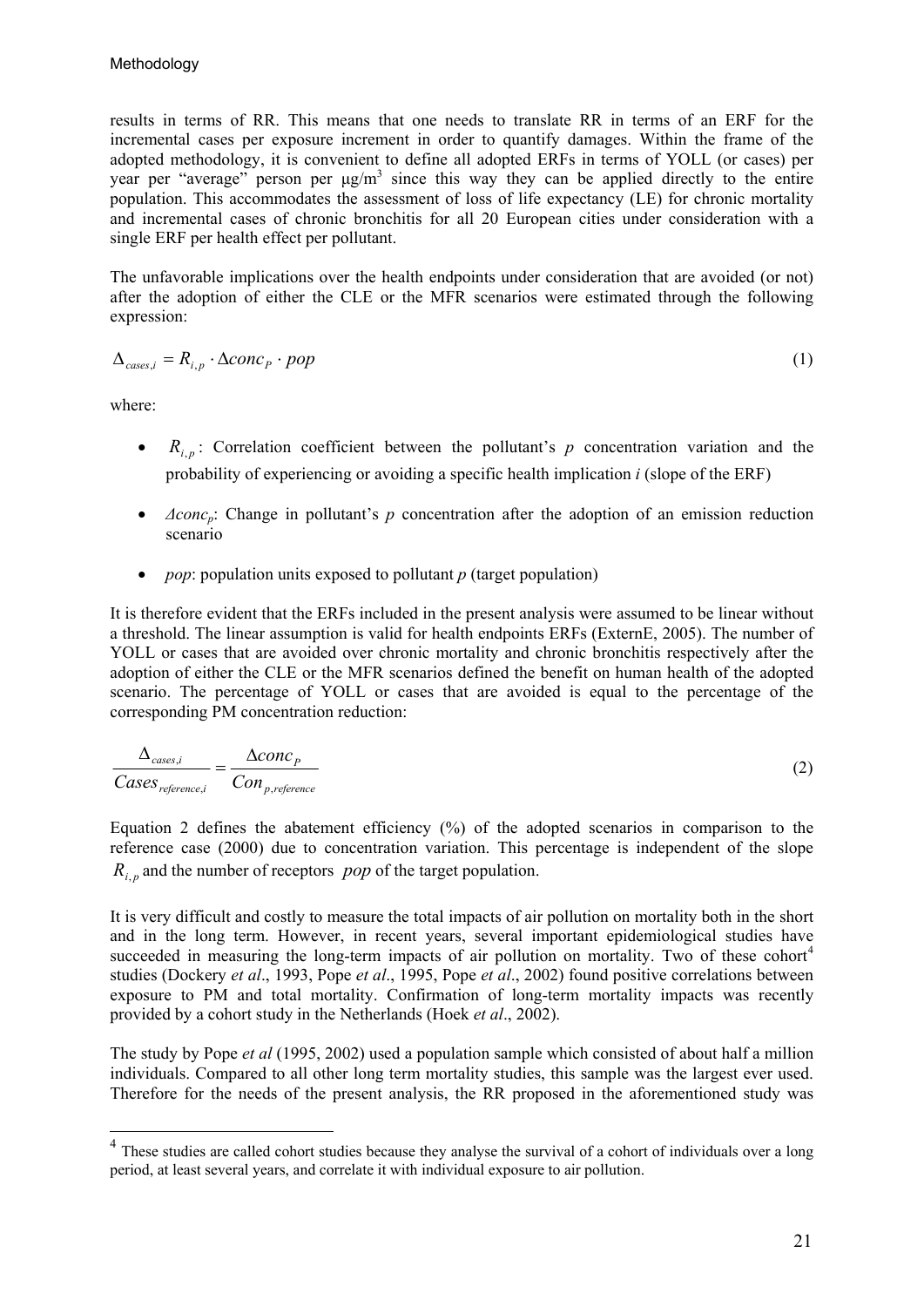adopted. Pope *et al.,* (2002) reported that depending on the assumptions made for the relevant exposure period, for an increase of the concentration of  $PM_{2.5}$  by 10  $\mu g/m^3$ , RR can receive values between 1.04 and 1.06. Assuming an average RR of 1.05 of Pope *et al.* (2002) for every 10 μg/m3 increase in the concentration of  $PM<sub>2.5</sub>$  and after recalculating LE loss implied by this RR, the methodology of ExternE which was adopted for the needs of the current report, takes the ERF's slope for chronic mortality as:

$$
R_{CM,PM_{10}} = 4.0 \cdot 10^{-4} \frac{YOLL}{year \cdot receptor \cdot \mu g/m^3}
$$
 (3)

for  $PM_{10}$  applicable to the entire population and

$$
R_{CM,PM2.5} = 6.67 \cdot 10^{-4} \frac{YOLL}{year \cdot receptor \cdot \mu g/m^3}
$$
 (4)

for  $PM_{2.5}$  applicable to the entire population.

It should be noted at this point that only ages above 30 have been included in the calculations since the underlying cohort studies did not include younger people. However in effect, as regards the adult mortality, age does not pose a limiting factor, since the RR found by Pope *et al*. (2002) and used here is age independent (Krewski *et al*., 2000). The absolute mortality during the period between the end of infancy and the age 30 is very low and hence, any increase due to air pollution would result into a negligible contribution to the total population LE (ExternE, 2005).

Chronic bronchitis is defined as reporting chronic cough or sputum on most days, for a period of at least three months of the year and for at least two years. Using the RR and a background incidence rate of 0.378% from Abbey *et al*. (1995a), Hurley *et al*. (2005a) derived an estimated ERF (ExternE, 2005):

$$
R_{CB,PM_{10}} = 2.65 \cdot 10^{-5} \frac{cases}{year \cdot receptor \cdot \mu g/m^3}
$$
 (5)

for  $PM_{10}$  applicable to adults (aged 27+) and

$$
R_{CB,PM_{2.5}} = 4.42 \cdot 10^{-5} \frac{cases}{year \cdot receptor \cdot \mu g/m^3}
$$
 (6)

for  $PM_{2.5}$  applicable to adults (aged 27+). It should be noted, that the population sample considered within the frame of the aforementioned study was aged over 27 years.

Although WHO in its 2005 guidelines uses 0.5, giving PM2.5 a higher relevance, for the needs of the present study, a ratio of 0.6 for  $R_{i,PM_{10}}/R_{i,PM_{25}}$  was used, in accordance with the ExternE methodology. The adoption of ERFs is followed by the application of this function to the distribution of exposure experienced by the target population. In the present analysis the selected health outcomes (number of cases of chronic bronchitis or YOLL due to chronic mortality) are estimated per million inhabitants per year. This estimation accommodates the present analysis for three reasons:

• It is easy to comprehend and even more convenient to depict the effectiveness of the CLE and MFR scenarios with respect to benefits on human health, when they are normalised to an equal number of exposed receptors for all 20 cities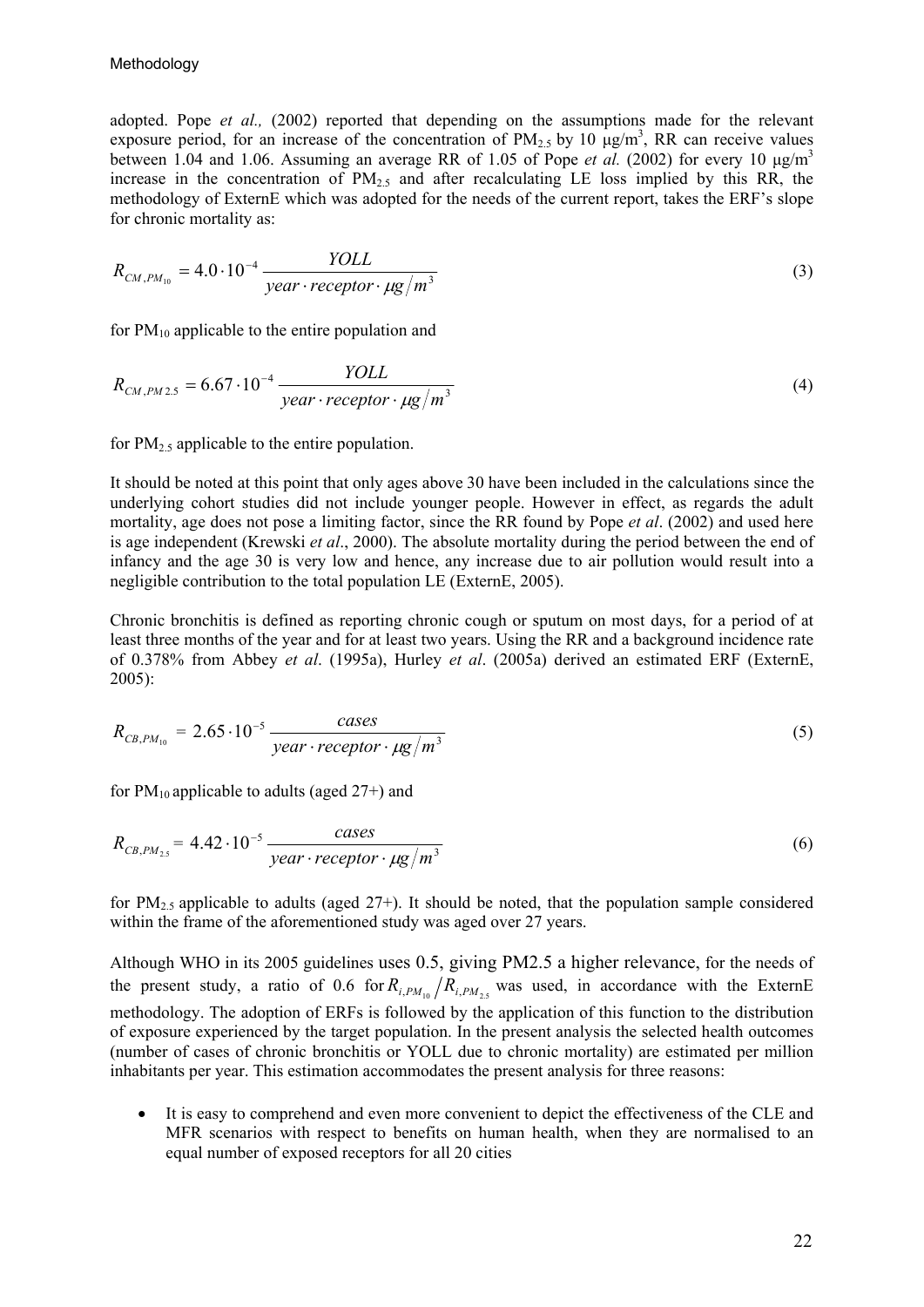- The accurate estimation of the number of receptors exposed to air pollution (target population) for all 20 cities both for the reference year 2000 and the target year 2020, formed a prerequisite for the application of ERFs, to the projected distribution of exposure experienced by the target population
- The number of population exposed to air pollution due to traffic contribution at street level is very difficult to estimate inside the core of the city

One of the main difficulties of this work lies in the high uncertainty introduced due to the highly varying conditions at a local level. For most policy applications such detail is not relevant. In the present methodology, as regards the public-health impact of traffic-related air pollution at street level, an annual uniform population density is assumed for all 20 European cities. The calculated annual average street increment at the urban hotspots, allowed an estimation of the increment of health impacts due to traffic-related air pollution at street level on top of the expected health impacts due to the average background concentration at urban level. In addition to the analysis of the contribution of the traffic-related air pollution to the total expected health outcomes, a demonstrative comparison of the health impacts related to the contribution of traffic to air pollution at urban hotspots with respect to every adopted scenario was realised.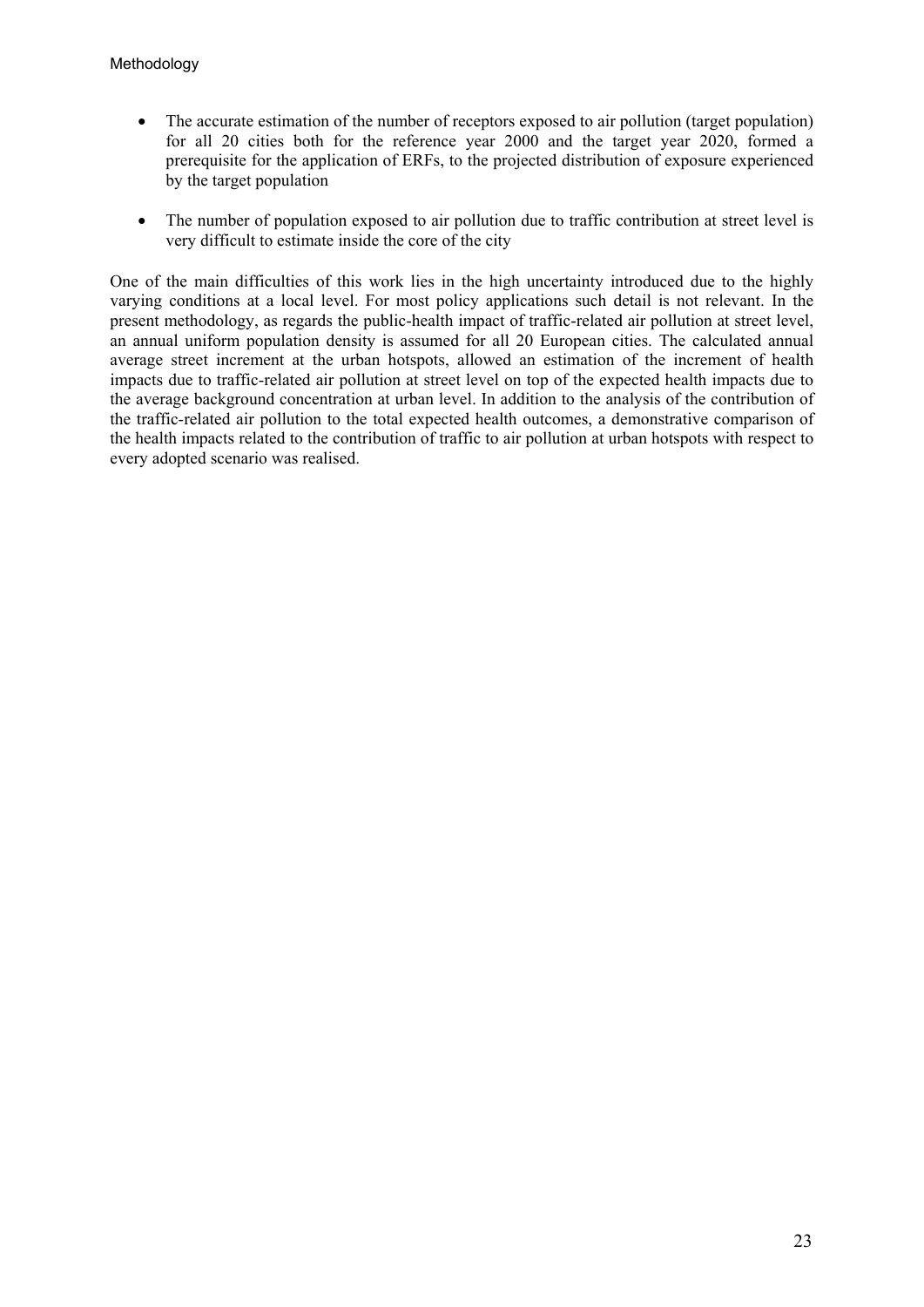## <span id="page-23-0"></span>**3 Emissions**

The emissions of  $NO_x$ ,  $NO_2$ ,  $PM_{2.5}$  and  $PM_{10}$  from road transport for the reference year (2000) and the two scenarios studied for year 2020 (CLE and MFR) are presented in this chapter. These data have been used as input to calculate the evolution of the air quality in the cities examined. It is repeated that emissions are calculated for a street canyon section of 1 km with average daily volume of 20000 vehicles. For the production of total emissions, exhaust emissions have been calculated with the latest COPERT 4 version as in detail described in the methodology chapter. However, they do not include cold start emissions, because of the lack of statistical data to accurately estimate the number of starts in the different hypothetical types of streets examined. Cold start overemission is in any case not considered to be important. First because it does not have a big effect on  $NO<sub>x</sub>$  and PM and second, because the number of starts in a street section of 1 km is comparable negligible to the 20000 passing vehicles considered. Also, PM re-suspension has not been taken into account as this depends on the local air exchange and road slit level conditions, which are not possible to estimate in this study. The graphs presenting  $PM_{2.5}$  and  $PM_{10}$  emissions include PM emissions from both exhaust and nonexhaust sources (road, tyre and break attrition).

## **3.1 Total NOx and NO2 emissions per category**

The evolution of the average total street level emissions of  $NO<sub>2</sub>$  and  $NO<sub>x</sub>$  from the different vehicle categories in all cities up to the year 2020 are illustrated in Figure 3.1. In 2000, gasoline passenger cars and HDVs are the two main sources of  $NO<sub>x</sub>$  emissions. A reduction appears in the 2020 CLE scenario compared to the reference year and an even larger reduction in the 2020 MFR scenario. The latter is due to the introduction of the Euro 5 and 6 emission standards (both for light duty and HDVs). Although the reduction is very significant for gasoline passenger cars, it does not appear as effective as for diesel cars. There are two reasons for this result. First, the share of diesel cars in the future increases in comparison to gasoline ones, as a result of the measures to reduce  $CO<sub>2</sub>$  emissions. Second, the real-world performance of diesel passenger cars appears to lead to much higher  $NO<sub>x</sub>$  emissions than what the emission standards would call for, even for advanced diesel technologies (COPERT, 2006; Hausberger, 2006), which is one of the findings of the ARTEMIS (2007) project. This indeed seems to be a problem of the effectiveness of the emission standards.

Emissions from power two wheelers seem to marginally increase in the future. Of course, one needs to take into account that power two wheelers are overall negligible contributors to  $NO<sub>x</sub>$  emissions, hence any marginal increase does not constitute a severe environmental problem. This increase originates from the fact that power two wheelers of conventional technology (the majority of vehicles in 2000) operated on rich fuel mixtures which led to extremely low  $NO<sub>x</sub>$  emissions (but high HC and CO emissions). The introduction of improved technology (stoichiometric combustion with three way catalyst) may lead to marginal increase of  $NO<sub>x</sub>$  emissions but a significant reduction in CO and HC. Hence, in the case of power two wheelers the scenarios MFR and CLE mainly refer to HC and CO and not  $NO<sub>x</sub>$  (or PM).

Concerning the average  $NO<sub>2</sub>$  street level emissions from all cities, the reference year 2000 presents the highest emissions for all vehicle categories, except again for diesel passenger cars. Similar to the case of total  $NO<sub>x</sub>$  emissions, this is in part due to the higher share of diesel cars. However, the specific  $NO<sub>2</sub>$ emission factors, as explained in the methodology chapter, increase as the diesel aftertreatment technology improves due to the catalytic oxidation of NO to  $NO<sub>2</sub>$  in the exhaust. This again may have implications to the attainment of air quality standards in the future.

## **3.2 Evolution of the NO2/NOx emissions ratio**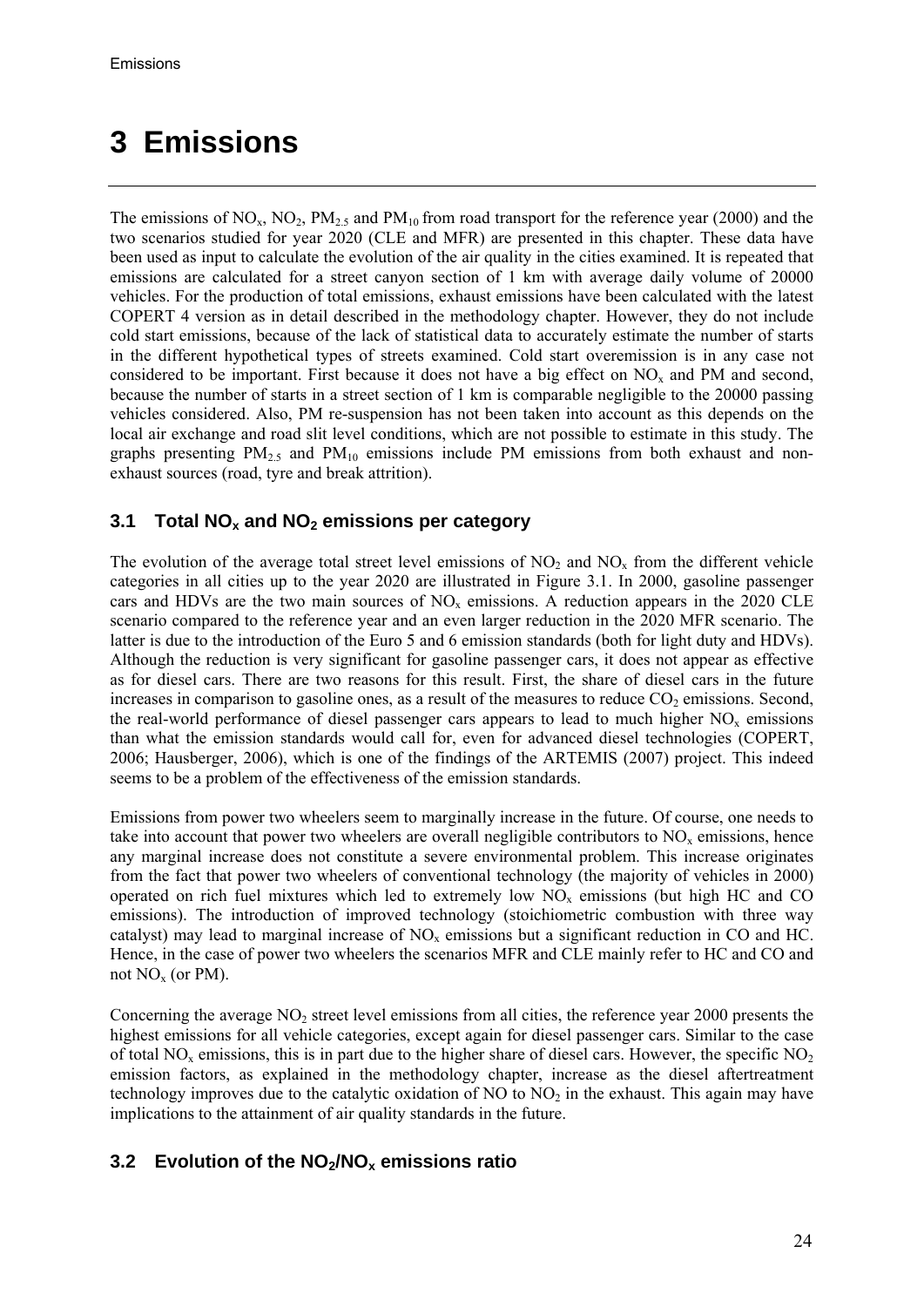The range of combustion and aftertreatment technologies to be applied to reach future emission standards has also significant implications on the  $NO<sub>2</sub>/NO<sub>x</sub>$  ratio in vehicle exhausts. The ratio of  $NO<sub>2</sub>/NO<sub>x</sub>$  in primary emissions is also of importance when estimating urban  $NO<sub>2</sub>$  concentrations. In order to address this issue, relevant information was collected from ongoing studies in Europe and from a literature survey on primary  $NO<sub>2</sub>$  emissions (Table 2.5). Based on the data collected, Figure 3.2 shows the average emission ratio distinguished per vehicle category and scenario.

In general, the  $NO<sub>2</sub>/NO<sub>x</sub>$  ratio is already low and further decreases for gasoline passenger cars with the upcoming Euro 5-6 technologies. In particular this is due to assumed reduction of  $NO<sub>2</sub>/NO<sub>x</sub>$  for Euro 3 and 4 passenger cars and the assumed use of SCR in Euro 6 passenger cars which leads to further reduction of this ratio.







However, one issue is the foreseen significant increase especially in  $NO<sub>2</sub>$  emissions for diesel passenger cars, compared to the 2000 levels. This appears since it is expected that all passenger cars will have high performance oxidative exhaust aftertreatment installed, which significantly promotes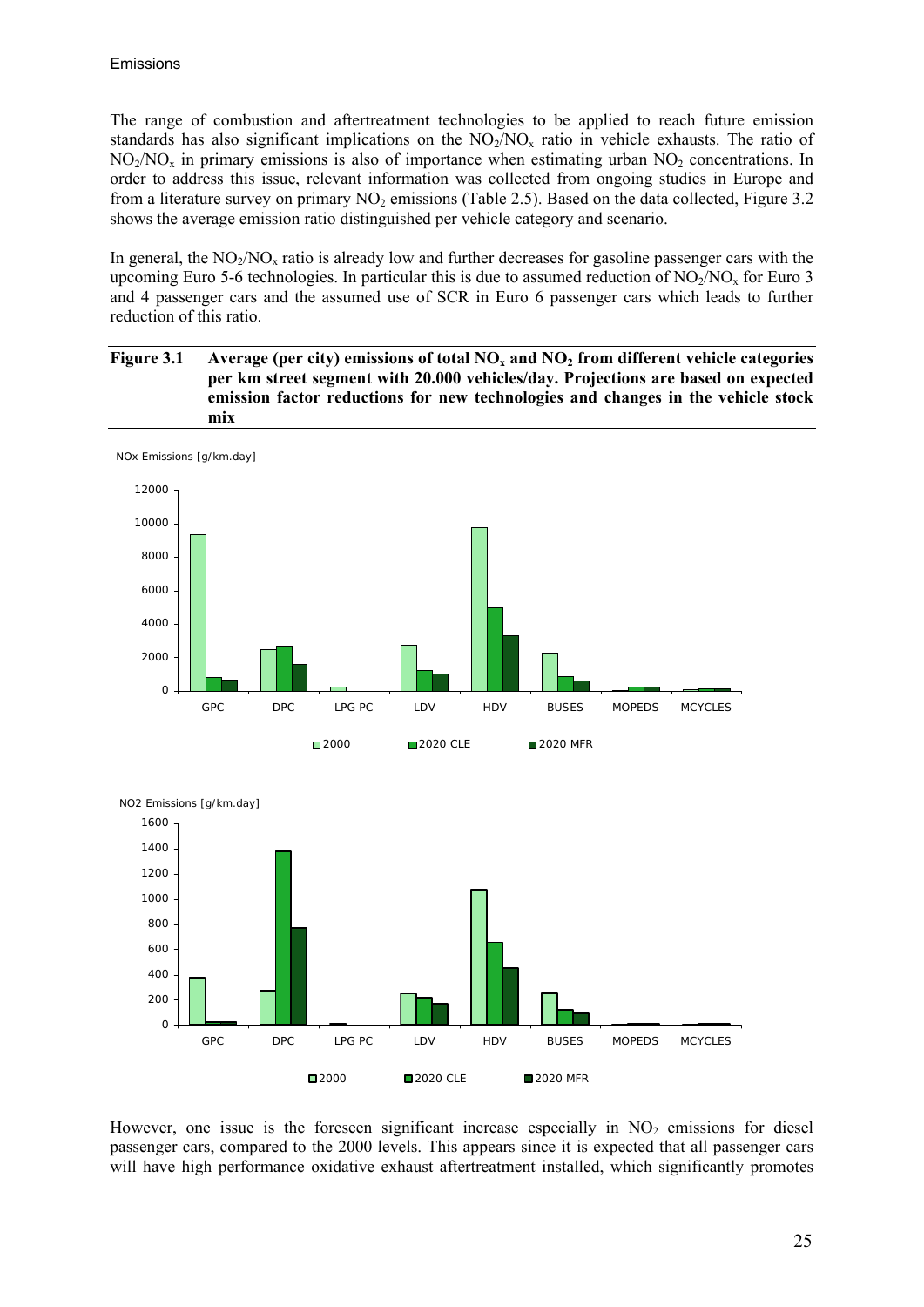<span id="page-25-0"></span>the oxidation of ΝΟ to ΝΟ2. This issue may have significant implications in the attainment of future air quality standards.

For HDVs and buses there is a lower  $NO<sub>2</sub>/NO<sub>x</sub>$  ratio expected than for passenger cars, due to the earlier introduction of SCR systems (in some cases starting already from Euro IV) and the longer lifetime of older HDVs with low  $NO_2$  emissions. SCR leads to a low  $NO_2/NO_x$  ratio. On the other hand, the use of CRT DPFs increases the  $NO<sub>2</sub>/NO<sub>x</sub>$  ratio. As a result, the exact proportion of  $NO<sub>2</sub>$  in vehicle exhaust is not easy to predict, since it depends on the sequence of SCR and CRT in the exhaust line. Figure 3.2 corresponds to the best estimate that can be attempted today.



**3.3 Total PM2.5 and PM10 emissions per category** 

Primary PM emissions have been calculated including both exhaust and non-exhaust emissions, except re-suspension. The contribution of non-exhaust particles is more prominent in the coarse mode (2.5-10 μm). In 2000, the main contributor in both particle size ranges is HDVs. This is despite the share of vehicles >20 t, which has been set to zero for this urban network (see section 2.1.2.2). In 2000, the second most important contributor of  $PM_{2.5}$  is diesel passenger cars. This is because of the high exhaust PM emission factor of such vehicles compared to gasoline ones. Mopeds are also significant emitters, in particular of  $PM_{2.5}$ , in this urban network. This is due to the relatively high share of 2stroke motorcycles with high PM exhaust emission rates.

The situation will largely change in the future (both 2020 CLE and in particular the 2020 MFR) scenarios, as diesel vehicles are equipped with DPFs. In this case vehicle number is more important than the fuel used, due to the reduction in exhaust emissions from diesel cars. As a result, total PM emissions of gasoline passenger cars will exceed the diesel ones in the future due to their higher numbers and the fact that their non-exhaust emission factors do not differ from diesel vehicles. In fact,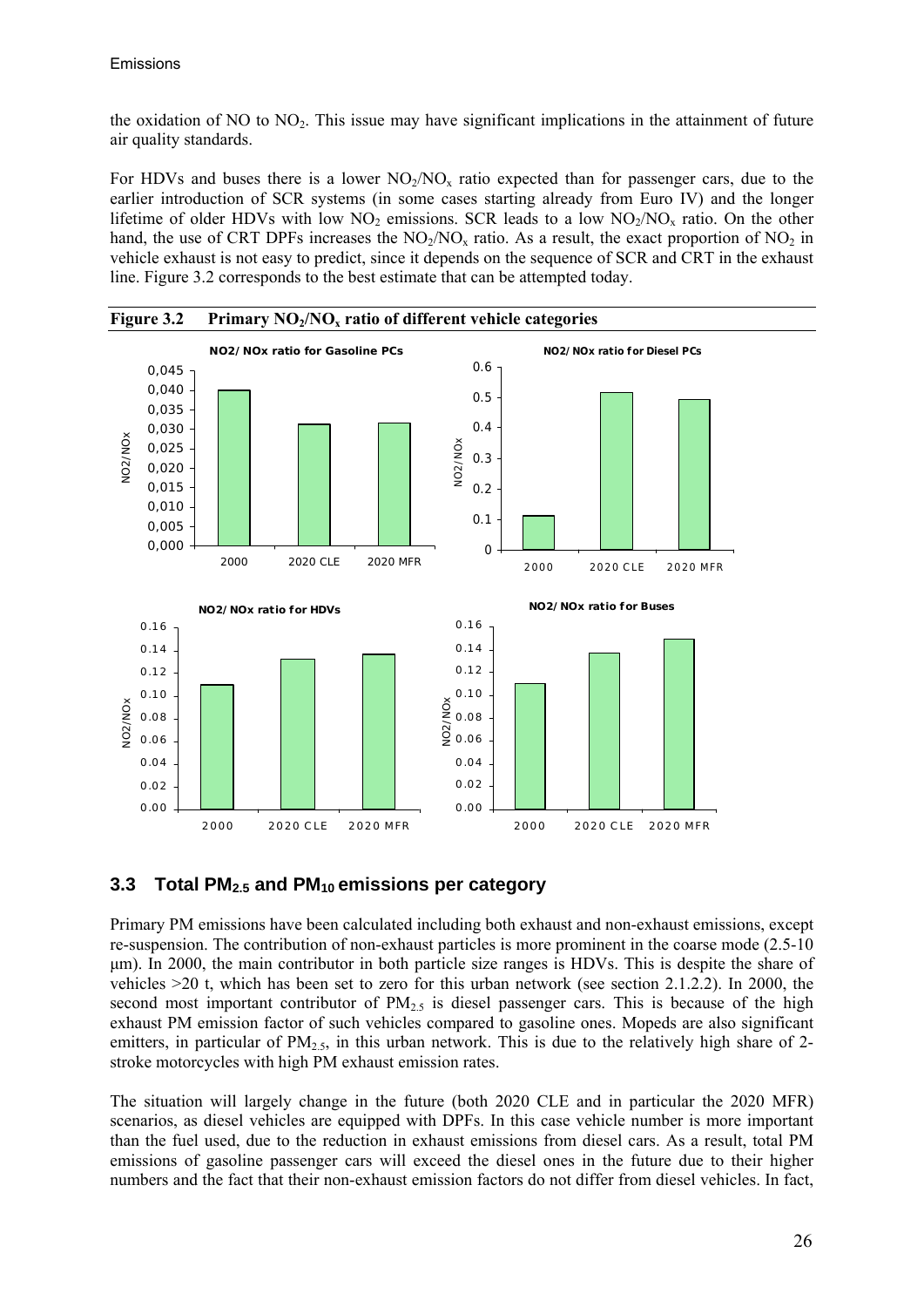<span id="page-26-0"></span>gasoline passenger cars as a whole appear as the most significant  $PM_{10}$  contributor for the 2020 MFR scenario. This shows that although the various exhaust PM control measures can be effective they will fail to lead to the attainment of very strict air quality standards due to the high contribution of nonexhaust emissions. The effect would have been even larger, if re-suspension was also included in the calculations. This needs to be considered in the future.

#### Figure 3.3 PM<sub>2.5</sub> and PM<sub>10</sub> emissions from different vehicle categories per km street canyon **with 20.000 vehicles/day as a function of the scenario considered. Projections are based on expected emission factor reductions for new technologies and changes in the vehicle stock mix**



## **3.4 Evolution of the PM2.5/PM10 emissions ratio**

The ratio of  $PM_{2.5}/PM_{10}$  emission factors as a function of the scenario and vehicle category considered is shown in Figure 3.4. The ratio changes for future scenarios, as the contribution of exhaust vs. nonexhaust PM decreases. The gasoline passenger car ratio is the lowest, as exhaust PM emissions are very low already since 2000. This further reduces in the future as new gasoline technologies have even better combustion control, hence lower  $PM_{2.5}$  emissions, than older vehicles.

Diesel vehicle PM emissions in 2000 are practically dominated by  $PM_{2.5}$ . Over 90% of total  $PM_{2.5}$  is exhaust emissions, because only a very limited number of vehicles are equipped with DPFs. This changes in the future as exhaust emissions decrease, while non-exhaust emissions remain practically constant. This is also important for the prediction of  $PM_{2.5}$  vs.  $PM_{10}$  attainment in the future.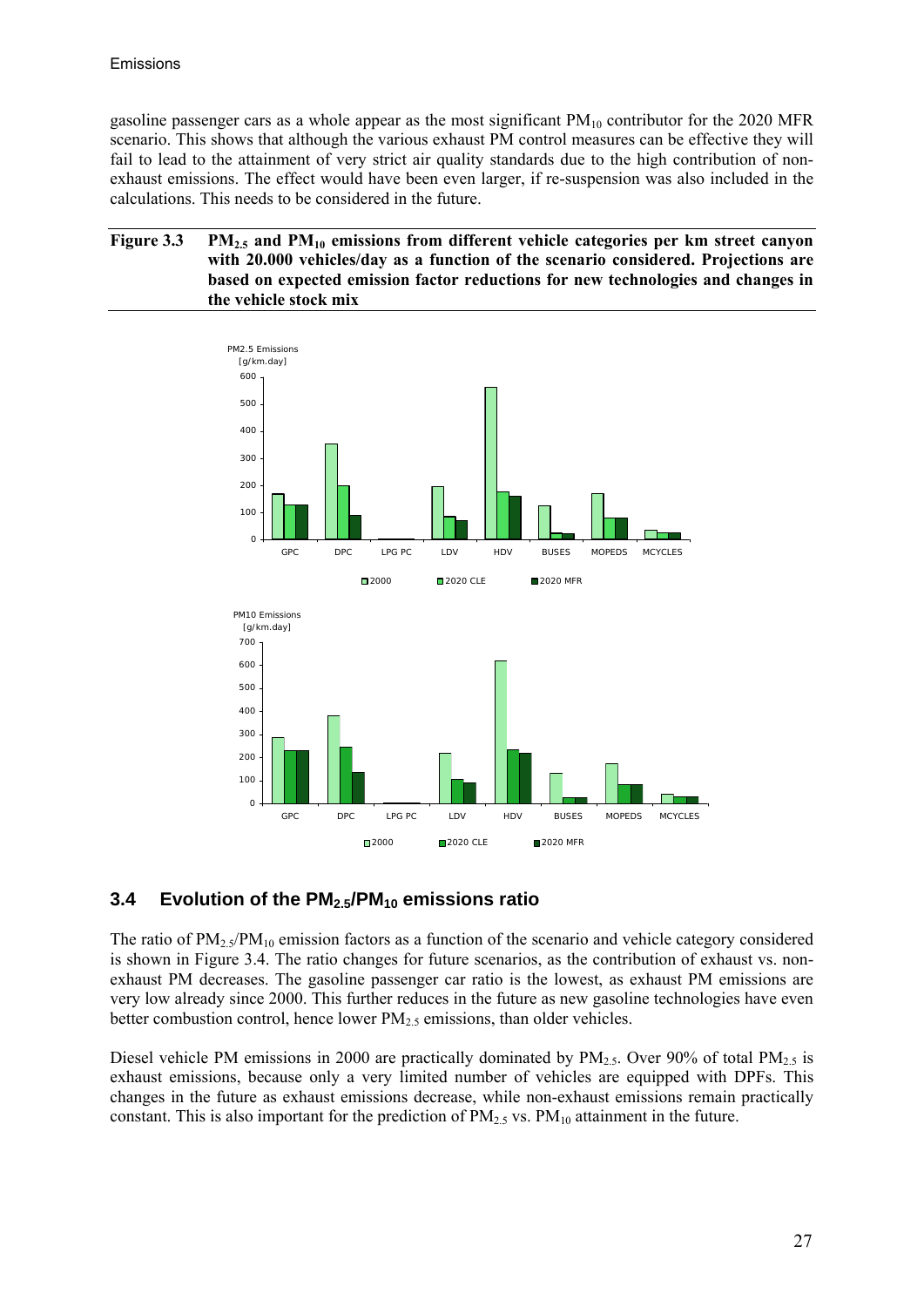#### <span id="page-27-0"></span>Figure 3.4 PM<sub>2.5</sub> and PM<sub>10</sub> emissions from different vehicle categories as a function of the **scenario considered (Note different y-axis of Gasoline PCs compared to other categories)**



## **3.5 Diurnal distribution of emissions**

The diurnal distribution of the  $NO<sub>x</sub>$  emissions for all cities for the year 2000 (Figure 3.5) shows that NO<sub>x</sub> emissions approach the highest values from 17:00 to 19:00, that is during the evening rush hour. Gasoline passenger cars and HDVs have the highest contribution to  $NO<sub>x</sub>$  emissions. The same diurnal profile also appears for  $NO<sub>2</sub>$  emissions. However, the absolute levels are significantly lower.

The emissions of PM follow the same diurnal profile but with a different relative contribution of the various vehicle categories, compared to  $NO<sub>x</sub>$  emissions. In this case,  $PM<sub>2.5</sub>$  and  $PM<sub>10</sub>$  levels do not differ significantly because of the dominance of exhaust (mainly particles smaller than 2.5 μm) in total PM emissions.

Figure 3.5 to Figure 3.10 show the diurnal profiles of  $NO<sub>x</sub>$ ,  $NO<sub>2</sub>$ ,  $PM<sub>2.5</sub>$  and  $PM<sub>10</sub>$  emissions for the 2020 CLE and 2020 MFR scenarios. The main change compared to the 2000 concerns the absolute emission levels rather than the diurnal behaviour.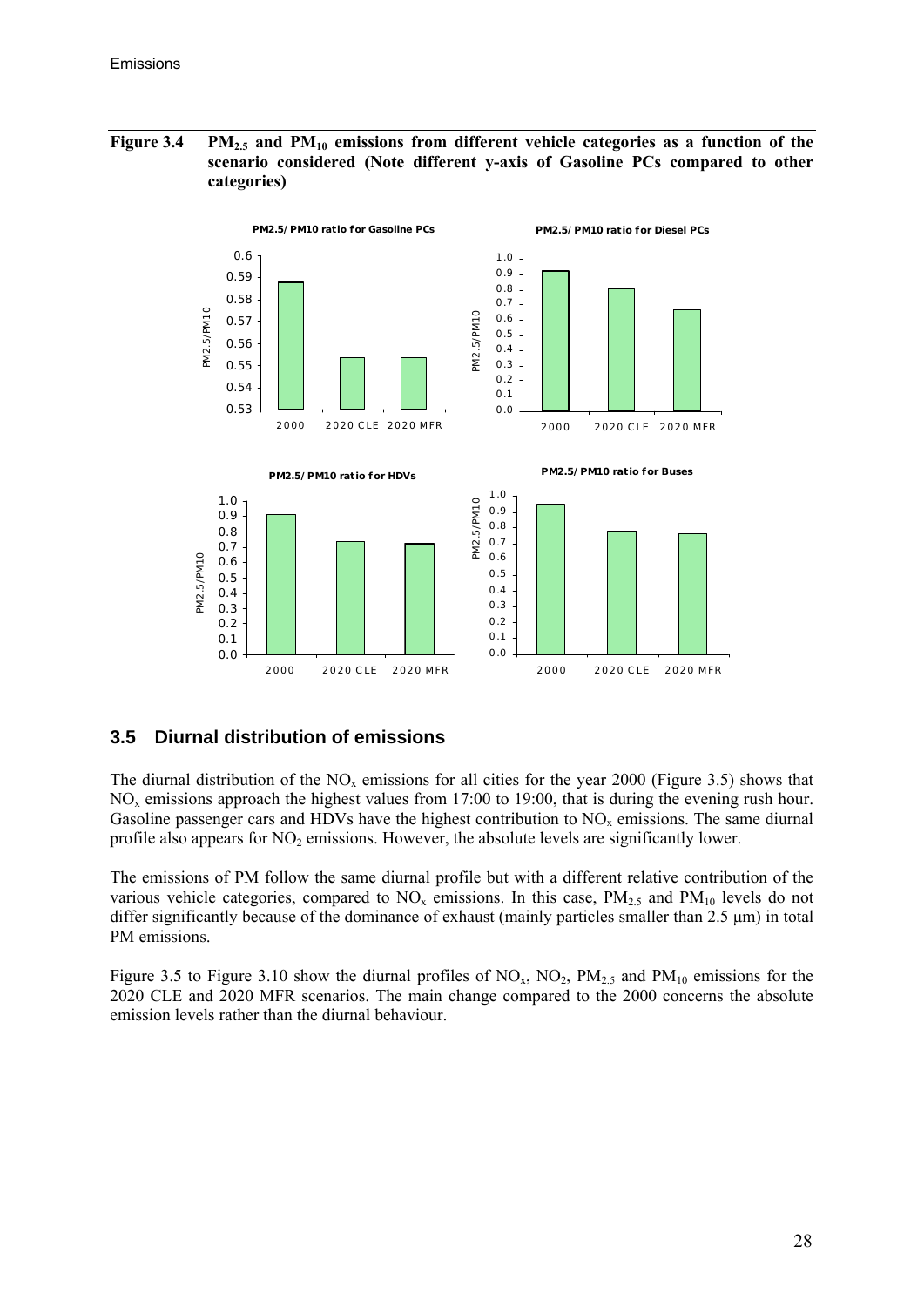#### Figure 3.5 Diurnal distribution of NO<sub>x</sub> and NO<sub>2</sub> emissions over the reference year (2000), **distinguished per vehicle category**





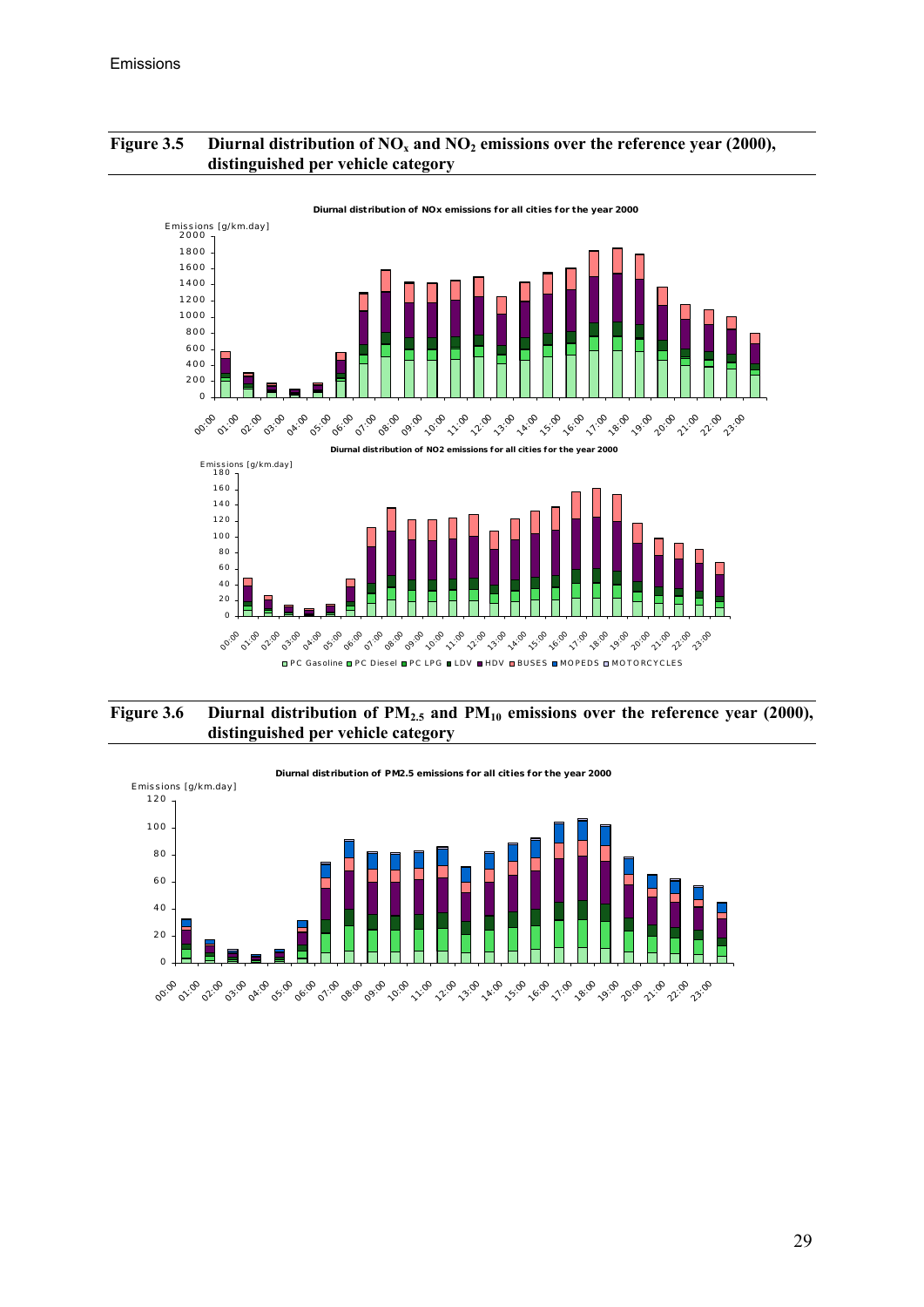#### Emissions



#### Figure 3.7 Diurnal distributions of NO<sub>x</sub> and NO<sub>2</sub> emissions over the 2020 CLE scenario, **distinguished per vehicle category**



Figure 3.8 Diurnal distributions of PM<sub>2.5</sub> and PM<sub>10</sub> emissions over the 2020 CLE scenario, **distinguished per vehicle category**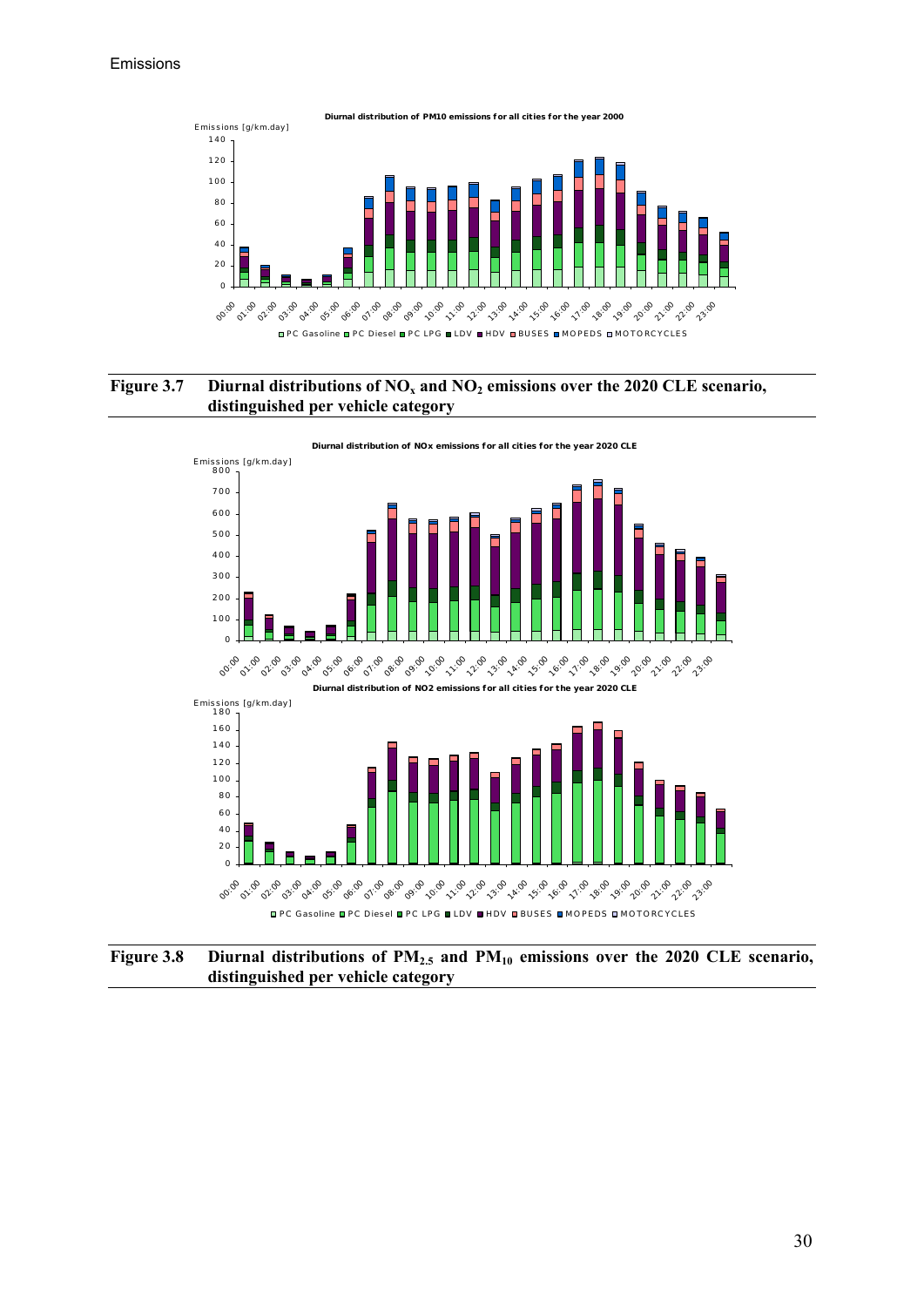

#### Figure 3.9 Diurnal distributions of NO<sub>x</sub> and NO<sub>2</sub> emissions over the 2020 MFR scenario, **distinguished per vehicle category**



#### **Diurnal distribut ion of PM2.5 emissions for all cit ies for the year 2020 CLE**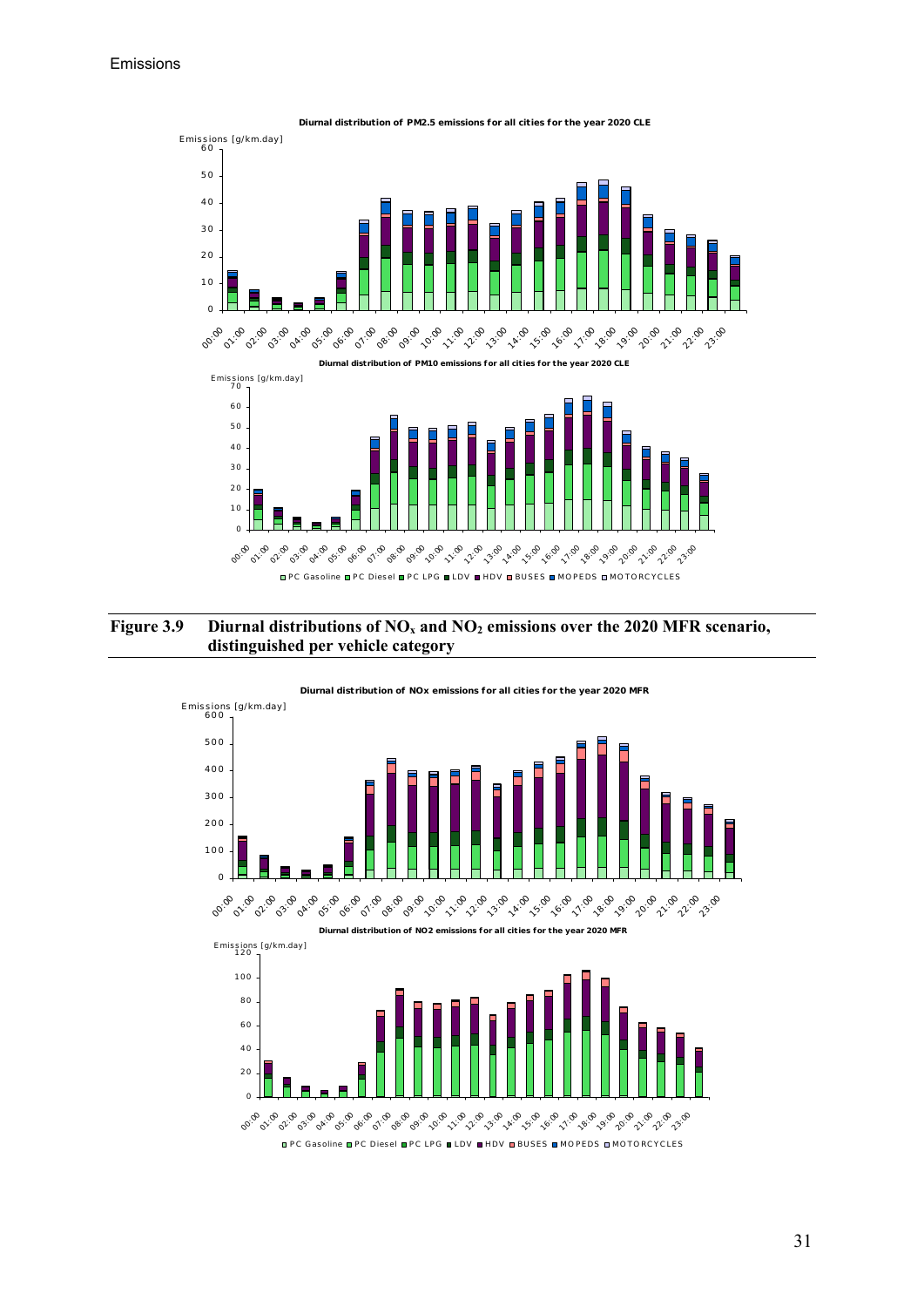#### Figure 3.10 Diurnal distributions of PM<sub>2.5</sub> and PM<sub>10</sub> emissions over the 2020 MFR scenario, **distinguished per vehicle category**

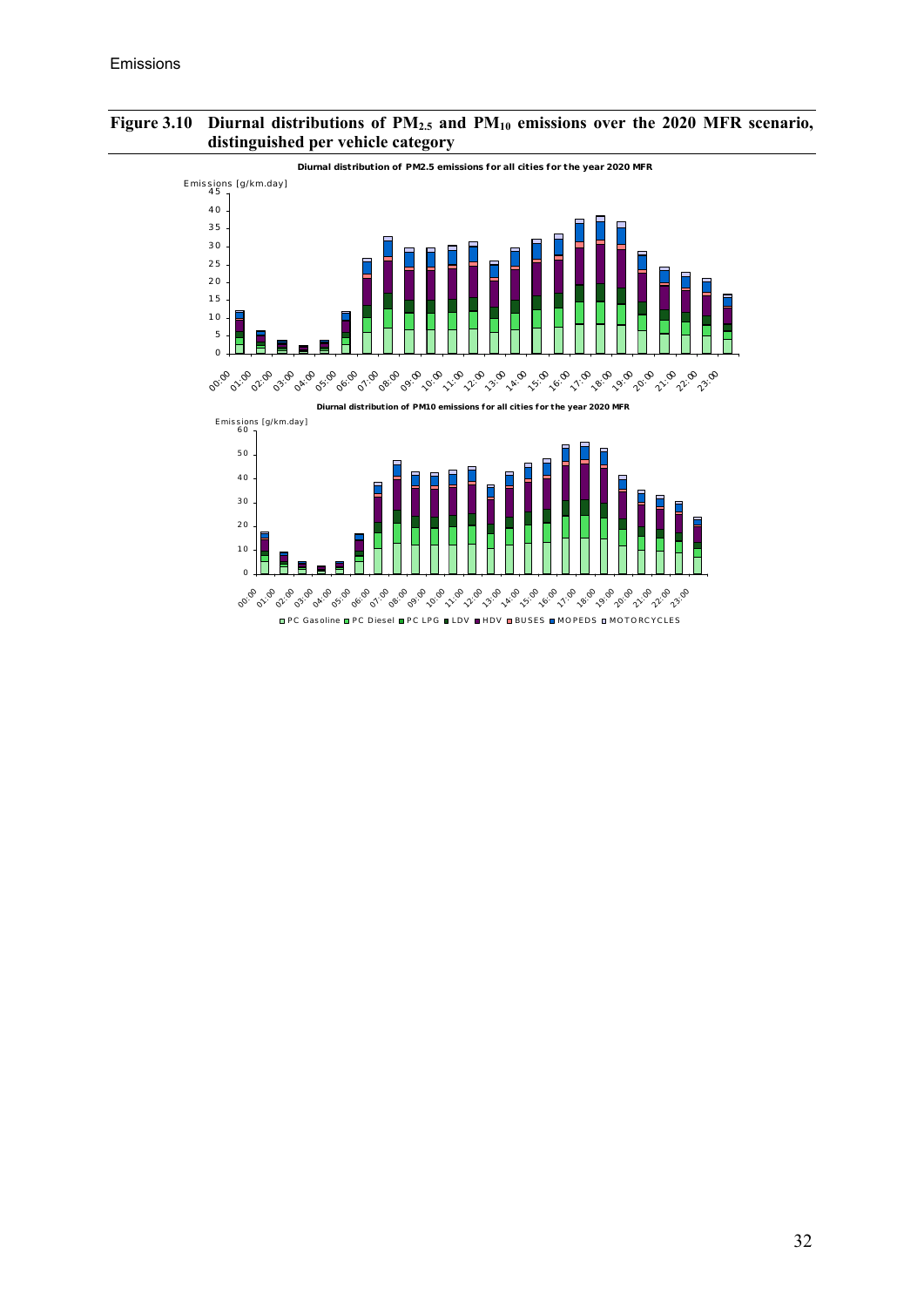## <span id="page-32-0"></span>**4 Local scale contribution to air pollution**

In this chapter, the future air quality at urban and street level is investigated in terms of the annual mean concentrations of  $NO_2$ ,  $NO_X$ ,  $PM_{10}$  and  $PM_{2.5}$  for the 20 cities, as well as hourly  $NO_2$  and daily PM10 exceedances of the 2010 limit values, up for the year 2020. The current work is to a large extent complementary to the work which was performed within EEA's Technical Report No 1/2006 in the sense that an attempt is made to predict the evolution of the air quality across Europe up the year 2020, including also non EU-15 countries. Although particular attention is given to the local scale contribution to the air pollution levels at urban hotspots, results for the contribution of the urban and regional scales are also presented.

## **4.1 Street increments for 2020**

Results regarding the projected street increments for 2020 for NO<sub>2</sub>, NO<sub>3</sub>, PM<sub>10</sub> and PM<sub>2</sub>, for the CLE and MFR scenarios for the 20 cities are presented in figures  $4.1 - 4.4$ . In all cases and for all pollutants, compared to the reference year 2000, a reduced street increment is projected according to both the CLE and the MFR scenarios.

In particular, depending on the city:

- The modelled  $NO_2$  street increment in 2000 ranged from 16–53  $\mu$ g/m<sup>3</sup> while in 2020 between 12–32 μg/m<sup>3</sup> for the CLE and 7–24 μg/m<sup>3</sup> for the MFR scenario
- The modelled  $NO_x$ , street increment in 2000 ranged from 87–154  $\mu$ g/m<sup>3</sup> while in 2020 between 27–56  $\mu$ g/m<sup>3</sup> for the CLE and 12.2–45.2  $\mu$ g/m<sup>3</sup> for the MFR scenario
- The modelled PM<sub>10</sub>, street increment in 2000 ranged from 5–15  $\mu$ g/m<sup>3</sup> while in 2020 between 2.3–5.2 μg/m<sup>3</sup> for the CLE and 1.9–4.8 μg/m<sup>3</sup> for the MFR scenario
- The modelled  $PM_{2.5}$  street increment in 2000 ranged from 4–10  $\mu$ g/m<sup>3</sup> while in 2020 between 1.5–4 μg/m<sup>3</sup> for the CLE and 1.1–3.6 μg/m<sup>3</sup> for the MFR scenario

According to the CAFE Scenario Analysis Report Nr. 2 (2004), significant reductions in the country scale emissions and hence in the corresponding urban scale emissions are foreseen for both scenarios. Indicatively, compared to the reference year 2000, the two scenarios assume average country scale reductions of:

- Up to 50% for NO<sub>x</sub> and 45% for PM<sub>2.5</sub> for the CLE scenario
- Up to 70% for  $NO_x$  and 60% for  $PM_{2.5}$  for the MFR scenario

Additionally, significant traffic emissions reductions are foreseen due to the introduction of new technologies assumed by both scenarios under consideration. For both CLE and MFR scenarios, the concentrations at street level have been calculated with the OSPM model, considering in each scenario (a) traffic emissions estimates for 2020 and (b) urban background concentrations calculated with OFIS (using urban scale emissions and thus considering reductions in all sectors). It is therefore ensured that the street level air pollution estimates are in line with the assumptions of the CLE and MFR scenarios, and corresponding emission reductions, made at both the local and urban scale.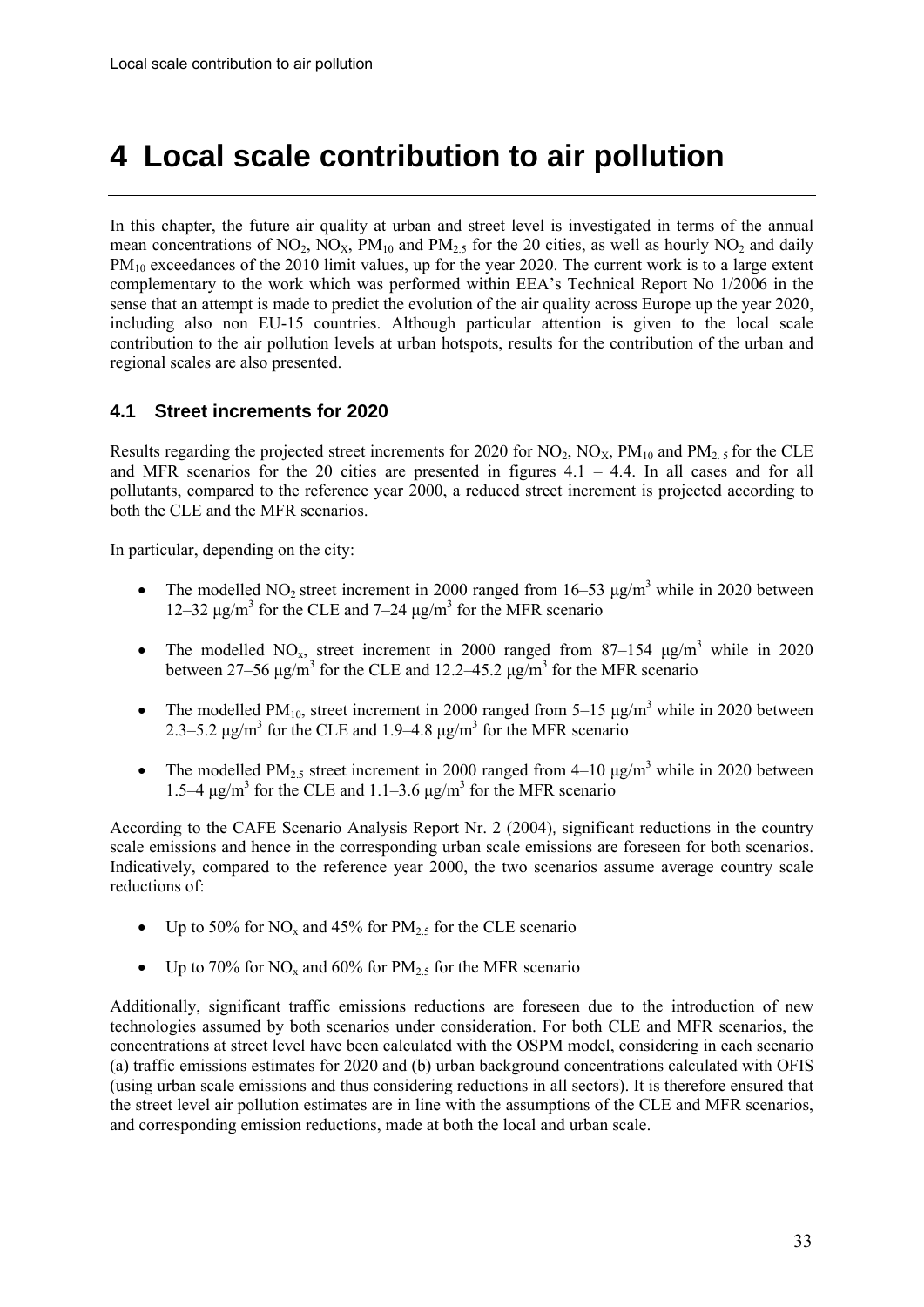



**Figure 4.2** Mean annual NO<sub>x</sub> street increment ( $\mu$ g/m<sup>3</sup>) for 20 cities across Europe including **four non EU-15 cities in 2000 compared to the projected street increment in 2020** 

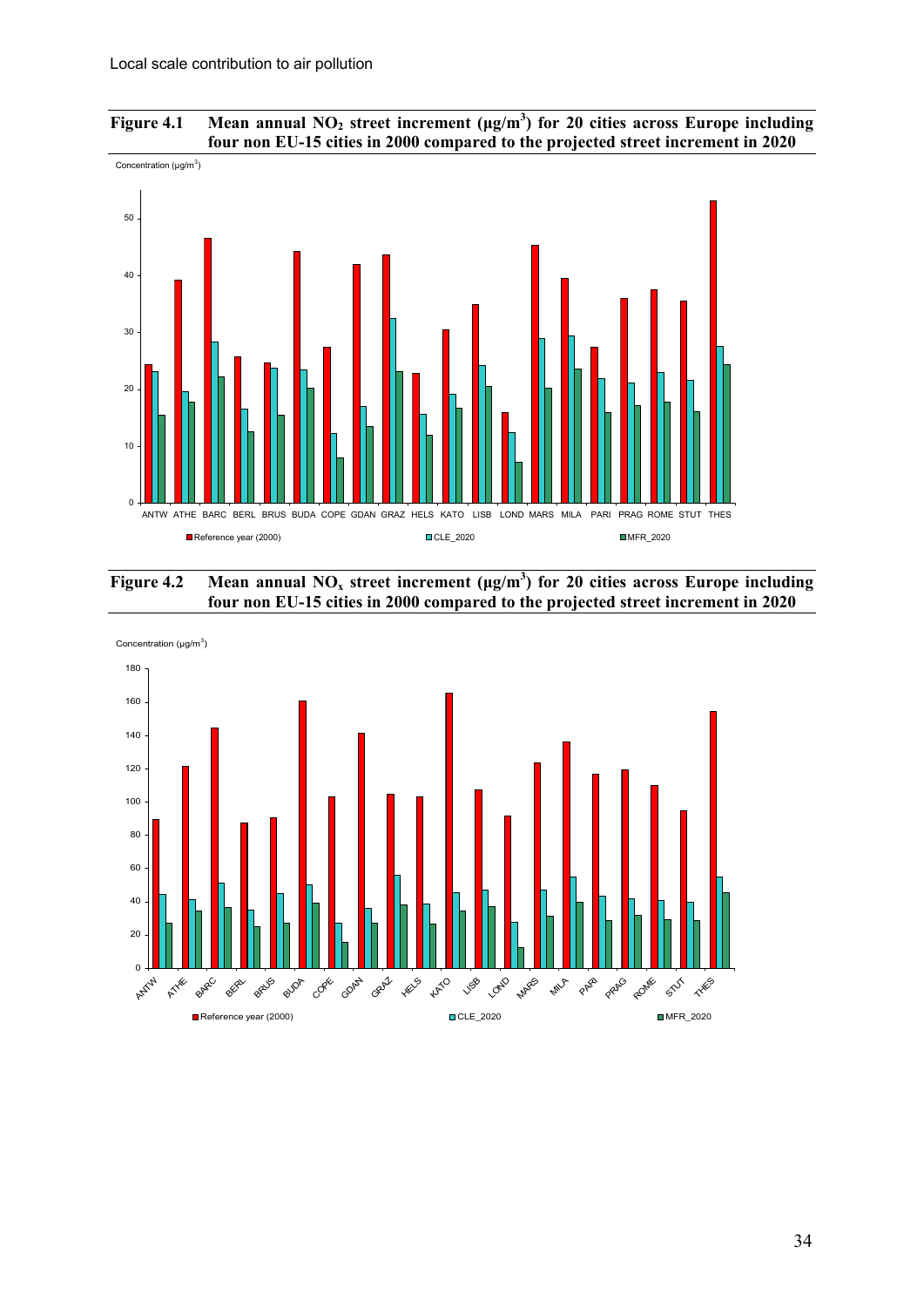



**Figure 4.4 Mean annual PM2.5 street increment (μg/m3 ) for 20 cities across Europe including four non EU-15 cities in 2000 compared to the projected street increment in 2020** 



In order to gain a perspective of the evolution of the overall air pollution levels up to 2020, comparison of the individual contribution of the regional (EMEP model), urban (OFIS model) and the local (OSPM model) scales to the annual mean air pollution levels for  $NO<sub>2</sub>$  and  $PM<sub>10</sub>$  across Europe for both scenarios has also been included. These results are presented in figures 4.5 and 4.6 for a number of cities, for  $NO<sub>2</sub>$  and  $PM<sub>10</sub>$  respectively.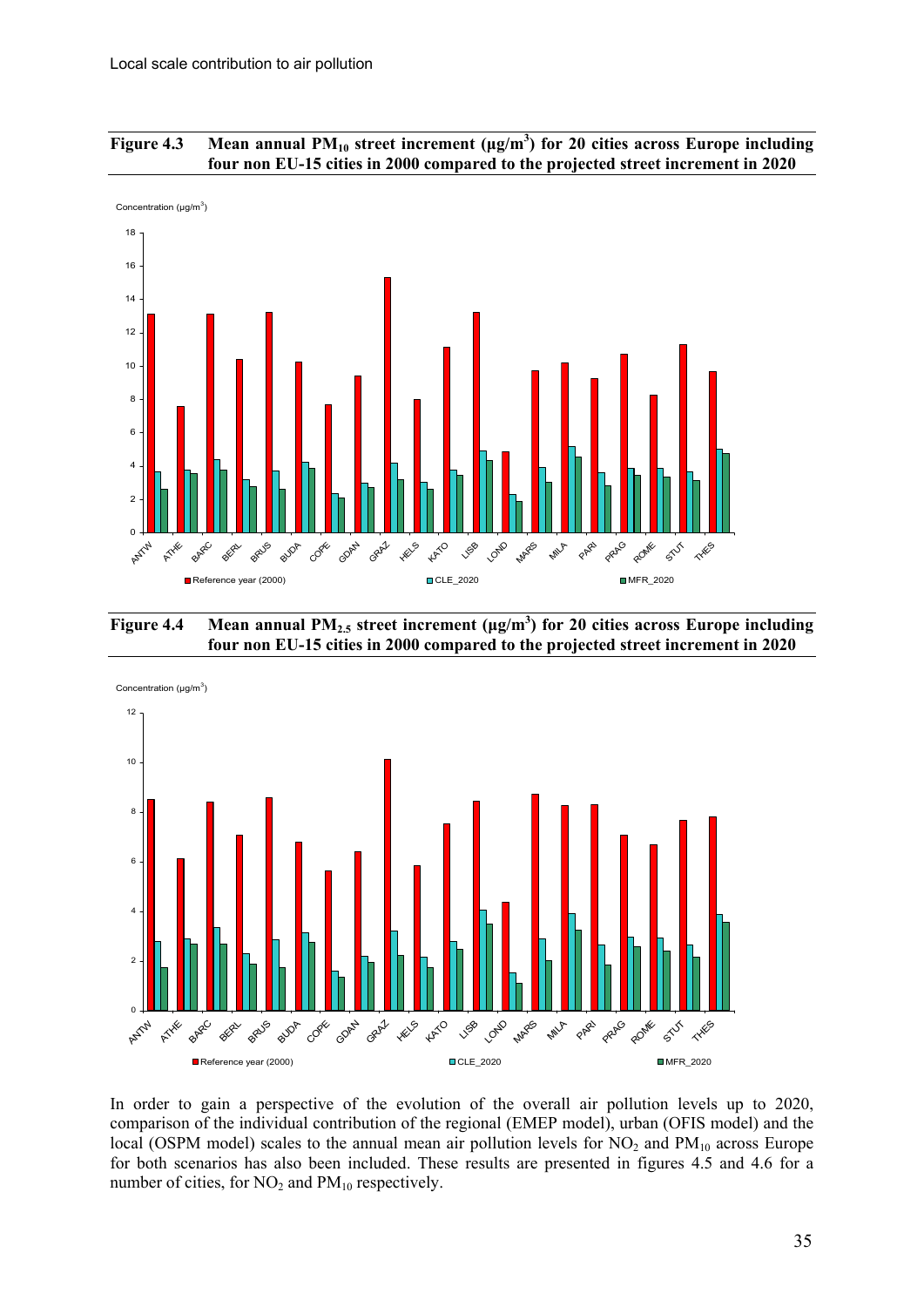



Figure 4.6 PM<sub>10</sub> annual mean air quality at regional scale (EMEP), urban scale (OFIS) and **street scale (OSPM) for cities across Europe in the reference year and the CLE and MFR scenarios for the year 2020** 



It should be noted, that in line with the assumptions made during the 2006 study, OFIS results for PM<sub>10</sub>, comprise a constant value of 17  $\mu$ g/m<sup>3</sup> referred to as 'Natural' contribution, in order to account for natural PM sources such as windblown dust, sea salt and organic aerosols. The reason is that neither the regional (EMEP) nor the urban scale (OFIS) model accounts for natural primary PM sources and therefore a constant value has been assumed for all cities to account for these PM sources. The value was estimated as an average across all data available for the annual mean  $PM_{10}$ concentration measured at the EMEP Measurement network stations (28 stations in 2001, 30 stations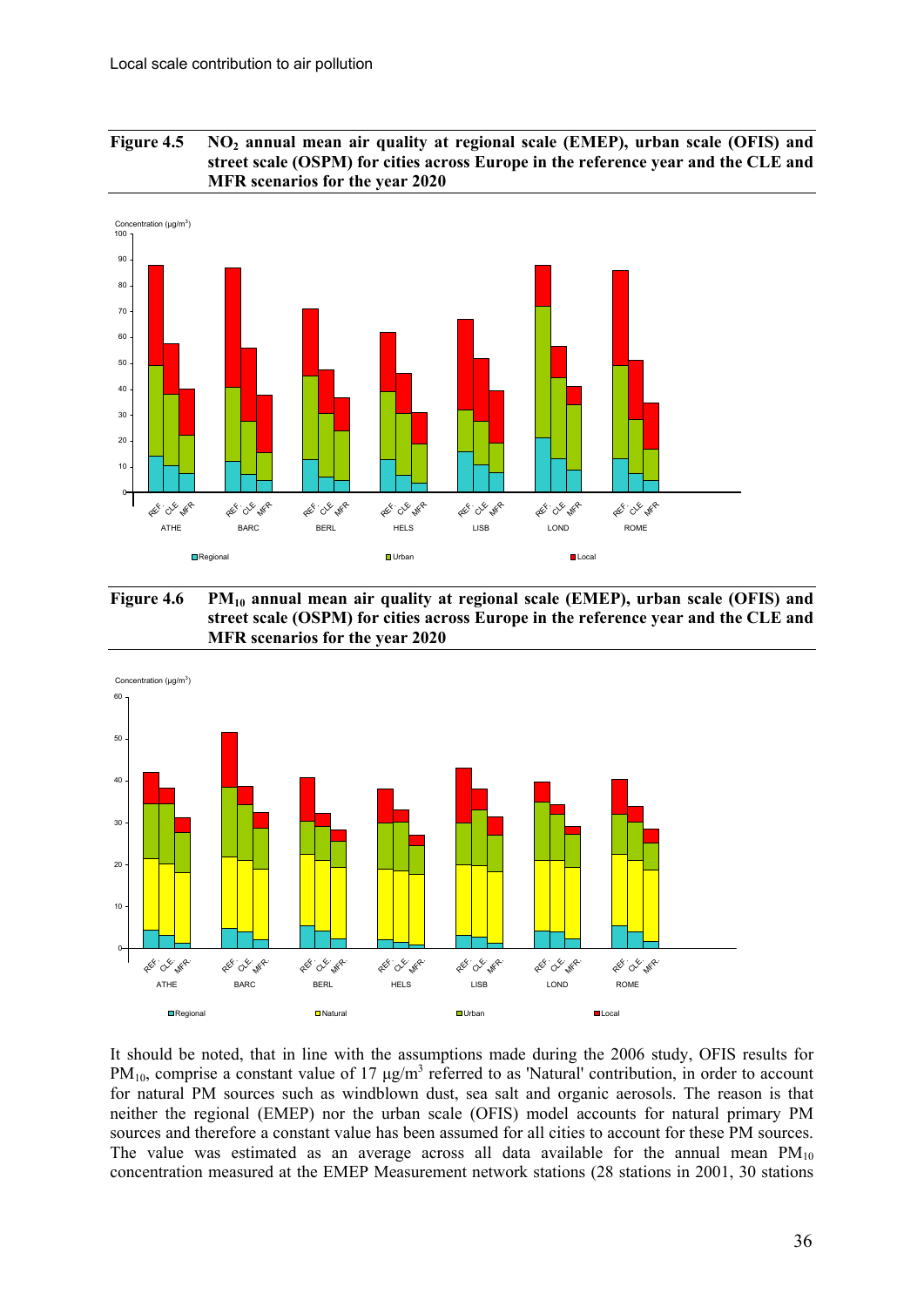<span id="page-36-0"></span>in 2002) (EMEP, 2007). However, these stations are unevenly located across Europe since there are many countries with no data and as a result in some cases, the use of a constant value may lead to either an overestimation or an underestimation of the natural sources. Also, OFIS, like many urban scale models, does not yet account for the formation of secondary organic particulates which forms an extra source of uncertainty that could lead to a small underestimation of the modelled  $PM_{10}$ concentrations.

## **4.2 Hourly and daily exceedances in 2020**

In this section, the predicted number of the hourly exceedances of the 2010 limit value of 200  $\mu$ g/m<sup>3</sup> for NO<sub>2</sub> and the daily exceedances of the 2005 limit value of 50  $\mu$ g/m<sup>3</sup> for PM<sub>10</sub>, for the 20 cities under consideration and for both scenarios are presented. Results are shown in figures 4.7 and 4.8. It should stressed out that the results presented in this chapter are only indicative and should not be seen as representative for the typical hot spot situation in each one of the selected cities. The reason is that the number of exceedances of a certain threshold is particularly sensitive to inherent uncertainties of the underlying time series such as the uncertainty of the model, the uncertainty in the regional background calculations and the uncertainty due to the difference between local reality and standardised street canyon assumptions.

For all cities under consideration, the reduction of the number of predicted exceedances both for  $NO<sub>2</sub>$ and  $PM_{10}$  are significant compared to the modelled exceedances in the reference year 2000, for both scenarios. Especially for  $NO<sub>2</sub>$ , for both scenarios, the results predict no hourly exceedances of the 2010 limit value of 200  $\mu$ g/m<sup>3</sup> for 2020 (not to be exceeded more than 18 times per year).

As regards  $PM_{10}$  although according to the results the number of exceedances for the CLE scenario is significantly reduced, the maximum allowed number of 7 days per year is still exceeded in twelve cities. In the MFR scenario, numerical results predict that most cities will have close to zero exceedances with the exception of Antwerp and Paris, which will still potentially violate the allowed number of exceedances of 7 days per year (24 days per year for both cities). Once again however, it should be noted that no safe conclusions can be drawn on the basis of these results, since the various assumptions that have been made for the needs of the study (e.g. orientation and specific characteristics for the hypothetical street canyons) may have led to an underestimation of the predicted exceedances (for further details see EEA (2006), Section 4.2.2).

**Figure 4.7 Number of hourly NO2 exceedances of the 200 μg/m3 limit value in 20 cities across Europe in 2000 and the CLE and MFR scenarios for 2020**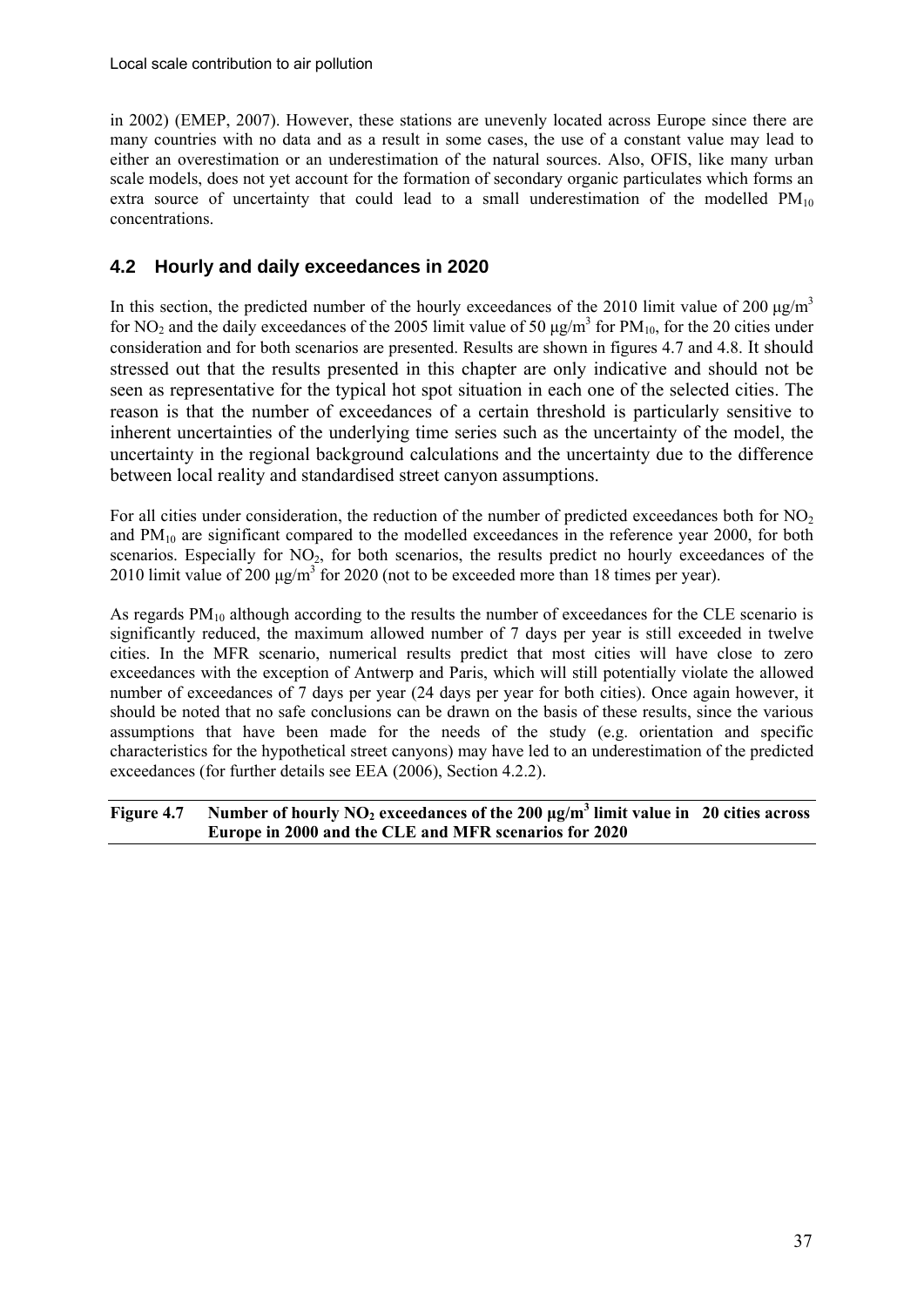#### Local scale contribution to air pollution









should be noted at this point that as regards the number of the estimated exceedances presented in this chapter there an underestimation. The reason is that in reality, there is significant contribution of re-suspension to non-exhaust emissions and the related air pollution levels at a canyon scale. However, re-suspension is not considered as a primary but rather as a secondary source of PM and hence its expected effect on the air quality at street scale has not been taken into account.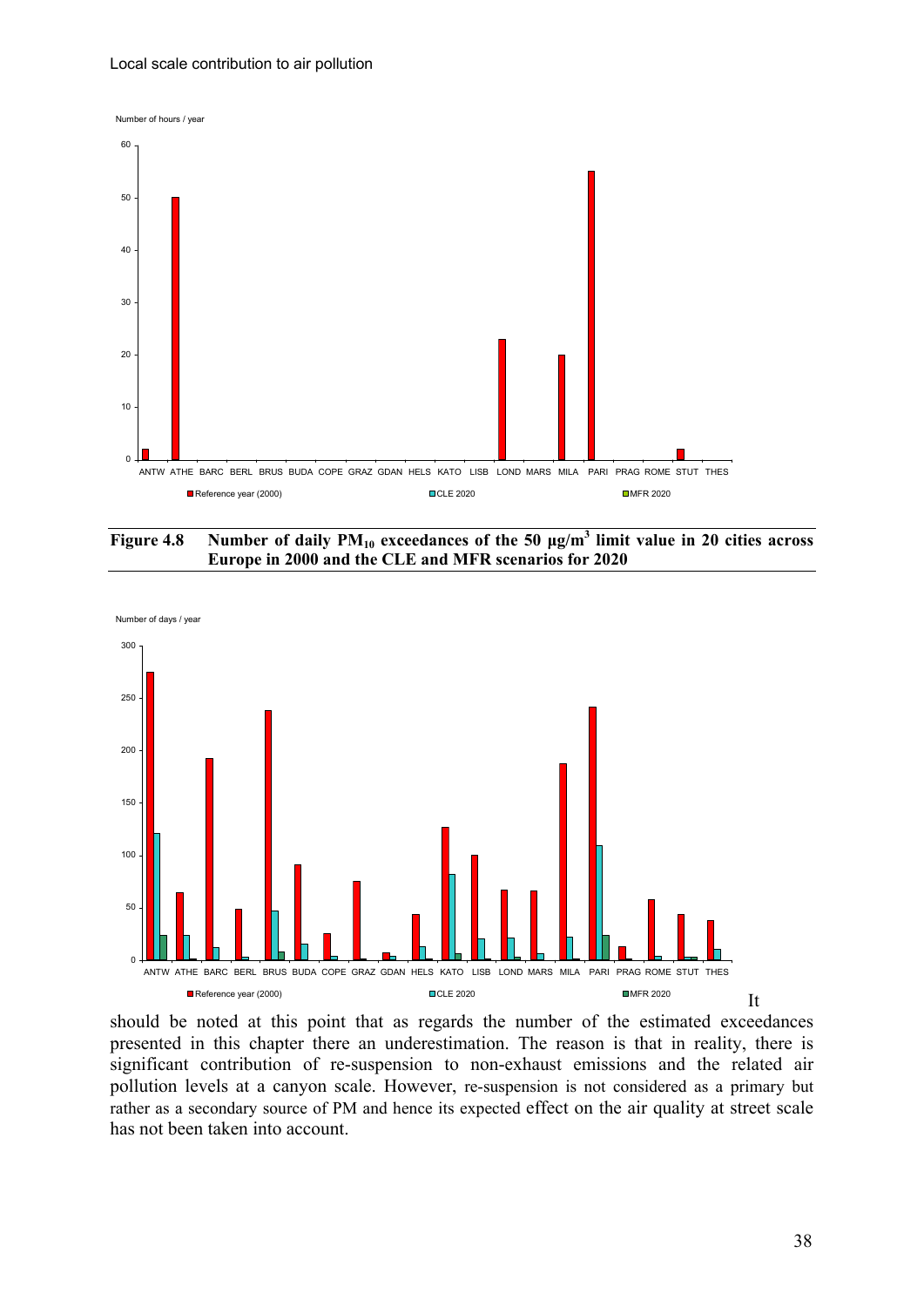## <span id="page-38-0"></span>**4.3 Retrofit scenario**

In addition to the CAFE CLE and MFR scenarios, estimations for the air pollution levels at urban hotspots were made for three cities on the basis of the Retrofit scenario. The Retrofit scenario was assumed to correspond to an option where local (municipal or urban) authorities seek to do more than what emission standards require, in order to solve specific pollution problems (e.g. urban hotspots). In principle, it was assumed that a range of technologies will be retrofitted with advanced aftertreatment systems to examine what additional reductions can be achieved.

### *4.3.1 Street increments for the Retrofit scenario*

Since the retrofit scenario assumes the same traffic fleet configuration as the MFR scenario, comparison could only be made with MFR scenario. Two different options were examined one referring to  $NO<sub>x</sub>$  (Selective Catalytic Reduction - SCR retrofits) and one referring to PM emissions (Diesel Particle Filters - DPF retrofits). The three cities were selected on the basis of the need to cover as many cases as possible and limitations in data availability. Both retrofit scenarios were applied for all three cities.

Results for the estimated street increments in all three cities and for all pollutants under consideration are presented in figure 4.9. Compared to the MFR scenario, significant reductions are shown both for  $NO<sub>2</sub>$  and  $NO<sub>x</sub>$ . However, as regards both  $PM<sub>10</sub>$  and  $PM<sub>2.5</sub>$  the achieved reductions are very small. More specifically:

- as regards  $NO<sub>2</sub>$  the reductions for all three cities are around 42%
- as regards  $NO_x$  the reductions range from a minimum of 34% for Antwerp and Brussels to a maximum of 40% for Copenhagen
- as regards  $PM_{10}$  the achieved reductions range from a minimum of 4.5% Copenhagen to a maximum of 6% for Antwerp and Brussels
- as regards  $PM_{2.5}$  the achieved reductions range from a minimum of 7% Copenhagen to a maximum of 10% for Antwerp and Brussels

These findings are in line with various traffic related emissions reductions technologies assumed by the MFR scenario. As regards both  $PM<sub>2.5</sub>$  and  $PM<sub>10</sub>$ , the MFR scenario assumes that most of the cars will be retrofitted with advanced aftertreatment systems anyway. Therefore, the proposed additional aftertreament systems in the Retrofit scenario (DPF) had only a small effect on the estimated PM street increment. The MFR scenario assumes that any advanced after treatment system necessary to comply with the required 80%  $NO<sub>x</sub>$  reduction compared to Euro V will be implemented to Euro 6 light duty and Euro VI heavy duty vehicles. On the other had, the Retrofit scenarios, which were executed using the MFR fleet classification, assumes that advanced aftertreatment devices are applied to older technology vehicles (e.g. Euro 3) through retrofits. As a result, compared to the MFR scenario, the proposed system in the Retrofit scenario (SCR) resulted in significant reductions both for  $NO<sub>2</sub>$  and  $NO<sub>x</sub>$ .

#### **Figure 4.9 Mean annual street increment (μg/m3 ) for the cities of Antwerp, Brussels and Copenhagen in 2000 compared to the projected street increment in 2020, for the MFR and Retrofits scenario**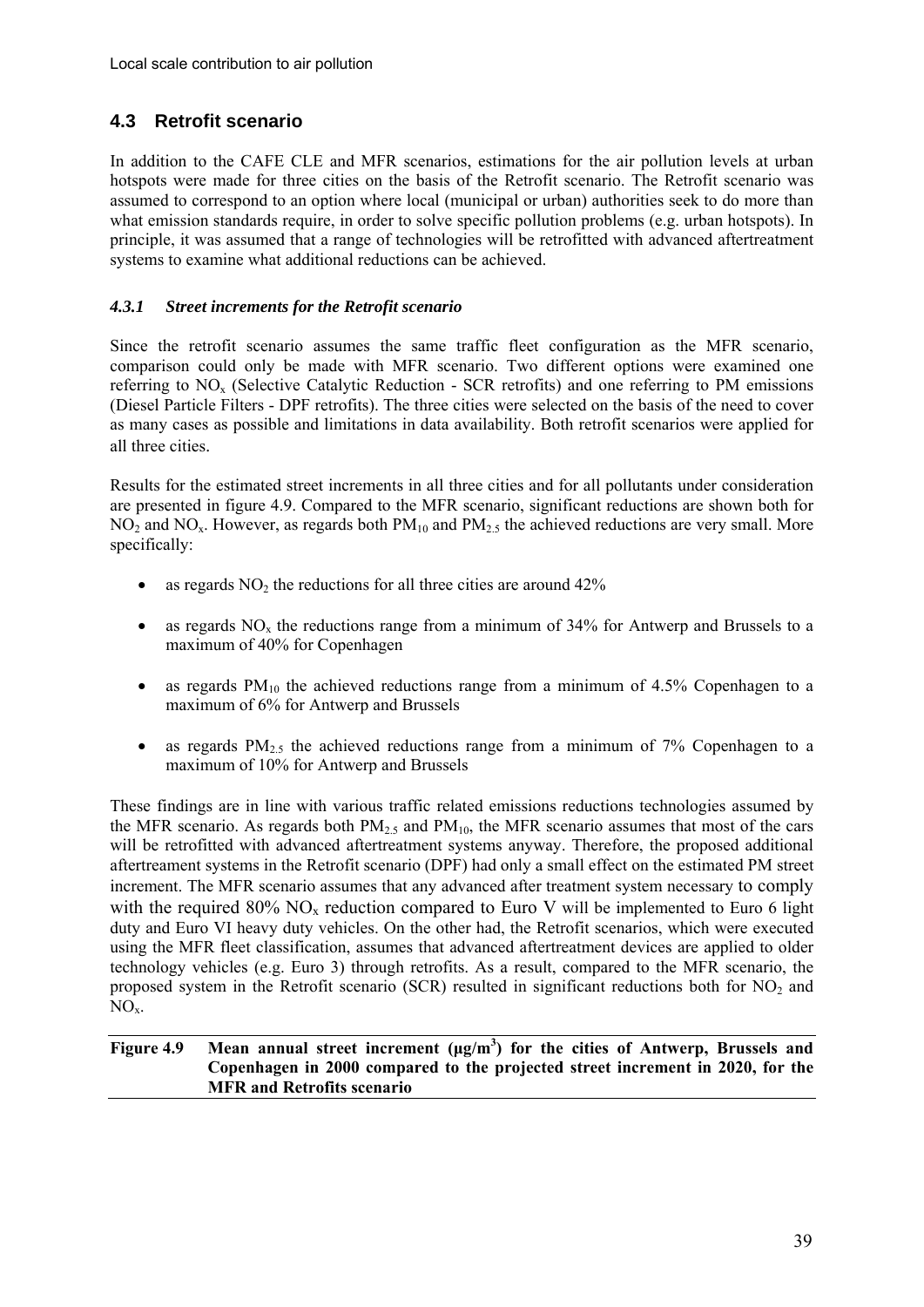<span id="page-39-0"></span>

### *4.3.2 Exceedances for the Retrofit scenario*

Results for the estimated expected exceedances for  $NO_2$  and  $PM_{10}$  for Retrofit and the MFR scenarios for the year 2020 are shown in figure 4.10. For all three cities under consideration, the effect of the proposed aftertreatment systems of the Retrofit scenario have only a small impact on the number of predicted exceedances both for  $NO_2$  and  $PM_{10}$ . As regards  $NO_2$ , results for the MFR scenario shown no hourly exceedances of the 2010 limit value of 200  $\mu$ g/m<sup>3</sup> for 2020 (not to be exceeded more than 18 times per year) in the first place. As regards  $PM_{10}$ , the estimated daily exceedances of the 50  $\mu$ g/m<sup>3</sup> limit value in the cities of Antwerp and Brussels are only slightly reduced. In Brussels, the total number of daily exceedances drops from 8 to 6 and as a result the maximum allowed number of daily exceedances (7 days per year) is not violated. However, in Antwerp the maximum allowed number of daily exceedances per year is still violated, since the predicted number of daily exceedances is 19.

It should be noted, that in the case that retrofit schemes are implemented over larger spatial scales, compared to small areas in cities with just a few street sections, urban background levels will also fall. As a result, the benefits in terms of reduced number of exceedances that can be attributed to the implementation of retrofit schemes may be underestimated. Furthermore, the results for the number of exceedances in the selected three cities should not be considered as representative for other cities since the effect in terms of reduced number of exceedances strongly depends on how much the initial levels exceed the threshold. As a result, the estimated number of exceedances is prone to high uncertainties, since they depend mainly on the absolute total concentrations levels.

**Figure 4.10** Number of NO<sub>2</sub> hourly exceedances of the 200  $\mu$ g/m<sup>3</sup> limit value and daily PM<sub>10</sub> **exceedances of the 50 μg/m3 limit value in Antwerp, Brussels and Copenhagen in 2000 and the \MFR and Retrofit scenarios for 2020**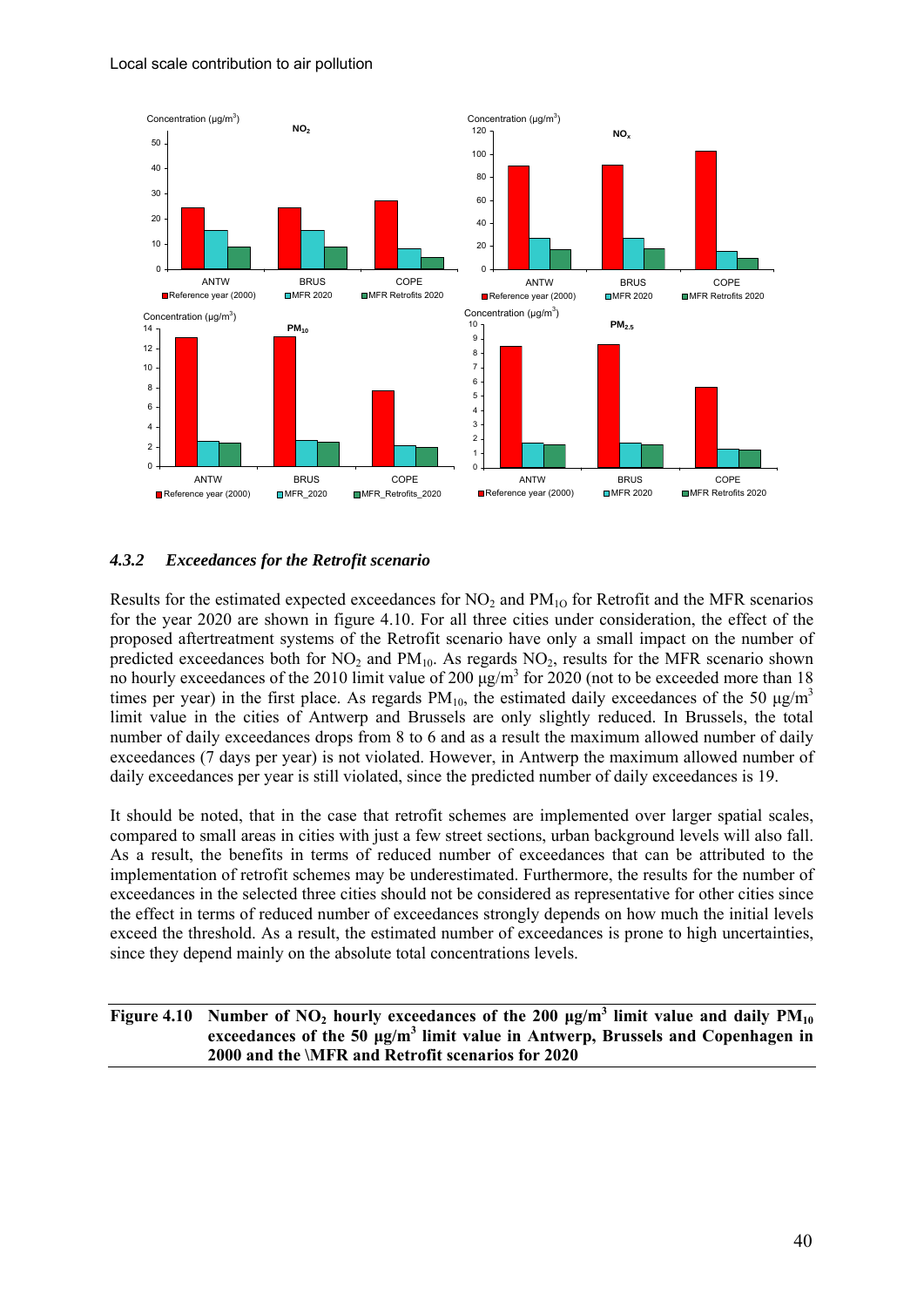#### Local scale contribution to air pollution

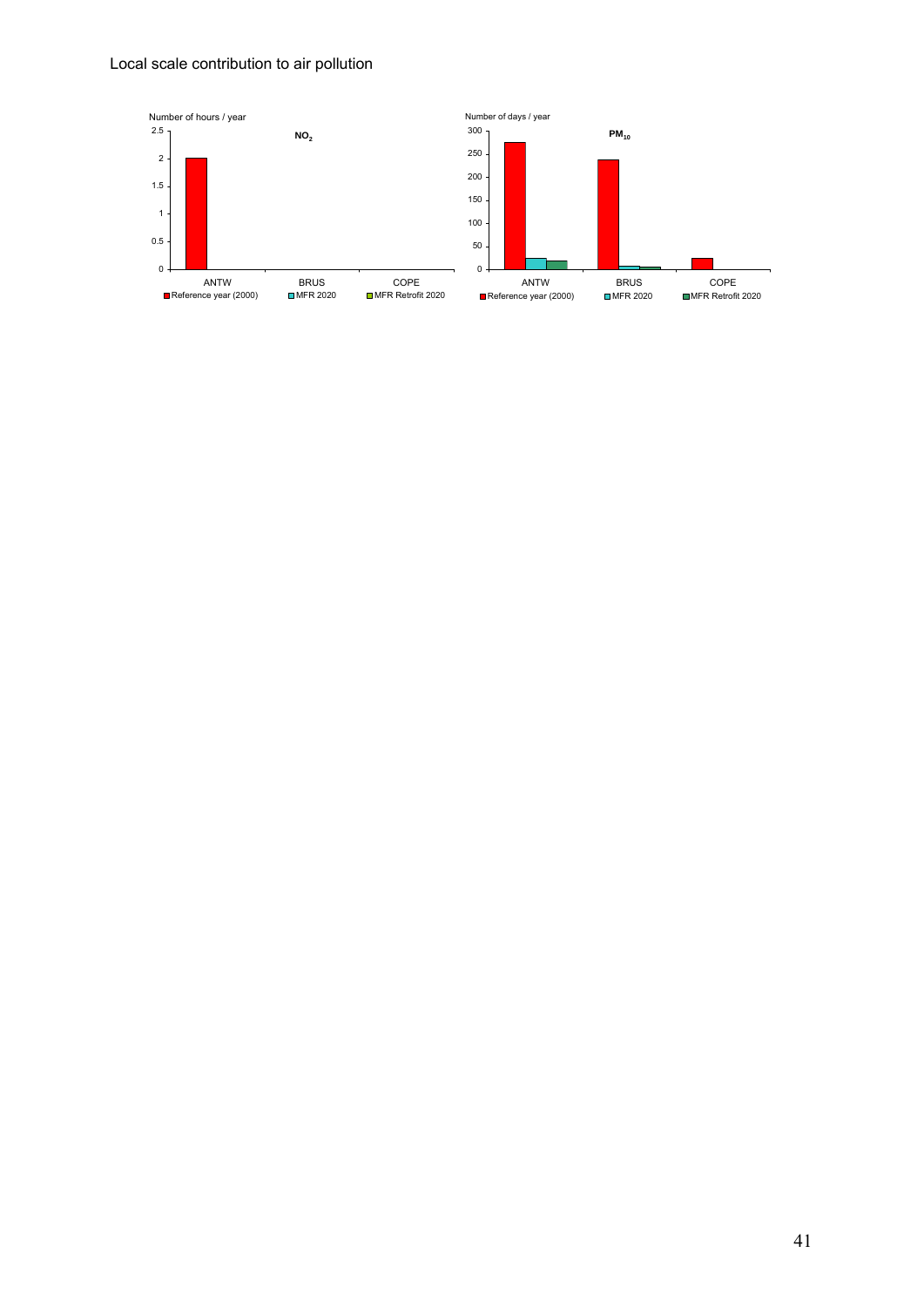## <span id="page-41-0"></span>**5 Health impacts assessment**

Within the frame of this chapter, physical impacts on human receptors that are exposed to air pollution at both urban and street level in the 20 European cities under investigation are studied on the basis of CLE and MFR scenarios. In particular, loss of Life Expectancy (LE) for chronic mortality of the entire population and morbidity related to cases of chronic bronchitis for adults due to long-term exposure to  $PM_{10}$  and  $PM_{2.5}$  are estimated. Assessment of the health impacts based on chronic mortality and chronic bronchitis is usually performed using selected Exposure-Response Functions<sup>[5](#page-41-1)</sup> (ERFs) that correlate  $PM_{10}$  and  $PM_{2.5}$  concentrations with the specific health endpoints. In the analysis that follows, for simplicity and without substantial loss of generality and in an effort to assess the overall health impact across all 20 European cities, a single ERF is adopted for every physical impact under consideration.

## **5.1 Analysis**

<u>.</u>

Life Expectancy (LE) loss was estimated for every individual city for the reference year 2000 and for both scenarios for the target year 2020 in terms of Years Of Life Lost (YOLL) due to the long term exposure to  $PM_{10}$  and  $PM_{2.5}$  concentrations. In addition, the number of chronic bronchitis cases was estimated also for every individual city under consideration for the reference year 2000 and for both scenarios fort he target year 2020.

### *5.1.1 Loss of life expectancy (LE) for chronic mortality*

Figures 5.1 – 5.4 present the estimated loss of LE for chronic mortality for the 20 cities across Europe in 2000 compared to projected loss in 2020 for CLE and MFR. The estimated loss of LE is expressed in terms of the annual mean years of life lost (YOLL) per million inhabitants.

#### Figure 5.1 Long term exposure to PM<sub>10</sub>. Annual mean YOLL due to chronic mortality in 2000 **compared to the projected ones in 2020 per million inhabitants for 20 cities across Europe**



<span id="page-41-1"></span> $<sup>5</sup>$  In addition the terms Concentration – Response functions (CRFs) or Dose-Response functions (DRFs) are often</sup> used. Although an ERF should be based on the dose actually absorbed by a receptor, it is often used in a wider sense where it is formulated directly in terms of the concentration of a pollutant in the ambient air, accounting implicitly for the absorption of the pollutant from the air into the body.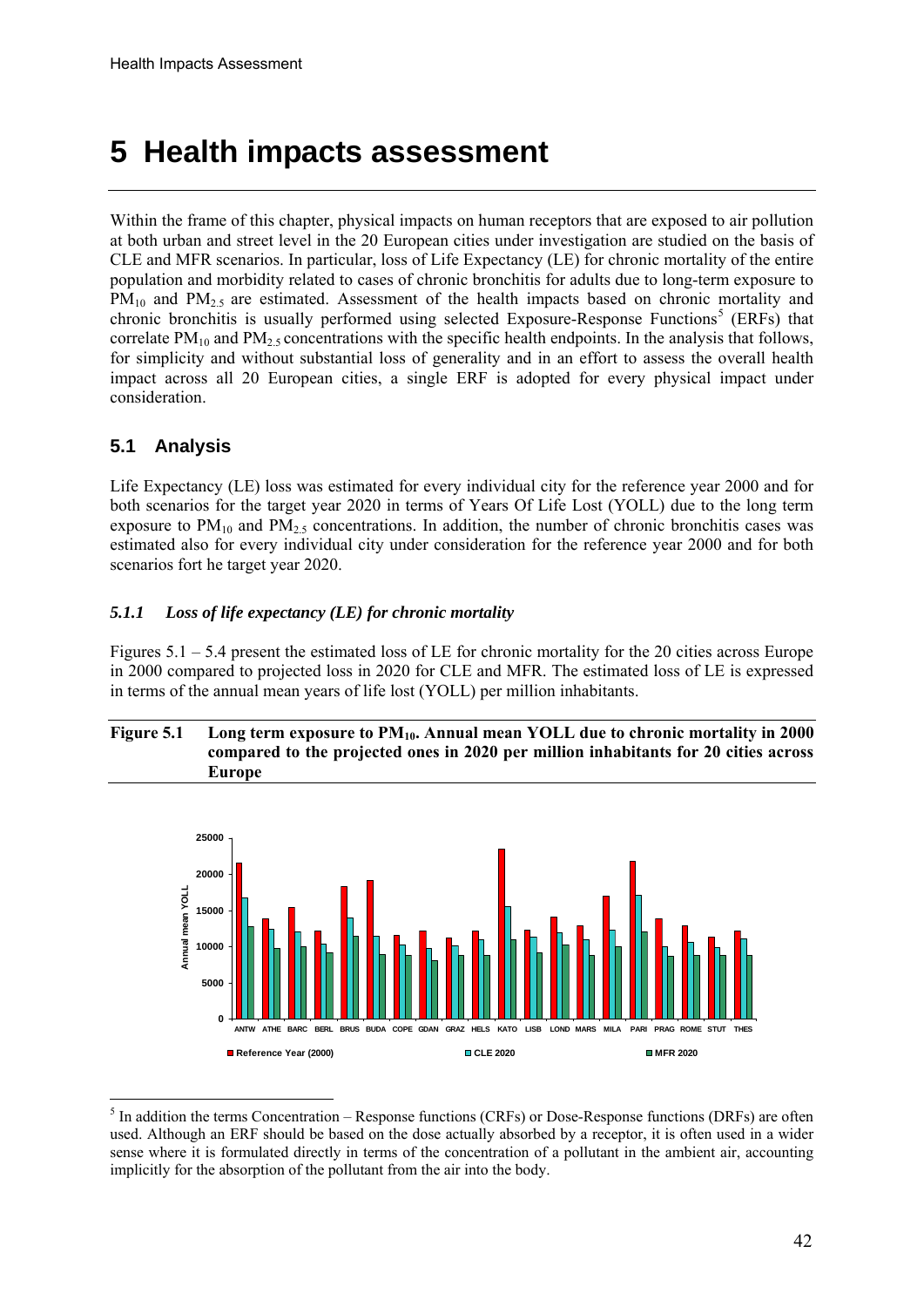According to figure 5.1, Katowice, Paris, Antwerp, Budapest and Brussels are the cities with the largest loss in LE. For these cities, for the year 2000 the mean annual estimated YOLL was 23500 for Katowice, more than 21500 for Paris and Antwerp, approximately 19200 for Budapest and 18500 for Brussels. The cities which show a smaller loss of LE are Graz, Stuttgart and Copenhagen. Long term exposure to PM<sub>10</sub> concentrations, averaged over the 20 cities under consideration contributes to 15000 YOLL for 2000, 11900 for 2020 for the CLE scenario and 9600 for 2020 for the MFR scenario. The total loss of LE for the 20 cities under consideration (as an indicator for 20 million receptors) is approximately 300000 YOLL for the reference year 2000, 238000 for 2020 CLE and 192000 for 2020 MFR. Indicatively, 300000 YOLL can be translated either to a total of 300000 premature deaths by 1 year, or to a total of 30000 premature deaths by 10 years.

Figure 5.2 presents the estimated annual mean YOLL due to traffic related  $PM_{10}$  concentrations at street level, for chronic mortality per million inhabitants for all cities and for both scenarios. This YOLL estimation accumulates on the top of the expected health outcomes due to long term exposure to  $PM_{10}$  at urban scale only for the inhabitants of the core of the cities which are exposed in the specific street increment inside street canyons and not in all population of the metropolitan areas.

Based on the results presented in figure 5.2 the cities with the larger loss of LE due to  $PM_{10}$  traffic related street level concentrations are Graz, Brussels, Barcelona, Antwerp and Lisbon. For the reference year 2000 the total estimated YOLL for Graz exceeded 6200 while for the cases of Brussels, Antwerp, and Barcelona it was estimated to approximately 5500, while in the case of Lisbon the corresponding YOLL was 5300. The city with the smallest amount of YOLL was London, with an estimated YOLL of approximately 2000. The total average YOLL across the 20 cities under consideration due to traffic-related long term exposure to  $PM_{10}$  at street level was estimated to 4300 YOLL for 2000, 1560 for 2020 for the CLE scenario and 1320 for 2020 for the MFR scenario. Furthermore, the total loss of LE as a sum of the YOLL over the 20 cities under consideration was approximately 85500 YOLL for 2000, 31000 for 2020 for the CLE scenario and 26500 for 2020 for the MFR scenario. The share with respect to the total amount of YOLL that the traffic related  $PM_{10}$ pollution is responsible for 22% of the total YOLL in 2000, 11.5% of the total YOLL in the year 2020 for the CLE scenario and 12% of the total YOLL in the year 2020 for the MFR scenario.

#### Figure 5.2 Long term exposure to traffic related PM<sub>10</sub> concentrations at street level. Annual **mean YOLL for chronic mortality for cities across Europe in 2000 compared to the projected ones in 2020 per million inhabitants**

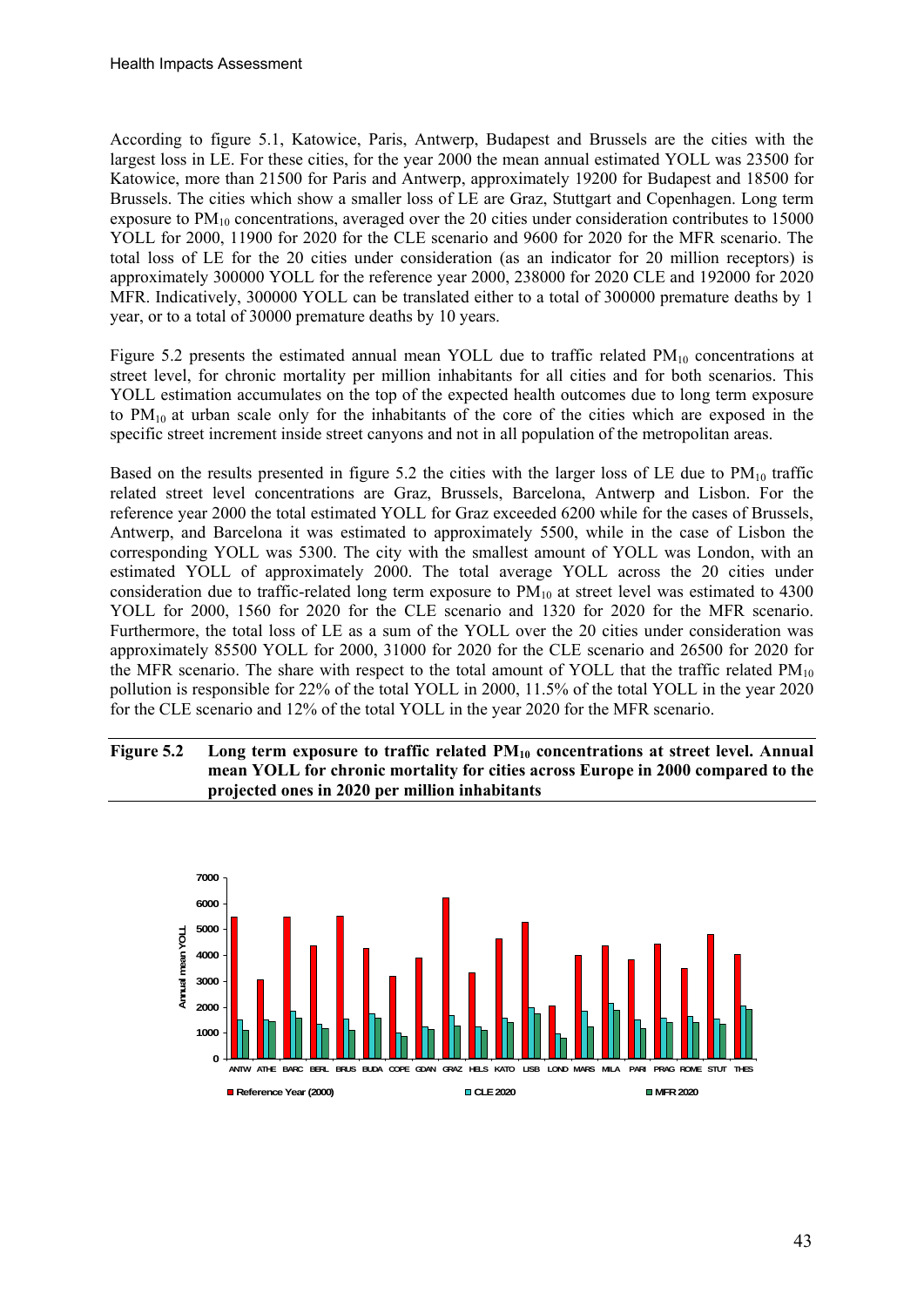Figure 5.3 presents the expected YOLL due to long-term exposure to PM<sub>2.5</sub>. Paris, Katowice, Antwerp followed by Brussels and Milan are the cities with the largest loss of LE in terms of YOLL. In particular, in Paris for the reference year 2000 there were an estimated 21500 YOLL, approximately 17000 for Katowice and Antwerp and 15500 for Brussels and Milan. The cities with the less expected loss of LE were Graz, Gdansk Stuttgart and Copenhagen. Long term exposure to  $PM_2$ , averaged over the 20 cities under consideration contributes to approximately 10800 YOLL for 2000, 6800 for 2020 CLE and 3600 for 2020 MFR. As an indication of the total YOLL across Europe, the total loss of LE for the 20 cities under consideration, is approximately 215000 YOLL for 2000, 135000 for 2020 CLE and 72000 for 2020 MFR.

Figure 5.4 shows the expected annual mean YOLL due to traffic related  $PM_{2.5}$  street level concentrations based on estimates for chronic mortality per million inhabitants. For the reference year 2000, the cities with the largest loss of LE in terms of YOLL were Graz, Marseille, Brussels, Antwerp and Barcelona. In particular Graz suffered from an estimated 7000 YOLL, while the other four cities from approximately 6000 YOLL. On the other hand, London experienced the least loss of LE with an estimated 3000 YOLL. Long term street level exposure to traffic related  $PM_{2.5}$  concentrations calculated as an average over the 20 cities in question, resulted in approximately 5100 YOLL for 2000, 1900 for the CLE and 1560 for the MFR scenarios for the target year 2020. The total loss of LE for the 20 cities under consideration is approximately 102000 YOLL for 2000, 38000 for the CLE and 31000 for MFR scenarios for the year 2020. In other words, traffic related pollution is responsible for 32% of the total YOLL in 2000, 22% of the total YOLL in the year 2020 for the CLE scenario and 30% of the total YOLL in the year 2020 for the MFR scenario. As regards the estimated YOLL due to chronic mortality, compared to the YOLL that can attributed to the traffic related  $PM<sub>10</sub>$  concentrations, the corresponding YOLL due to the traffic related  $PM_{2.5}$  concentrations is slightly higher. This is the direct result of the specific response functions that were selected for the needs of the study. More specifically, the correlation coefficient used in the response function which relates  $PM_{2.5}$  concentration with various heath endpoints, is  $40\%$  higher than the corresponding one used for  $PM_{10}$ . At the same time, for the CLE and MFR scenarios the average  $PM_{10}$  concentrations are 26% and 30% higher than the average PM<sub>2.5</sub> concentrations respectively. Therefore, at all times  $R_{CM,PM_{2.5}} > R_{CM,PM_{10}}$  (see Chapter 2.3). In effect, this means that the negative impact of exposure to  $PM<sub>2.5</sub>$  concentrations on human health is more intense compared to the impact due to exposure on  $PM_{10}$  concentrations.



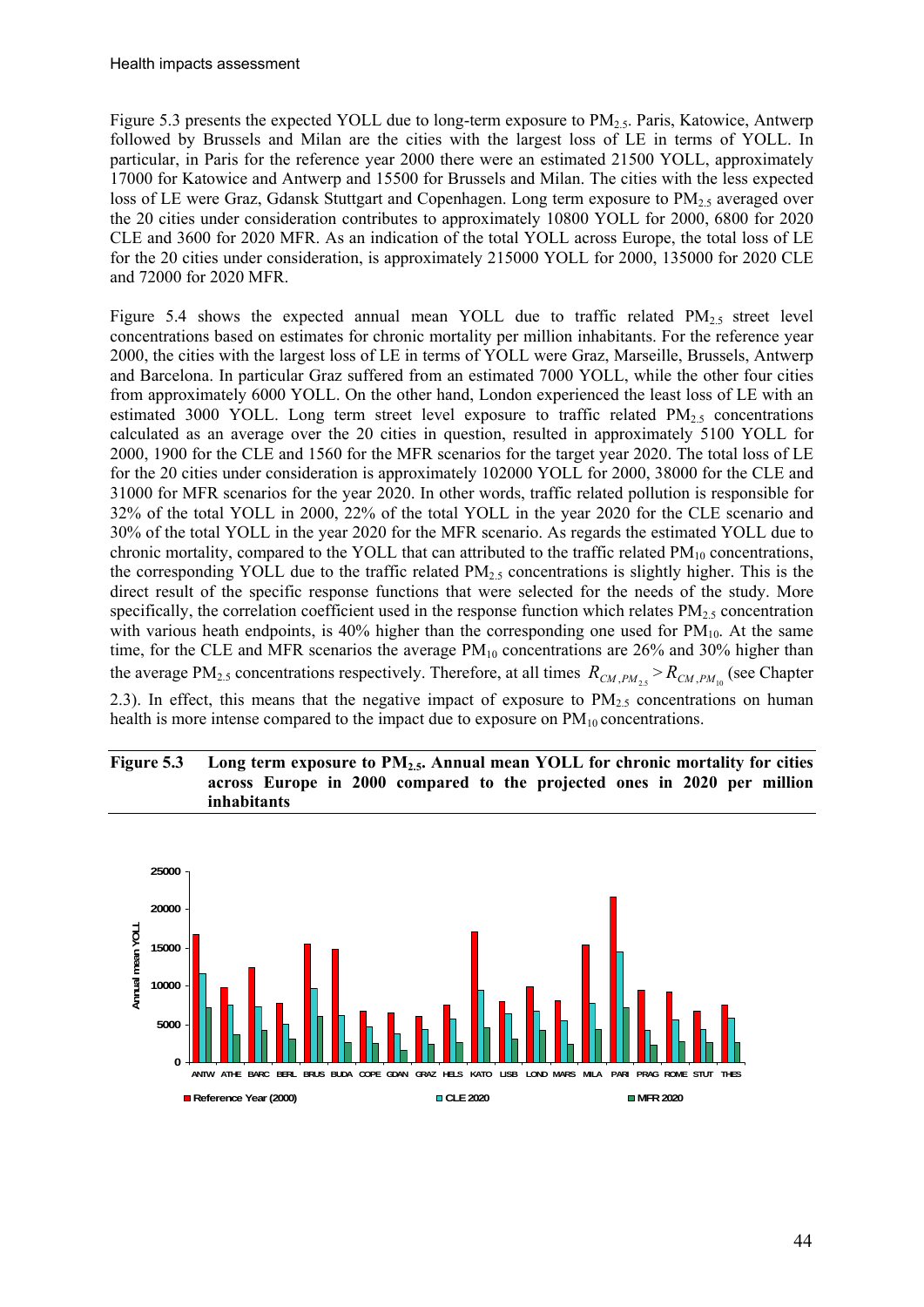<span id="page-44-0"></span>Figure 5.4 Long term exposure to traffic related PM<sub>2.5</sub> concentrations at street level. Annual **mean YOLL for chronic mortality for cities across Europe in 2000 compared to the projected ones in 2020 per million inhabitants** 



#### *5.1.2 Cases of chronic bronchitis*

Similar to the loss of LE in terms of YOLL for chronic mortality, figures  $5.5 - 5.8$  present the estimated annual number of cases of chronic bronchitis for the 20 cities across Europe in 2000 compared to projected loss in 2020 for CLE and MFR scenarios. Katowice, Paris, Antwerp, Budapest and Brussels are the cities with the largest number of cases attributed to chronic bronchitis. In the cases of Katowice, Paris and Antwerp, the estimated number of attributed cases is approximately 1500 (figure 5.5). The cities with the least expected cases of chronic bronchitis are Graz, Stuttgart and Copenhagen. These results are in line with the estimated loss of LE in terms of YOLL due to chronic mortality, presented in figure 5.1. The average calculated cases of chronic bronchitis due to the long term exposure to  $PM_{10}$  for the 20 cities under consideration, were 1000 cases for 2000, 790 cases for 2020 for the CLE scenario and 640 for the MFR scenario for the target year 2020. The sum of the estimated chronic bronchitis cases for the 20 cities was approximately 19800 cases for 2000, 15700 for the CLE and 12700 for the MFR scenario for the year 2020.

#### Figure 5.5 Long term exposure to PM<sub>10</sub>. Annual mean number of estimated cases of chronic **bronchitis for cities across Europe in 2000 compared to the projected ones in 2020, per million inhabitants.**



Figure 5.6 shows the annual mean number of cases to chronic bronchitis due to the local scale contribution to the  $PM_{10}$  concentrations at the street level. The contribution of the annual average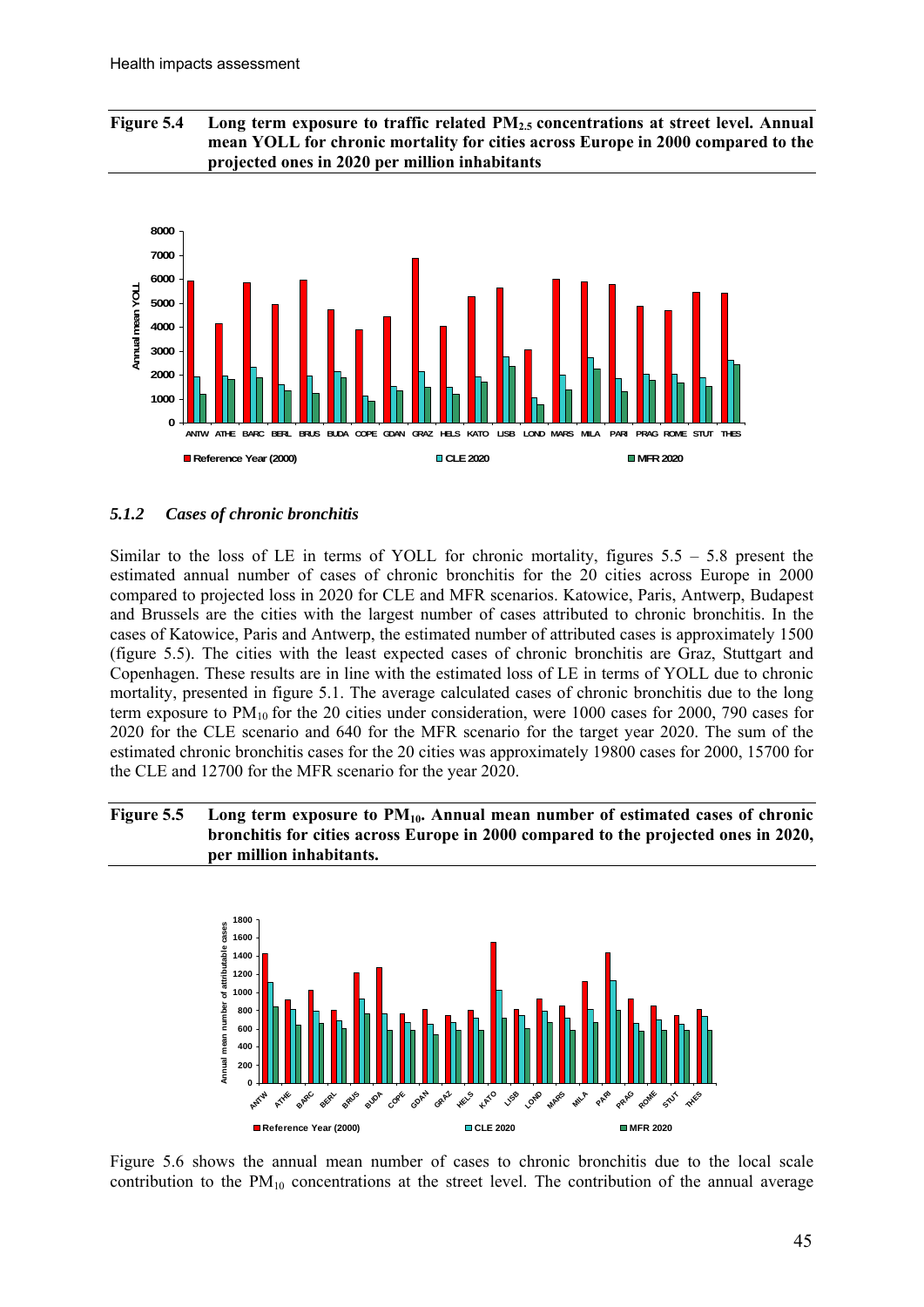street increment to the number of chronic bronchitis cases is quite important, since it adds on the expected chronic bronchitis cases due to the long term exposure to  $PM_{10}$  at urban scale. However, since the street increment for all cities and for both scenarios was calculated assuming a street located in the centre of the cities, these results apply only to the inhabitants of the core of the cities.

#### Figure 5.6 Long term exposure to traffic related PM<sub>10</sub>concentrations at street level. Annual **mean number of estimated cases of chronic bronchitis for cities across Europe in 2000 compared to the projected ones in 2020 per million inhabitants**.



The largest number of chronic bronchitis cases due to traffic related  $PM_{10}$  concentrations is estimated for the cities of Graz, Brussels, Antwerp, Barcelona and Lisbon. In the case of Graz For the reference year 2000 the estimated number of chronic bronchitis cases is approximately 400 for Graz and 360 for Brussels, Antwerp and Barcelona. The city with the least expected cases of chronic bronchitis is London with an estimated annual average of 135 cases. In an average, long term exposure to traffic related  $PM_{10}$  concentrations for the 20 cities under consideration results in 280 cases of chronic bronchitis for 2000, 105 cases for the CLE and 88 cases for the MFR scenario for the year 2020. Additionally, the total estimated number of chronic bronchitis cases for the 20 cities under consideration is approximately 5700 cases for 2000, 2070 for the CLE and 1750 for the MFR scenario for the target year 2020.

Figure 5.7 shows the estimated number of cases of chronic bronchitis due to the long term exposure to  $PM<sub>2.5</sub>$  concentrations at urban scale. The largest number of chronic bronchitis cases due to long term exposure to  $PM_{2.5}$  concentrations was estimated for the cities of Paris, Katowice, Antwerp, Brussels and Milan. For the reference year 2000 the estimated number of chronic bronchitis cases is approximately 1450 for Paris and 1100 for Katowice, Antwerp, Brussels and Milan. The city with the least expected cases of chronic bronchitis due to the long term exposure to PM2.5 was Graz with an estimated annual average of 400 cases. In an average, long term exposure to  $PM_{2.5}$  concentrations for the 20 cities under consideration resulted in 720 cases of chronic bronchitis for 2000, 450 cases for the CLE and 240 cases for the MFR scenario for the year 2020. Additionally, the total estimated number of chronic bronchitis cases for the 20 cities under consideration is approximately 14400 cases for 2000, 9000 for the CLE and 4750 for the MFR scenario for the target year 2020.

#### Figure 5.7 Long term exposure to PM<sub>2.5</sub>. Annual mean number of attributable cases to **chronic bronchitis of adults for cities across Europe in 2000 compared to the projected ones in 2020 per million inhabitants.**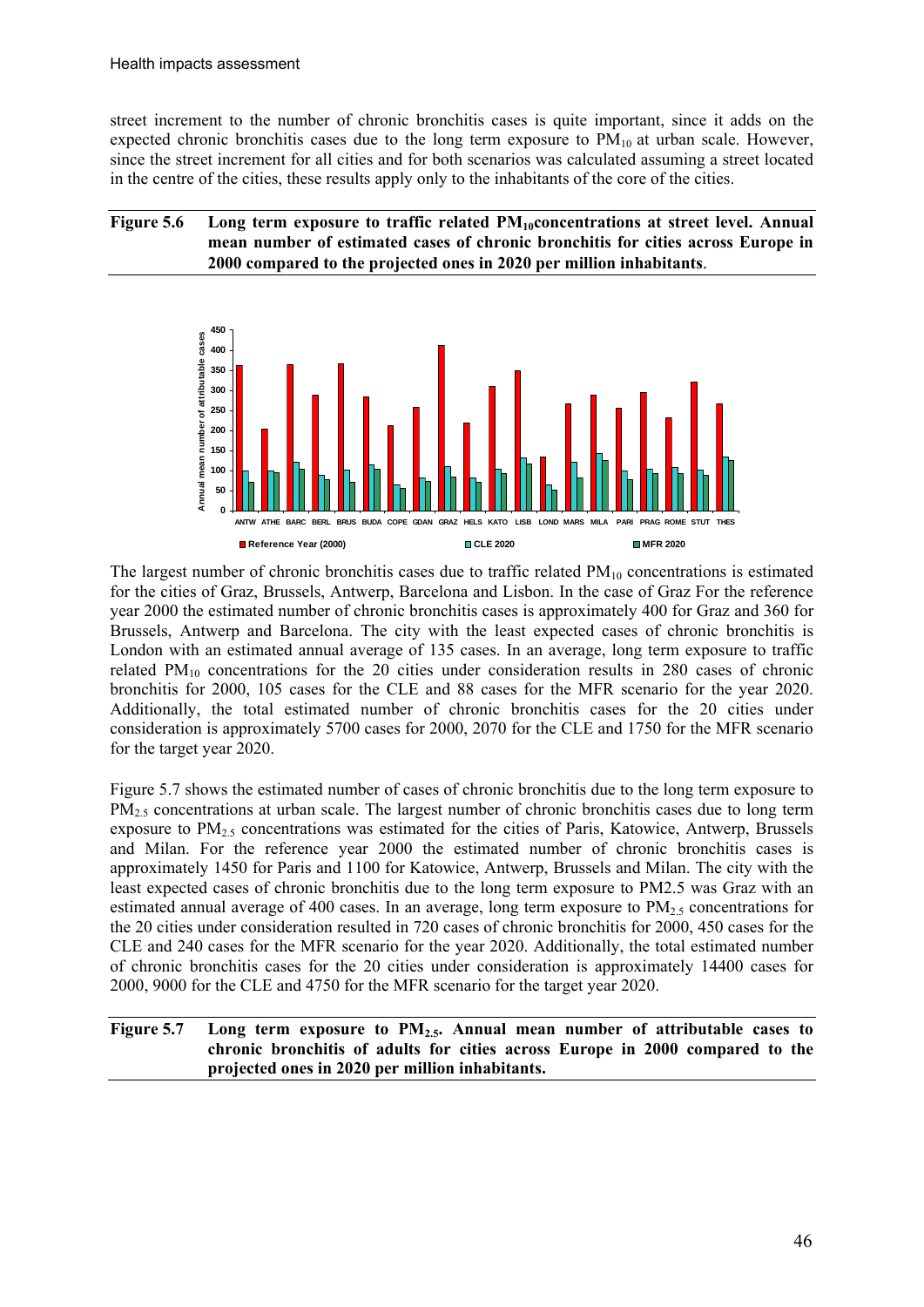<span id="page-46-0"></span>

Figure 5.8 presents the number of estimated chronic bronchitis cases due to traffic related  $PM_{2.5}$ concentrations at street level, per million inhabitants for both scenarios, for all cities. As regards the year 2000, the cities with the largest number of chronic bronchitis cases are Graz, Marseille, Brussels, Antwerp and Barcelona. In Graz the total number of cases attributed to chronic bronchitis is approximately 460, while in the other 4 cities it is 400 cases. The city with the least number of chronic bronchitis cases is London with an estimated 200. At average, for the each of the 20 cities under consideration, long term exposure to traffic related  $PM<sub>2.5</sub>$  concentrations at street level resulted in approximately 340 cases for 2000, 130 cases for 2020 CLE and 100 cases for 2020 MFR. The sum of the estimated cases for the 20 cities was approximately 6800 cases for 2000, 2570 for the CLE and 2070 for the MFR scenario for the target year 2020.

#### Figure 5.8 Long term exposure to traffic related PM<sub>2.5</sub> concentrations street level. Annual **mean number of attributed cases to chronic bronchitis for cities across Europe in 2000 compared to the projected ones in 2020 per million inhabitants**



## **5.2 First conclusions**

In this chapter the potentially beneficial impacts of the reductions of traffic related emissions for the CAFE CLE and MFR scenarios on human health for the target year 2020 were quantified in terms of the expected life expectancy (LE) and chronic bronchitis. Furthermore, due to the fact that the Exposure Response Functions (ERFs) selected for the needs of the current study which relate pollutant concentrations with specific health endpoints such as chronic bronchitis can be treated as linear only long term average concentrations are under consideration.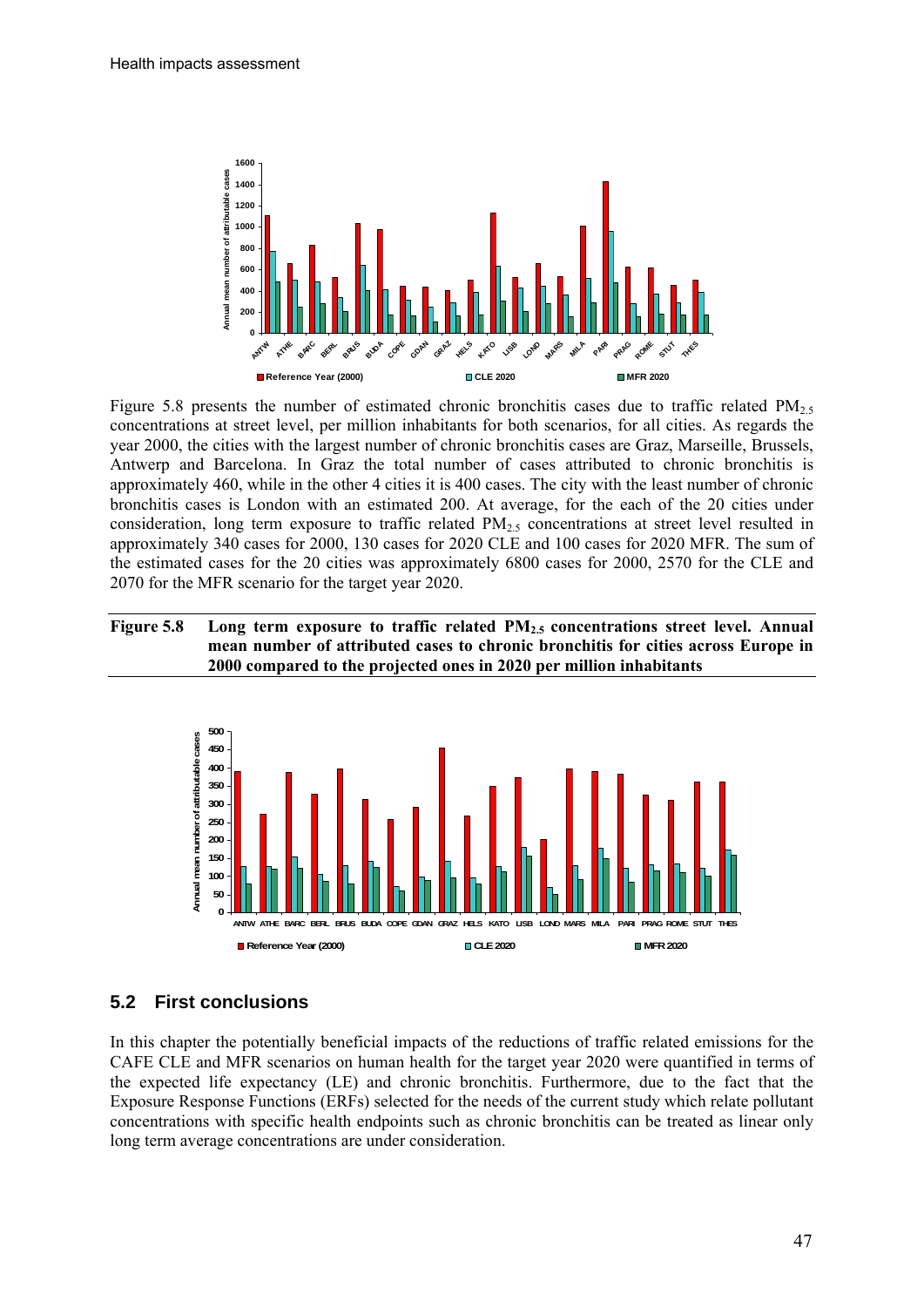The comparison of health impacts due to air pollution for the 20 European cities analysed in this study for reference year 2000 and the year 2020 provides valuable information. The most critical issue is the evolution of the potential increase or decrease of the health impacts depending on the adopted scenario. As expected, the 2020 MFR scenario is the most effective regarding air pollution abatement and consequently reduction of YOLL (Years of Life Lost) or cases of chronic bronchitis.

Both for the CLE and the MFR scenarios, the analysis shows larger reductions of the impacts of air pollution on human health due to the local contribution to air pollution at urban hotspots, rather than due to the overall estimated abatement of air pollution at an urban scale. The reason for this is that the predicted reductions of the local scale contribution to air pollution within cities, is larger than the corresponding reduction of the urban background concentrations for the year 2020, for both scenarios. Furthermore, the average (%) abatement efficiency for the CLE and MFR scenarios for the year 2020, which was estimated for the 20 cities is independent of the selected health impact for any pollutant and per million of inhabitants exposed, due to the linearity assumption of the ERFs adopted for the needs of the analysis. As a result of this linearity, the percentage of the estimated YOLL or cases that are avoided over chronic mortality and bronchitis respectively both for the CLE and the MFR scenarios, is in fact a measure of the potential benefit on human health of the scenario.

Tables 5.1 and 5.2 show results regarding the estimated reduction of the YOLL and the cases of chronic bronchitis due to the long term exposure to  $PM_{2.5}$  and  $PM_{10}$  concentrations for the CLE and MFR scenarios for the year 2020 for the 20 cities.. A simple comparison between the corresponding reductions in the two tables shows that these are virtually the same. The reason for that is that since the ERFs that have been used for the purposes of the current study can be treated as linear, the achieved reductions in the health impacts in terms of two different health endpoints in non-dimensional terms is the same. Regarding the average long term exposure to  $PM_{10}$  at an urban scale for the 20 cities considered, for the case of the MFR scenario in the year 2020, there was an approximately 36% reduction of the estimated health impacts, both in terms of YOLL and estimated chronic bronchitis. The corresponding average reduction achieved for the CLE scenario for 2020 was 20.5%. The average abatement efficiency of CLE and MFR scenarios for the 20 cities is higher when it is calculated on the basis of the estimated traffic related concentrations. More specifically, in the case of the MFR scenario for the target year 2020 there was a reduction of 69% in the estimated health impacts. The corresponding reduction for the CLE scenario for the year 2020 was 63.5%. As regards the long term exposure to  $PM_{2.5}$  the average achieved reductions in the estimated health impacts for the MFR scenario was approximately 67% while for the CLE scenario it was  $37\%$ . As in the case of PM<sub>10</sub> the average efficiency of CLE and MFR scenarios is higher with regard to traffic contribution street deltas. More specifically, 2020 MFR contributes to an approximately 69.5% reduction of health impacts due to traffic contribution and 2020 CLE contributes to 62.5% reduction.

It should be emphasised that there are inherent uncertainties to the estimates of the health effects due to specific assumptions in the present analysis. General sources of individual uncertainties could be introduced:

- from data series uncertainties.
- emission and atmospheric dispersion and chemistry model uncertainties
- uncertainties regarding the future synergies and idiosyncrasies of the analyst in the interpretation of ambiguous or incomplete information

As regards the uncertainties inside the core of health impact assessments, these usually apply air pollution effect estimates derived from a study in one population (the evidentiary population), to estimate impacts in another (the target population). Such assessments assume that the effect estimates in the evidentiary population are transferable, or that they can be generalised, to the target population. The validity of this assumption implicitly requires that the two populations are similar with regard to factors that influence the magnitude of the effect estimates, such as structure of the morbidity, basic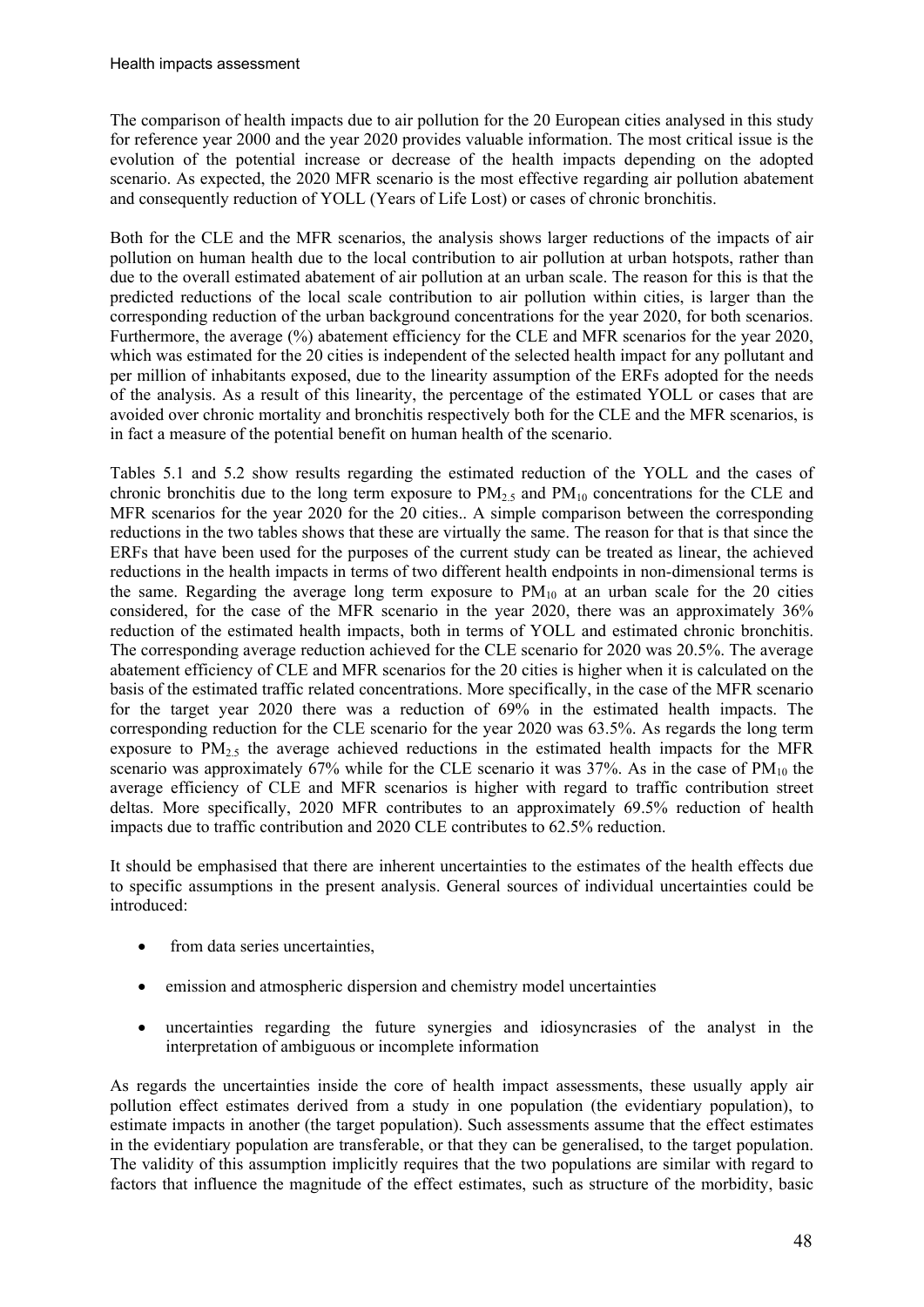health status, or composition of the air pollution mix (Krzyzanowski *et al*, 2002). That is to say that transferring ERFs to other countries requires data for the respective together with an assumption about the Relative Risk (RR): is the RR the same for populations different from the one in the epidemiological study? On the part of the air pollution mix, separating out the roles of  $SO<sub>2</sub>$ , NO<sub>2</sub> and PM in the ERFs is particularly problematic, given that they tend to vary together in most locations and studies. It is not clear to what extent the apparent effects of PM are in reality a reflection of effects of  $NO<sub>2</sub>$  or  $SO<sub>2</sub>$  or vice versa, or whether the presence of other pollutants affects the toxicity of PM. Thus there are uncertainties in applying ERFs in a situation where the ambient pollutant mixture is different from the one where the original epidemiological study was carried out (ExternE, 2005). Moreover, assumptions about causal links between a pollutant and a health impact, slope of an ERF, assumptions about the form of an ERF (e.g. with or without threshold) contributes to the inherent uncertainties in the present analysis.

As a final remark it should be emphasized that in the current state of knowledge, there are still gaps and uncertainties. The purpose of ongoing research is to cover more effects and thus reduce gaps and in addition refine the methodology to reduce uncertainties. Clarity in defining these issues is a prerequisite for proper interpretation of the results in the policy arena. Nevertheless, the results are often prone to misinterpretation, even when the assessment is done carefully, and its multiple uncertainties should be carefully presented and explained to decision makers, the press, and the public (Krzyzanowski et al, 2002).

**Table 5.1 Estimated reduction of the LE loss in terms of YOLL due to long term exposure to** 

|                 |           | Reference Year 2000   |                | <b>2020 CLE</b>       | <b>2020 MFR</b><br>Reduction (%) of YOLL |                   |
|-----------------|-----------|-----------------------|----------------|-----------------------|------------------------------------------|-------------------|
| City            |           | <b>Estimated YOLL</b> |                | Reduction (%) of YOLL |                                          |                   |
|                 | $PM_{10}$ | PM <sub>2.5</sub>     | $PM_{10}$      | PM <sub>2.5</sub>     | $PM_{10}$                                | PM <sub>2.5</sub> |
| Antwerp         | 21556     | 16727                 | 23             | 31                    | 41                                       | 57                |
| Athens          | 13808     | 9867                  | 11             | 24                    | 30                                       | 63                |
| Barcelona       | 15396     | 12447                 | 22             | 42                    | 35                                       | 66                |
| Berlin          | 12132     | 7807                  | 14             | 36                    | 25                                       | 60                |
| <b>Brussels</b> | 18304     | 15500                 | 24             | 37                    | 37                                       | 61                |
| <b>Budapest</b> | 19200     | 14773                 | 40             | 58                    | 54                                       | 83                |
| Copenhagen      | 11600     | 6727                  | 12             | 30                    | 24                                       | 64                |
| Gdansk          | 12156     | 6513                  | 20             | 42                    | 34                                       | 75                |
| Graz            | 11204     | 6013                  | 10             | 28                    | 22                                       | 60                |
| Helsinki        | 12124     | 7540                  | 11             | 24                    | 28                                       | 66                |
| Katowice        | 23464     | 17127                 | 34             | 44                    | 54                                       | 74                |
| Lisbon          | 12224     | 7927                  | $\overline{7}$ | 19                    | 26                                       | 61                |
| London          | 14004     | 9933                  | 15             | 32                    | 27                                       | 58                |
| Marseilles      | 12800     | 8053                  | 15             | 32                    | 32                                       | 71                |
| Milan           | 16912     | 15300                 | 28             | 49                    | 41                                       | 71                |
| Paris           | 21772     | 21540                 | 22             | 33                    | 45                                       | 67                |
| Prague          | 13900     | 9433                  | 28             | 55                    | 38                                       | 75                |
| Rome            | 12860     | 9227                  | 18             | 40                    | 32                                       | 71                |
| Stuttgart       | 11260     | 6787                  | 12             | 37                    | 22                                       | 61                |
| Thessaloniki    | 12152     | 7533                  | 9              | 23                    | 27                                       | 65                |

| $PM_{10}$ and $PM_{2.5}$ concentrations for the CLE and MFR scenarios for the year 2020 |  |  |  |
|-----------------------------------------------------------------------------------------|--|--|--|
| based on urban background levels                                                        |  |  |  |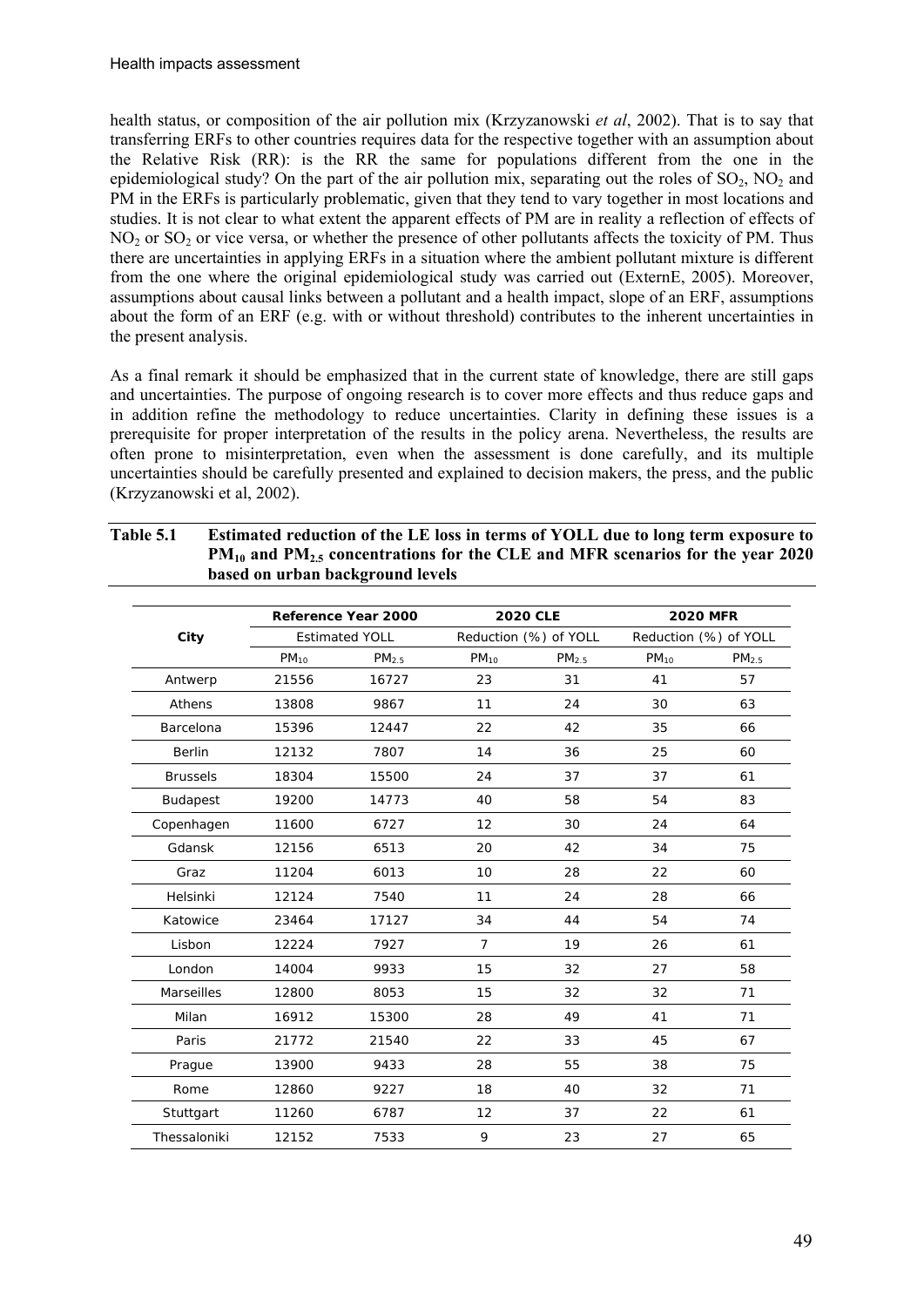| City              | Reference Year 2000<br>Estimated cases of<br>chronic bronchitis |      | <b>2020 CLE</b><br>Reduction (%) of<br>chronic bronchitis |    | <b>2020 MFR</b><br>Reduction (%) of<br>chronic bronchitis |    |
|-------------------|-----------------------------------------------------------------|------|-----------------------------------------------------------|----|-----------------------------------------------------------|----|
|                   |                                                                 |      |                                                           |    |                                                           |    |
|                   | Antwerp                                                         | 1428 | 1108                                                      | 23 | 31                                                        | 41 |
| Athens            | 915                                                             | 654  | 11                                                        | 24 | 30                                                        | 63 |
| Barcelona         | 1020                                                            | 825  | 22                                                        | 42 | 35                                                        | 66 |
| <b>Berlin</b>     | 804                                                             | 517  | 14                                                        | 36 | 25                                                        | 60 |
| <b>Brussels</b>   | 1213                                                            | 1027 | 24                                                        | 37 | 37                                                        | 61 |
| Budapest          | 1272                                                            | 979  | 40                                                        | 58 | 54                                                        | 83 |
| Copenhagen        | 769                                                             | 446  | 12                                                        | 30 | 24                                                        | 64 |
| Gdansk            | 805                                                             | 432  | 20                                                        | 42 | 34                                                        | 75 |
| Graz              | 742                                                             | 398  | 10                                                        | 28 | 22                                                        | 60 |
| Helsinki          | 803                                                             | 500  | 11                                                        | 24 | 28                                                        | 66 |
| Katowice          | 1554                                                            | 1135 | 34                                                        | 44 | 54                                                        | 74 |
| Lisbon            | 810                                                             | 525  | $\overline{7}$                                            | 19 | 26                                                        | 61 |
| London            | 928                                                             | 658  | 15                                                        | 32 | 27                                                        | 58 |
| <b>Marseilles</b> | 848                                                             | 534  | 15                                                        | 32 | 32                                                        | 71 |
| Milan             | 1120                                                            | 1014 | 28                                                        | 49 | 41                                                        | 71 |
| Paris             | 1442                                                            | 1427 | 22                                                        | 33 | 45                                                        | 67 |
| Prague            | 921                                                             | 625  | 28                                                        | 55 | 38                                                        | 75 |
| Rome              | 852                                                             | 611  | 18                                                        | 40 | 32                                                        | 71 |
| Stuttgart         | 746                                                             | 450  | 12                                                        | 37 | 22                                                        | 61 |
| Thessaloniki      | 805                                                             | 499  | 9                                                         | 23 | 27                                                        | 65 |

## **Table 5.2 Estimated reductions of cases of chronic bronchitis due to long term exposure to PM10 and PM2.5 concentrations for the CLE and MFR scenarios for the year 2020**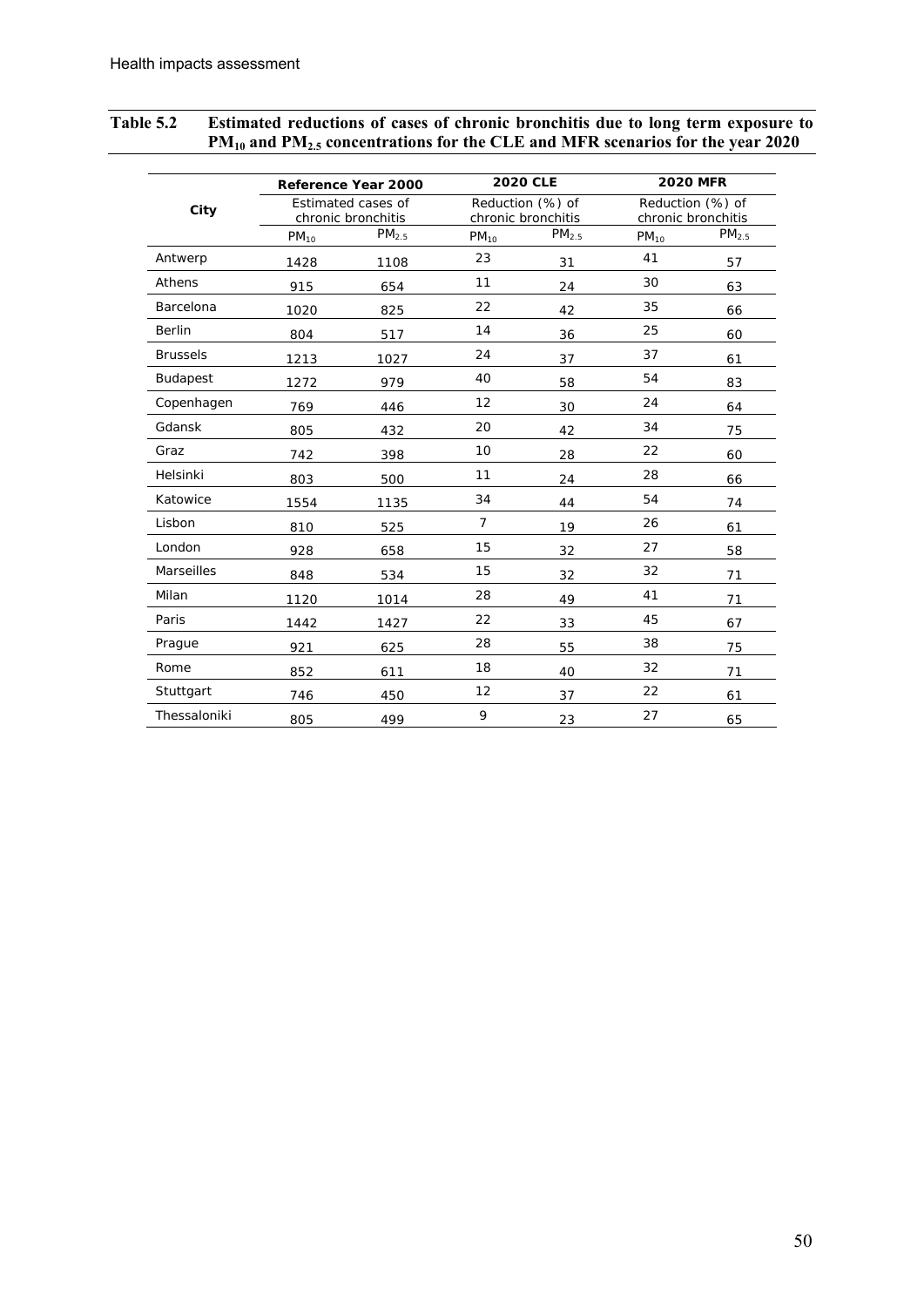## <span id="page-50-0"></span>**6 Conclusions and future work**

The increasingly tight emission standards generally lead to reductions of both PM and  $NO<sub>x</sub>$  emissions in 2020, compared to the reference year (2000). The absolute magnitude of the reduction depends on the vehicle category considered. As one would expect, the MFR scenario leads to higher reductions compared to CLE.  $NO<sub>x</sub>$  emissions seem to decrease in the future for all vehicle categories expect diesel passenger cars (CLE scenario) and power two wheelers (both MFR and CLE scenarios). The increase of NO<sub>x</sub> from two wheelers comes as a result of improvements in their combustion efficiency. According to the MFR scenario, power two wheelers will contribute to as much as  $60\%$  NO<sub>x</sub> of the gasoline passenger car fleet in 2020. The increase in diesel passenger car emissions in the 2020 CLE scenario mostly comes from their increased fleet penetration compared to 2000. In addition, the realworld emission performance of late technology diesel passenger cars seems not to fulfill the emission standards for  $NO_x$  emissions. This conclusion is supported by consistent experimental information showing exceedances of  $NO<sub>x</sub>$  emission standards from Euro 4 diesel passenger cars under real-world driving cycles. This is an important issue that limits the effectiveness of the regulations currently in place.

NO2 emissions significantly decrease from all vehicle categories in the future, except diesel passenger cars. In this case a significant increase of 3 to 5 times over the 2000 levels is observed for the MFR and the CLE scenarios, respectively. Similar to  $NO<sub>x</sub>$ , the increase is largely due to the higher penetration of diesel passenger cars into the future. On the other hand, the high  $NO<sub>2</sub>/NO<sub>x</sub>$  ratio observed for late technology diesel cars, equipped with oxidation after treatment devices (oxidation catalysts, catalysed diesel particle filters) may even lead to an increase in absolute  $NO<sub>2</sub>$  emission levels in the exhaust, compared to the past. The increase of primary  $NO<sub>2</sub>$  emissions from diesel passenger cars may lead to significant implications in meeting air quality targets.

The tight emission standards established for exhaust PM from future diesel passenger cars lead to very effective reductions in the future. When considering both exhaust and non exhaust  $PM<sub>2.5</sub>$  in the MFR scenario, diesel passenger cars become the fourth most important source, following heavy duty vehicles, gasoline passenger cars and power two wheelers. The fulfillment of future PM emission standards with the use of diesel particle filters turns therefore to a success story for the diesel technology.

The modeling methodology applied for the estimation of the air pollution at urban hotspots for both CAFE CLE and MFR scenarios, largely followed the methodology used within the frame of the EEA's Technical Report 1/2006. In particular the complete regional-urban-local scale model cascade application which was used comprised of the OFIS (Arvanitis and Moussiopoulos, 2003) and OSPM (Berkowicz *et al*., 1997) models. Results from the OFIS model, which was driven by the regional scale EMEP model, served as input for the urban background concentrations necessary for OSPM. The methodology was validated on the basis of comparisons between numerical results and measurements from Airbase within the frame of the 2006 study. Therefore, further validation of the modeling system was beyond the scope of the current report.

In all cases and for all pollutants, compared to the reference year 2000, a significantly reduced street increment is projected according to both the CLE and the MFR scenarios. This reduction is considerably higher for the case of the MFR scenario, for all cities under consideration. The operational model used for the prediction of air pollution levels at urban hotspots, is highly sensitive to both the urban background concentrations and the traffic related emissions at a local scale. It is for that reason that the numerical results for air pollution levels at urban hotspot are overall in line with the projected reductions of both the traffic emissions and the urban scale emissions for all scenarios for the target year 2020. According to the results, both for the CLE and the MFR scenarios, no hourly exceedances of the 2010 limit value of 200  $\mu$ g/m<sup>3</sup> (allowed number of exceedances is 18 times per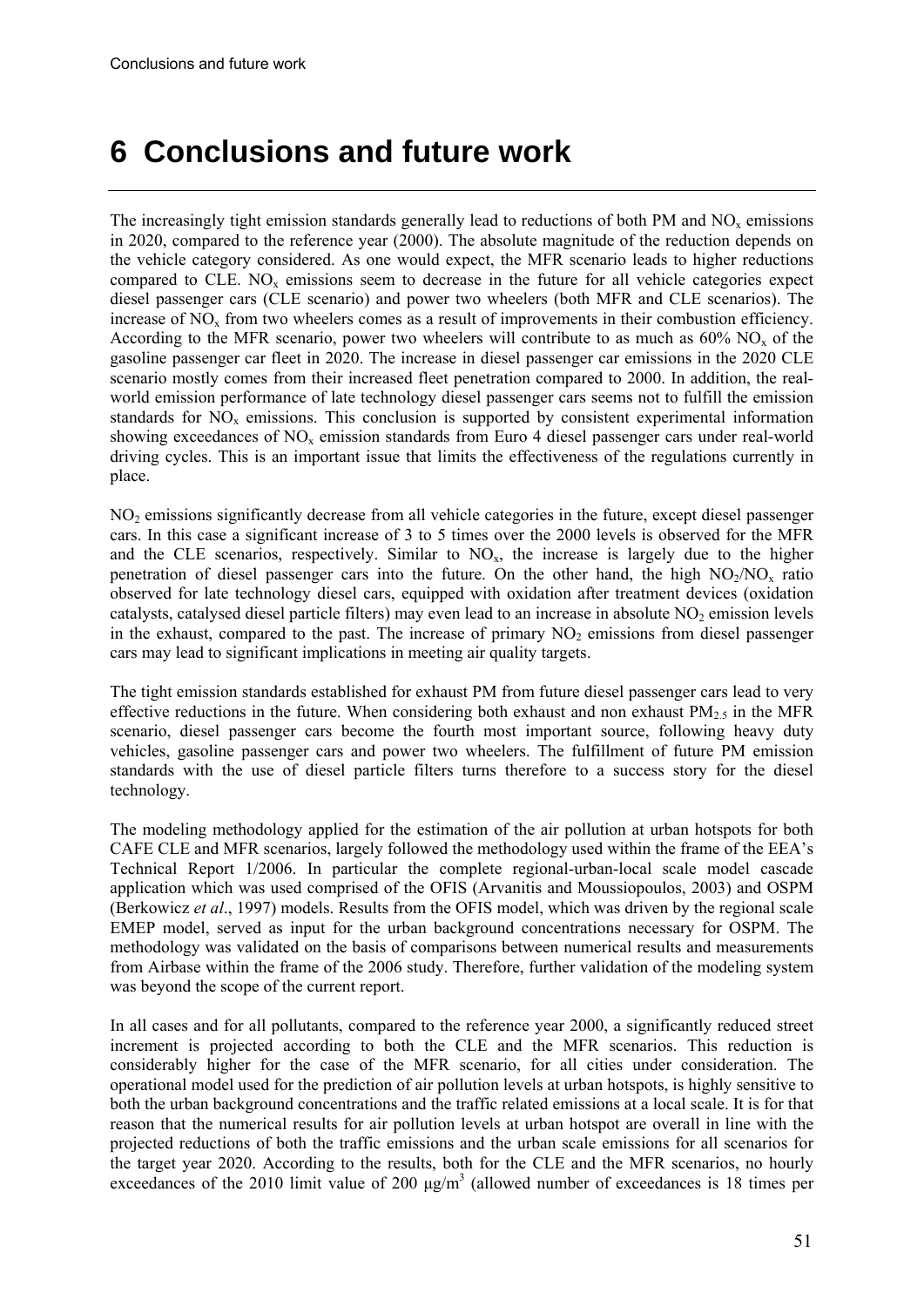year) for  $NO<sub>2</sub>$  are predicted. However for  $PM<sub>10</sub>$ , for the CLE scenario, daily exceedances of the 2010 limit value of 50  $\mu$ g/m<sup>3</sup> are predicted in many cities, while in the MFR scenario most cities will have close to zero exceedances with the exception of Antwerp and Paris. As regards the Retrofit scenarios, it is safe to conclude that compared to the MFR scenario, a significant effect was observed only for NOx and only a small effect for PM. The reason was that as regards PM, the MFR assumes the introduction of aftertreatment technology anyhow while for  $NO<sub>x</sub>$  this is not the case. Given that nonexhaust emissions can barely be reduced by technical measures any strategy to attain the PM limit values needs ought to be supplemented by traffic planning and economic measures to shift mileage of motor vehicles to other transport modes. This is the more important as vehicle technology is being exhausted by Euro 6/VI, leaving a much higher share to non-exhaust emissions.

Based on the modeling results for the air pollution levels for the CAFE CLE and MFR scenarios for the target year 2020, an analysis of the estimated impacts of the air quality on human health was performed using chronic mortality and chronic bronchitis as the main health endpoints. Results showed that compared to the reference year 2000, for both scenarios for the target year 2020, there was a considerable reduction of the estimated health impacts due to the long term exposure to  $PM_{10}$ and  $PM<sub>2.5</sub>$ . The average abatement efficiency for the two scenarios averaged over the 20 cities under cosideration ranged:

- from a minimum of 20.5% for CLE to a maximum of 36% for MFR based on the long term exposure of  $PM_{10}$
- from a minimum of 37% for the CLE scenario to a maximum of 67% for the MFR scenario based on long term exposure to  $PM_2$ .

The issue of the negative impacts of the urban air quality on human health has been receiving increased attention. In fact evidence of the adverse health effects of the degraded air quality in densely populated urban areas is alarming. It is therefore necessary to develop and apply in the future a more accurate methodology for air quality assessment, capable of taking into consideration the effects of the intra-urban differences. At the same time, new more realistic scenarios need to be developed and analyzed which take into account the effects of climate change on the evolution of traffic emissions. In the same sense and for considering the climate change effects, it will be helpful to develop updated long term forecasting tools for the meteorological conditions in the future at all scales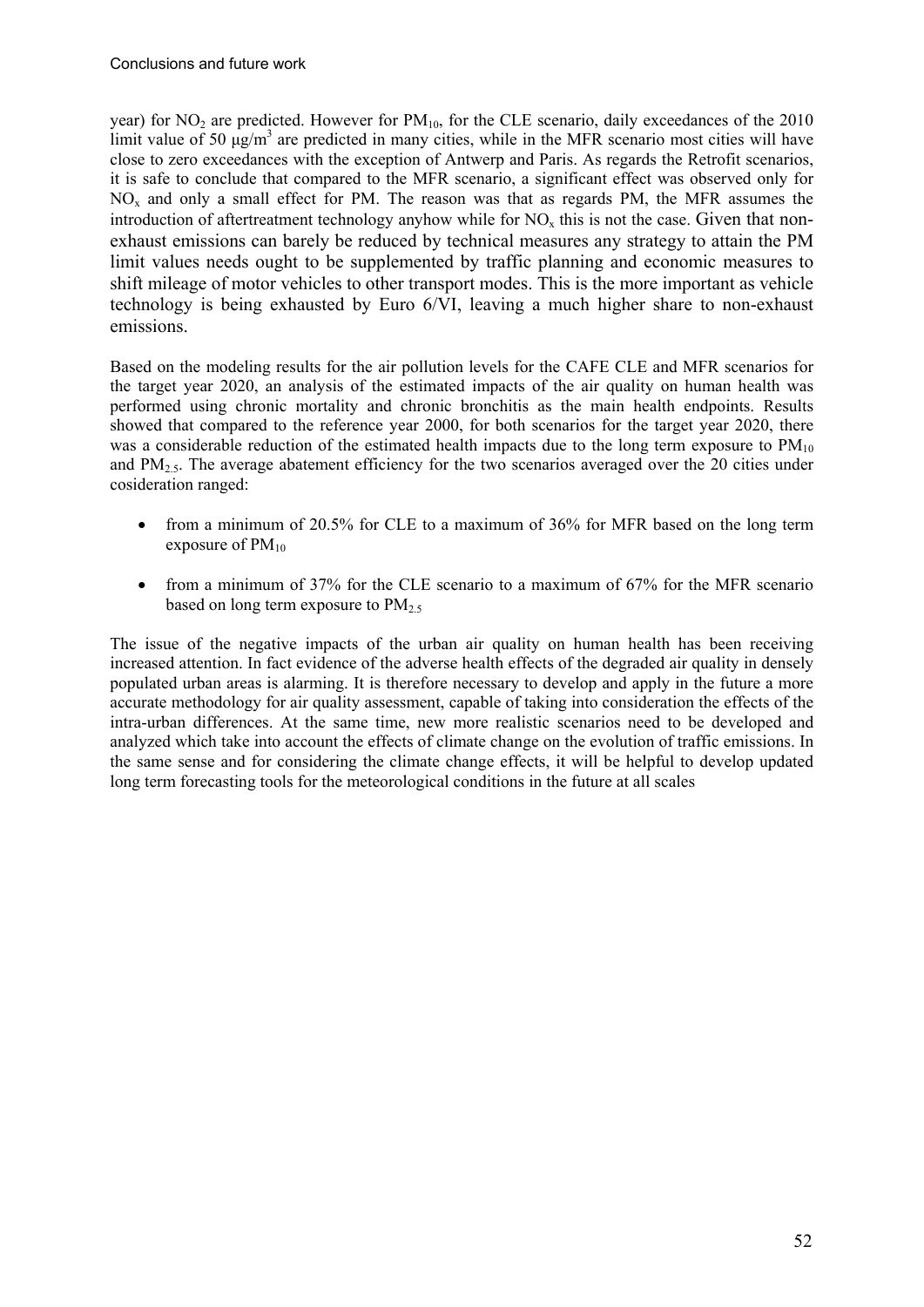# <span id="page-52-0"></span>**7 References**

- Abbey, D E, Lebowitz, M D, Mills, P K, Petersen, F F, Beeson, W L, and Burchette, R J 1995b. "Long-term ambient concentrations of particulates and oxidants and development of chronic disease in a cohort of nonsmoking California residents". Inhalation Toxicology, vol. 7,19-34.
- AEAT 2007. "The impact of changes in vehicle fleet composition and exhaust treatment technology on the attainment of the ambient air quality limit value for nitrogen dioxide in 2010". DG Environment study, currently in draft-final stage. Data submitted to the project by Melanie Hobson.
- AIRBASE 2007. The European Airquality database. http://air-climate.eionet.eu/databases/airbase/
- AIRNET 2007. A Thematic Network on Air Pollution and Health. Internet: http://airnet.iras.uu.nl.
- Amann, M, Cabala, R, Cofala, J, Heyes, Ch, Tarrason, L, Simpson, D, Wind, P and Jonson, J E 2004. The "Current Legislation" and the "Maximum Technically Feasible Reduction" cases for the CAFE baseline emission projections, Background paper for the meeting of the CAFE Working Group on Target Setting and Policy Advice.
- ARTEMIS 2007. Assessment and Reliability of Transport Emission Models and Inventory Systems. Project funded by the European Commission (DG Transport) in the  $5<sup>th</sup>$  Framework Programme. More information on http://www.trl.co.uk/artemis/.
- Arvanitis, A and Moussiopoulos, N 2003. Coupling an aerosol module to a deterministic long term ozone exposure model. 26th NATO/CCMS ITM, Istanbul, Turkey.
- Berkowicz, R, Hertel, O, Larsen, S E, Sørensen, N N, Nielsen, M 1997. Modelling traffic pollution in streets. Ministry of Environment and Energy, National Environmental Research Institute, Denmark.
- CAFE 2007. Clean Air for Europe program website. Internet: http://ec.europa.eu/environment/archives/cafe/general/keydocs.htm.
- Cofala J 2004. private communication.
- COPERT, 2006. Computer Programme to Calculate Emissions from Road Transport. Available online at http://lat.eng.auth.gr/copert.
- Cuvelier, C, Thunis, P, Stern, R, Moussiopoulos, N, Builtjes, P, Rouil, L, Bedogni, M, Tarrason, L, Amann, M and Hayes, C 2004. City-Delta Phase 2, Draft Final Report December version.
- Dockery, D W, Pope C A, Xu, X, Spengler, J D, Ware, J H, Fay, M E, Ferris, B G and Speizer, F E 1993. "An association between air pollution and mortality in six US cities". New England J of Medicine, vol.329, p.1753-1759 (Dec. 1993).
- EEA 2006. Air pollution at street level in European cities, EEA Technical Report No 1/2006. http://air-climate.eionet.europa.eu/reports/EEA\_Techn\_Rep\_1\_2006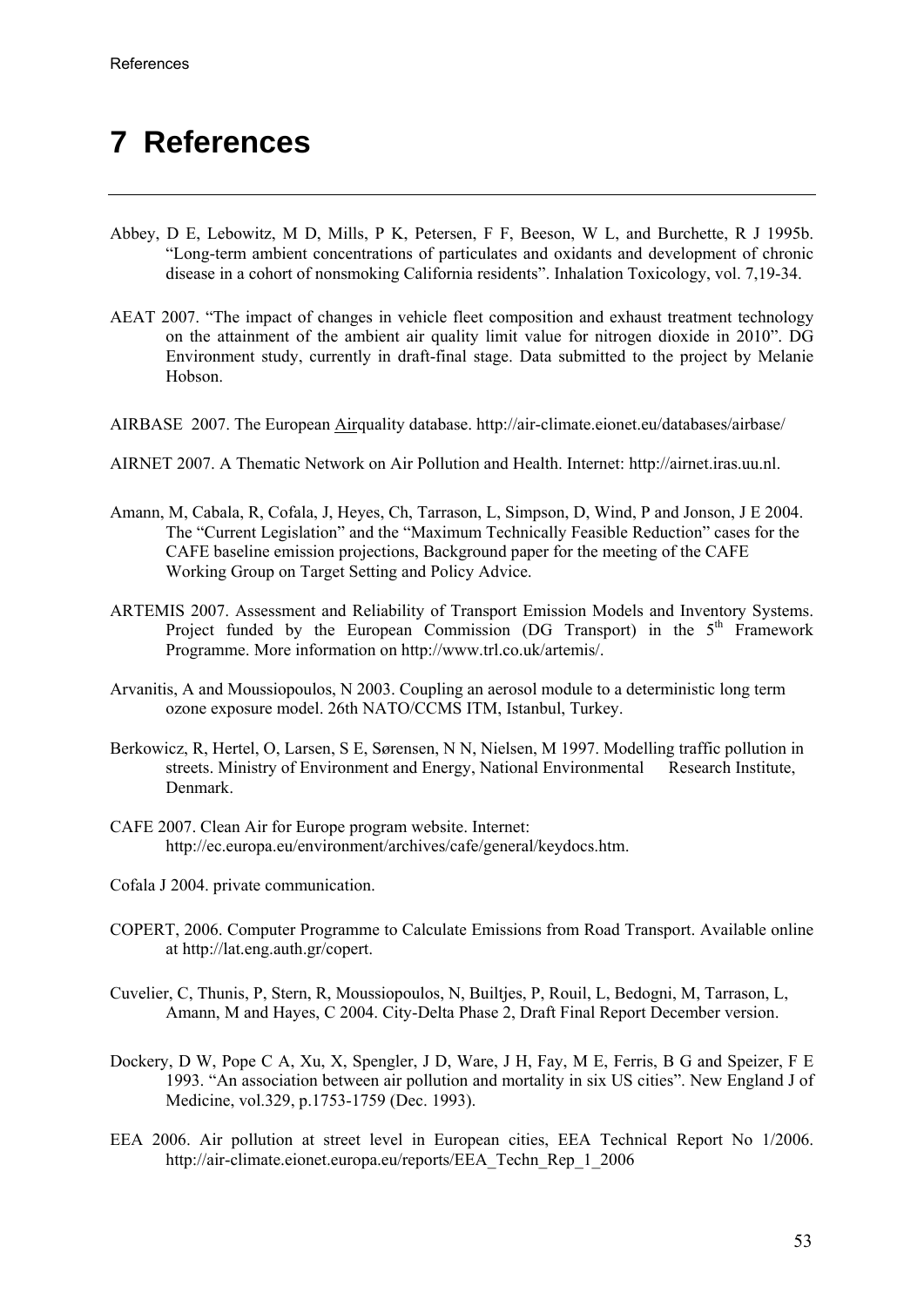- EMEP 2007. European Monitoring and Evaluation Programme. [http://www.emep.int](http://www.emep.int/).
- ExternE 2005. Externalities of Energy, "Methodology 2005 Update", Sustainable Energy Systems, Directorate-General for Research, ISBN 92-79-00423-9 European Communities.
- Friedrich, R, Reis, S (eds.) 2004. Emissions of Air Pollutants Measurements, Calculation, Uncertainties — Results from the EUROTRAC Subproject GENEMIS. Springer Publishers, ISBN 3540008403.
- Gense, N L J, Riemersma, I, Such, C, Ntziachristos, L, 2006. Euro VI technologies and costs for Heavy Duty Vehicles. The expert panels summary of stakeholders responses. TNO report 06.OR.PT.023.2/NG, Delft, Netherlands, p. 56.
- Hausberger, S 2006. Emission Levels of Diesel Cars EURO 1 EURO 4. Results from the EU 5FP ARTEMIS project. Results available at the European Federation for Transport & Environment website. http://www.transportenvironment.org/Article248.html.
- Hoek, G, Brunekreef, B, Goldbohm, S, Fischer, P and van den Brandt, P A 2002. "Association between mortality and indicators of traffic-related air pollution in the Netherlands: a cohort study". The Lancet, Vol.360 (Issue 9341, 19 October), 1203-1209. Seealso "Mortality and indicators of traffic-related air pollution", Lancet, Vol.361, Issue 9355, 1 February 2003, Page 430.
- Holland, M, Hunt, A, Hurley, F, Navrud, S, Watkiss, P, 2005a. Methodology for the Cost-Benefit Analysis for CAFE: Volume 1: Overview of Methodology. Didcot. UK: AEA Technology Environment.
- Hurley, F, Hunt, A, Cowie, H, Holland, M, Miller, B, Pye, S, Watkiss, P 2005a. Methodology for the Cost-Benefit Analysis for CAFE: Volume 2: Health Impact Assessment. Didcot. UK: AEA Technology Environment. Available: <http://europa.eu.int/comm/environment/air/cafe/pdf/> cba\_methodology\_vol2.pdf.
- IIASA 2007. Rains model website, by the IIASA at http://www.iiasa.ac.at/web-apps/tap/RainsWeb/. Registration required for access.
- Krewski, D, Burnett, R T, Goldberg, M S, Hoover, K, Siemiatycki, J, Abrahamowicz, M, White, W H et al. 2000. "Particle Epidemiology Reanalysis Project". Health Effects Institute, Cambridge MA. Available at http://www.healtheffects.org/Pubs/particle.htm.
- Krzyzanowski, M, Cohen, A, Anderson, R 2002. WHO Working Group, "Quantification of health effects of exposure to air pollution." Occupational and environmental medicine, 59 (12), p.791-793.
- Künzli, N, Kaiser, R, Medina, S, Studnicka, M, Chanel, O, Herry, M, Horak, F, Puybonnieux-Texier, V, Quιnel, P, Schneider, J, Seetaler, R, Vergnaud J C and Sommer H 2000. "Public health impact of outdoor and traffic-related air pollution: a European assessment", Lancet, 356 (Sept.), 795-801.
- Mayer, A, Kasper, M, Mosimann, Th, Legerer, F, Czerwinski, J, Emmenegger, L, Mohn, J, Ulrich, A, Kirchen, P 2007. Nanoparticle-emission of Euro 4 and Euro 5 HDV compared to Euro 3 with and without DPF. SAE Technology paper 2007-01-1112.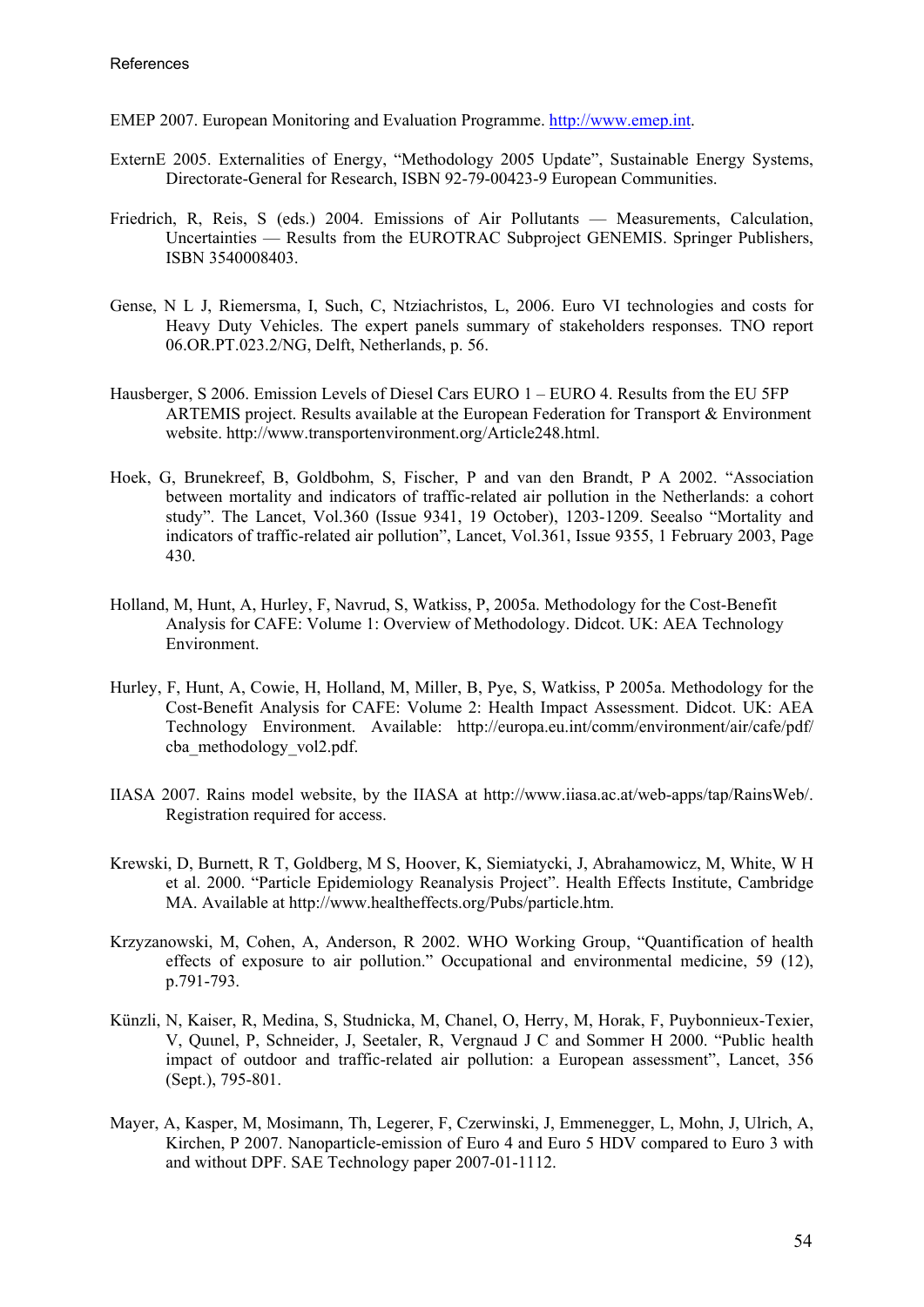- MERLIN 2007. Multi-Pollutant Multi-Effect Modeling of European AiR Pollution ControL Strategies - an INtegrated Approach. http://www.merlinproject.de/main.html
- Moussiopoulos, N, Kalognomou, E A, Mellios, G, Samaras, Z, Larssen, S, Gjerstad, K I, van den Hout, D, Teeuwisse, S, de Leeuw, F, Taylor, M and Papathanasiou, A 2004. ETC/ACC Street Emission Ceilings (SEC) exercise Phase 1, ETC/ACC Technical Paper 2003/11, August 2004.
- Moussiopoulos, N, Kalognomou, E A, Larssen, S, Gjerstad, K I, Mellios, G, Samaras, Z, van den Hout, D, Teeuwisse, S, van Aalst, R, Vouitsis, I, Papathanasiou, A, Eleftheriadou, S, Barmpas, Ph and Vlachokostas, Ch 2005. ETC/ACC Street Emission Ceilings (SEC) exercise Phase 2, ETC/ACC Technical Paper 2004/5.
- Ntziachristos, L, Boulter, P 2003. Road vehicle tyre and break wear and road surface wear. Chapter B770 of the 2006 EMEP/CORINAIR Emission Inventory Guidebook. Technical report No 11/2006, European Environment Agency, Copenhagen, Denmark.
- Pope, C A III, Thun, M J, Namboodiri, M M, Dockery, D W, Evans, J S, Speizer, F E and Heath, C W Jr 1995. Particulate air pollution as predictor of mortality in a prospective study of US adults. Am J Resp Crit Care Med 151: 669-674.
- Pope, C A, Burnett, R T, Thun, M J, Calle, E E, Krewski, D, Ito, K and Thurston, G D 2002. "Lung cancer, cardiopulmonary mortality, and long-term exposure to fine particulate air pollution" J. Amer. Med. Assoc., vol.287(9), 1132-1141.
- Rabl, A 2003. "Interpretation of Air Pollution Mortality: Number of Deaths or Years of Life Lost?" Journal of Air and Waste Management, Vol.53(1), 41-50 (2003).
- Schwarz, U 2002. Methoden und Modelle zur multiskalig hoch aufgelösten Bestimmung von luftverunreinigenden Emissionen in Europa. Dissertation am Institut für Energiewirtschaft und Rationelle Energieanwendung, Universität Stuttgart. (Doctoral thesis at the Intitute of Energy Economics and the Rational Use of Energy, University of Stuttgart) (in German).
- Smit, R 2007. Primary NO<sub>2</sub> emission factors for local air quality assessment in the Netherlands. Personal communication.
- TREMOVE 2007. policy assessment model to study the effects of different transport and environment policies on the transport sector for all European countries. More information available online at http://www.tremove.org/.
- Wiartalla, A, Körfer, Th, Schnitzler, J, Nisius, P 2007. Diesel NO<sub>x</sub> Aftertreatment Concepts with Special Regard to Fuel Consumption and DPF Integration. MinNO<sub>x</sub> conference, 01. - 02. February 2007, Berlin, Germany.
- Wickert, B 2001. Berechnung anthropogener Emissionen in Deutschland für Ozonvorläufersubstanzen — Modellentwicklung und Sensitivitätsstudien. Dissertation am Institut für Energiewirtschaft und Rationelle Energieanwendung, Universität Stuttgart (Doctoral thesis at the Intitute of Energy Economics and the Rational Use of Energy, University of Stuttgart). (in German).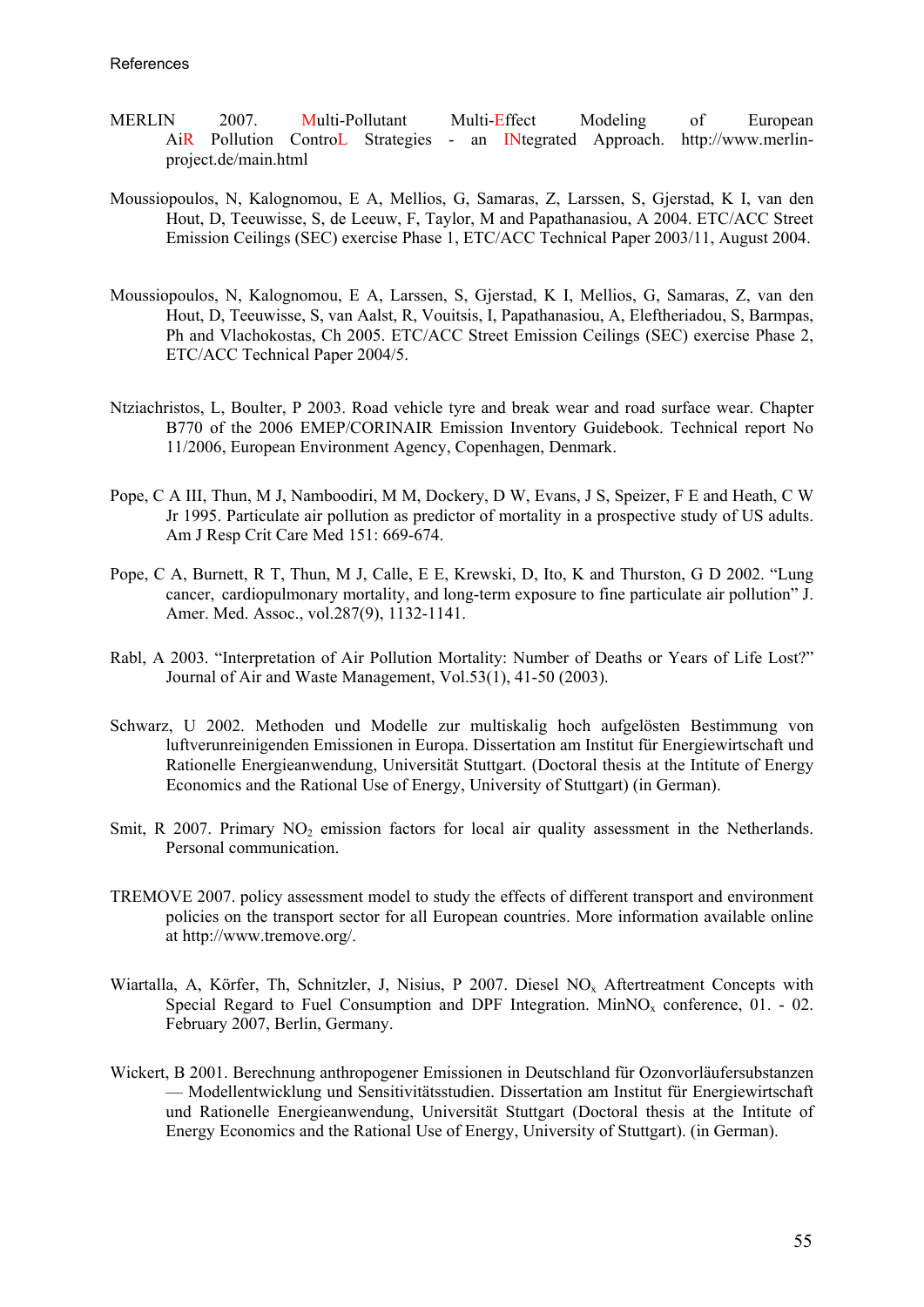- Wilson, R, Spengler, J 1996. Particles in our air: concentrations and health effects. Boston: Harvard University Press.
- WHO 2003. Health aspects of air pollution with particulate matter, ozone and nitrogen dioxide,Report on a WHO Working Group, Bonn, Germany, 13-15 January 2003. World Health Organisation: http://www.euro.who.int/document/e79097.pdf, accessed November 2004.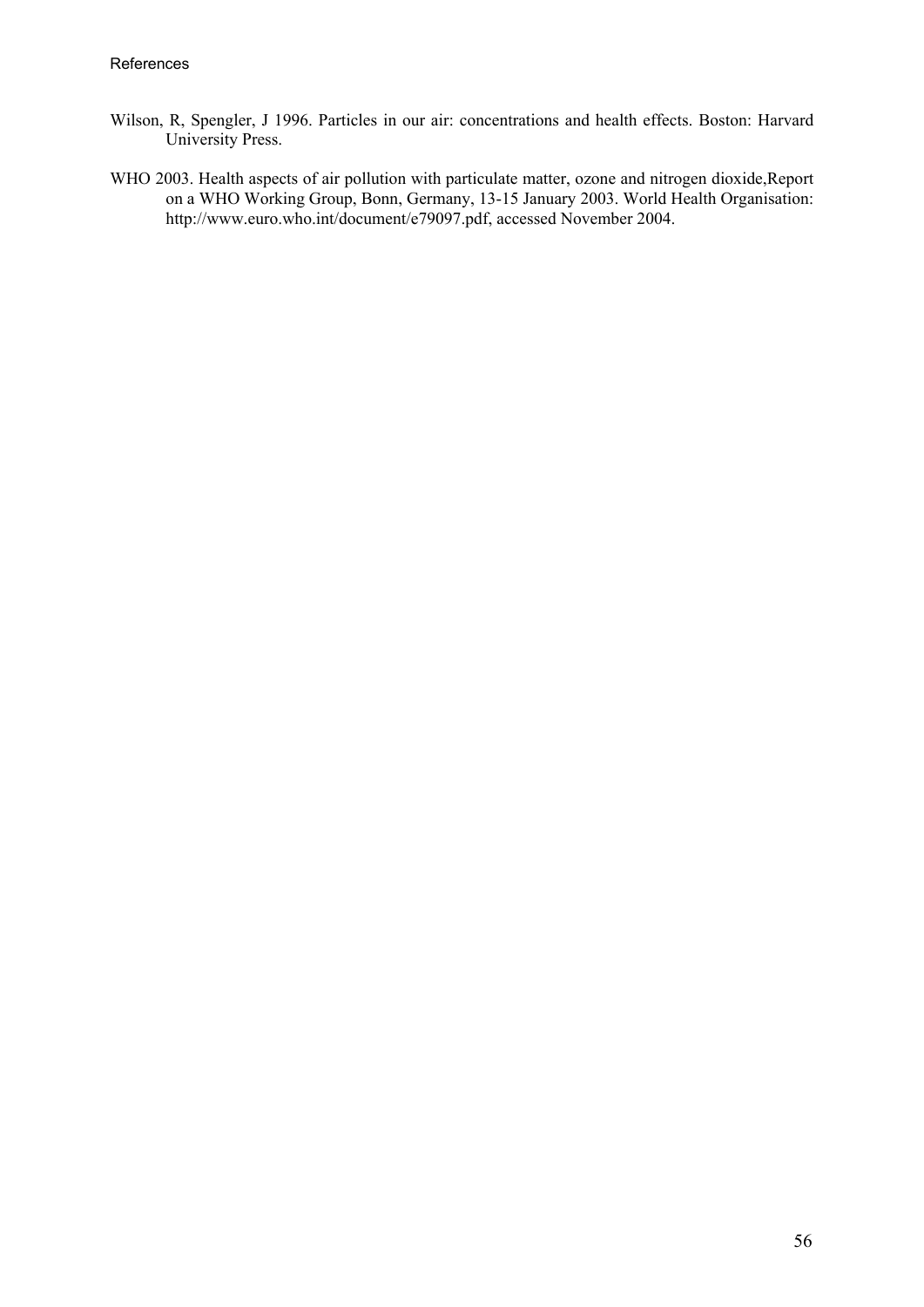# <span id="page-56-0"></span>**8 Glossary**

| AEIG:               | Air Emissions Inventory Guidebook                                                                                                                                                                                                        |  |
|---------------------|------------------------------------------------------------------------------------------------------------------------------------------------------------------------------------------------------------------------------------------|--|
| Aspect ratio (W/H): | Width of Street / Average Height of Buildings                                                                                                                                                                                            |  |
| Associations:       | The statistical correlations between air pollution and a health impact                                                                                                                                                                   |  |
| CAFE:               | Clean Air For Europe                                                                                                                                                                                                                     |  |
| Chronic bronchitis: | Reporting chronic cough or sputum on most days, for a period of at least three<br>months of the year and for at least two years                                                                                                          |  |
| CLE:                | Current LEgislation. The CLE scenario corresponds to the future road<br>transport emission evolution, assuming that no further regulatory steps will be<br>brought, further to the emission standard regulations already in place today. |  |
| <b>COPERT:</b>      | COmputer Programme to calculate Emissions from Road Transport                                                                                                                                                                            |  |
| CRT:                | Continuously Regenerating Trap                                                                                                                                                                                                           |  |
| DPC:                | Diesel Passenger Cars                                                                                                                                                                                                                    |  |
| DPF:                | Diesel Particle Filter                                                                                                                                                                                                                   |  |
| EMEP:               | A policy driven program under the Convention on Long-range Transboundary                                                                                                                                                                 |  |
|                     | Air Pollution for international co-operation to solve transboundary air                                                                                                                                                                  |  |
| Emission factor:    | pollution problems.                                                                                                                                                                                                                      |  |
|                     | A value which is multiplied with activity data (e.g. vehicle-km or tones of fuel<br>consumed) to calculate total emissions. For road transport this is specific to                                                                       |  |
|                     | fuel, combustion and aftertreatment technology.                                                                                                                                                                                          |  |
| ERF:                | <b>Exposure Response Function</b>                                                                                                                                                                                                        |  |
| Euro $1-6$ :        | Level of emission control technology for passenger cars                                                                                                                                                                                  |  |
| Euro $I - VI$ :     | Level of emission control technology for heavy duty vehicles                                                                                                                                                                             |  |
| FP5:                | Fifth Framework Programme                                                                                                                                                                                                                |  |
| GPC:                | Gasoline Passenger Cars                                                                                                                                                                                                                  |  |
| GVW:                | Gross Vehicle Weight                                                                                                                                                                                                                     |  |
| HDV:                | <b>Heavy Duty Vehicles</b>                                                                                                                                                                                                               |  |
| LDV:                | <b>Light Duty Vehicle</b>                                                                                                                                                                                                                |  |
| LE:                 | Life expectancy                                                                                                                                                                                                                          |  |
| Local scale:        | Spatial scale which is typically used to resolve flow and dispersion over a                                                                                                                                                              |  |
|                     | street or a cluster of streets                                                                                                                                                                                                           |  |
| LPG PC:             | Liquefied Petroleum Gas Passenger Cars                                                                                                                                                                                                   |  |
| <b>MCYCLES:</b>     | Motorcycles                                                                                                                                                                                                                              |  |
| MFR:                | Maximum Feasible Reduction. The MFR scenario corresponds to what is                                                                                                                                                                      |  |
|                     | expected to be achieved with all legislation that is currently in place and with                                                                                                                                                         |  |
|                     | the foreseeable regulatory steps for the near future.                                                                                                                                                                                    |  |
| OFIS:               | Ozone Fine Structure                                                                                                                                                                                                                     |  |
| OSPM:               | <b>Operational Street Pollution Model</b>                                                                                                                                                                                                |  |
| SCR:                | <b>Selective Catalytic Reduction</b>                                                                                                                                                                                                     |  |
|                     |                                                                                                                                                                                                                                          |  |
| Regional scale:     | Scale which typically resolves meteorological and transport phenomena<br>which cover a medium sized country or a cluster of small to medium sized<br>countries                                                                           |  |
| Relative Risk (RR): | The ratio of the incidence observed at two different exposure levels                                                                                                                                                                     |  |
| Street increments:  | Difference between street and urban background concentrations                                                                                                                                                                            |  |
|                     |                                                                                                                                                                                                                                          |  |
| TREMOVE:            | A policy assessment model to study the effects of different transport and                                                                                                                                                                |  |
|                     | environment policies on the transport sector for all European countries                                                                                                                                                                  |  |
| YOLL:               | Years of Life Lost                                                                                                                                                                                                                       |  |
| Urban scale:        | Spatial scale associated with meteorological and transport phenomena which                                                                                                                                                               |  |
|                     | extend to a size of city and its surrounding areas                                                                                                                                                                                       |  |
| Urban hotspots:     | Streets or locations in cities which suffer from elevated levels of air pollution<br>due to increased traffic emissions and/or inefficient ventilation                                                                                   |  |